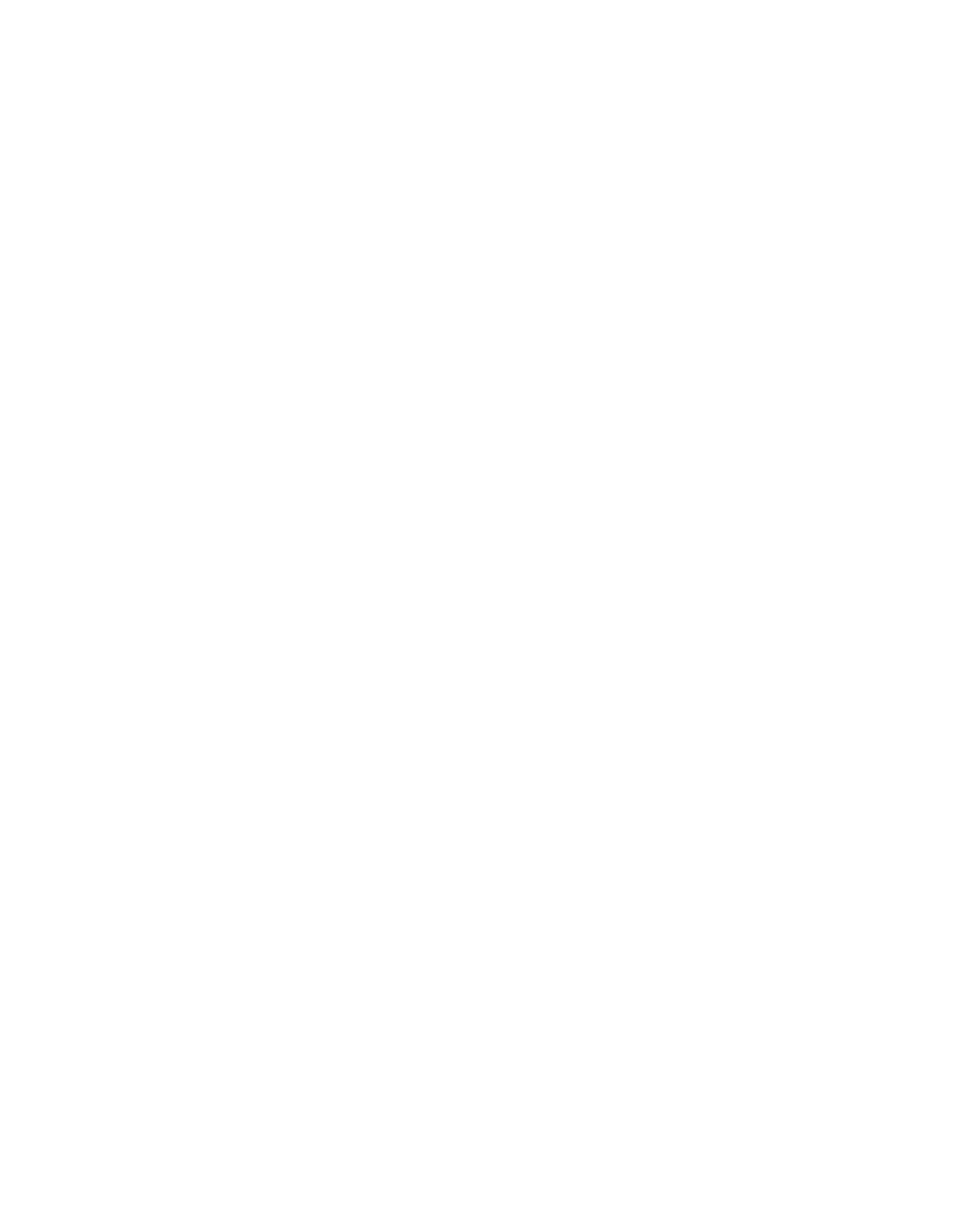### **210241 DISCRETE STRUCTURES**

**Teaching Scheme** Examination Scheme **Lectures: 4 Hrs/week Theory: 50 Marks** 

**Online: 50 Marks**

**Discrete mathematics-** The mathematics of integers and of collections of object underlies the operation of digital computer, and is used widely in all fields of computer science for reasoning about data structures algorithms and complexity. The primary objective of subject is to prepare students mathematically for the study of computer engineering. Topics covered in the course include proof techniques, logic and sets, functions, relations, counting techniques, probability and recurrences.

**Prerequisite:** Basic Mathematics

**Program Educational Objectives:** … *the student will be able to*

- *Use appropriate set, function, or relation models to analyze practical examples, interpret the associated operations and terminology in context.*
- *Determine number of logical possibilities and probability of events*
- *Learn logic and proof techniques to expand mathematical maturity*
- *Formulate problems precisely, solve the problems, apply formal proof techniques, and explain their reasoning clearly.*

### **Program Educational Outcomes:**

By the end of the course, students should be able to formulate problems precisely, solve the problems, apply formal proof techniques, and explain their reasoning clearly. Illustrate by example, basic terminology and model problems in computer engineering using graphs and trees

| Unit I         | <b>Sets and Propositions</b>                                                                                                                                                           | (8 Hrs) |
|----------------|----------------------------------------------------------------------------------------------------------------------------------------------------------------------------------------|---------|
|                | Sets, Combination of sets, Finite and Infinite sets, Un-count-ably infinite sets, Principle of<br>inclusion and exclusion, multi-sets. Propositions, Conditional Propositions, Logical |         |
|                | Connectivity, Prepositional calculus, Universal and Existential Quantifiers, Normal forms,                                                                                             |         |
|                | methods of proofs, Mathematical Induction.                                                                                                                                             |         |
| Unit II        | <b>Relations and Functions</b>                                                                                                                                                         | (8 Hrs) |
|                | Properties of Binary Relations, Closure of relations, Warshall's algorithm, Equivalence                                                                                                |         |
|                | relations and partitions, Partial ordering relations and lattices, Chains and Anti chains.                                                                                             |         |
|                | Functions, Composition of functions, Invertible functions, Pigeonhole Principle, Discrete                                                                                              |         |
|                | numeric functions and Generating functions, Job scheduling Problem. Recurrence Relation,                                                                                               |         |
|                | Linear Recurrence Relations With constant Coefficients, Homogeneous Solutions.                                                                                                         |         |
| Unit III       | <b>Groups and Rings</b>                                                                                                                                                                | (8 Hrs) |
|                | Algebraic Systems, Groups, Semi Groups, Monoids, Subgroups, Permutation Groups, Codes                                                                                                  |         |
|                | and Group codes, Isomorphism and Automorphisms, Homomorphism and Normal<br>Subgroups, Ring, Integral Domain, Field, Ring Homomorphism, Polynomial Rings and                            |         |
|                | <b>Cyclic Codes</b>                                                                                                                                                                    |         |
| <b>Unit IV</b> | <b>Graph Theory</b>                                                                                                                                                                    | (8 Hrs) |
|                | Basic terminology, representation of a graph in computer memory, multi-graphs and                                                                                                      |         |
|                | weighted graphs, Subgraphs, Isomorphic graphs, Complete, regular and bipartite graphs,                                                                                                 |         |
|                | operations on graph, paths and circuits, Hamiltonian and Euler paths and circuits, shortest                                                                                            |         |
|                | path in weighted graphs (Dijkstra's algorithm), factors of a graph, planer graph and Traveling                                                                                         |         |
|                | salesman problem, Graph Coloring.                                                                                                                                                      |         |
| Unit V         | <b>Trees</b>                                                                                                                                                                           | (8 Hrs) |
|                | Basic terminology and characterization of trees, Prefix codes and optimal prefix codes,                                                                                                |         |
|                | binary search trees, Tree traversal, Spanning trees, Fundamental Trees and cut sets, Minimal                                                                                           |         |
|                | Spanning trees, Kruskal's and Prim's algorithms for minimal spanning trees, The Max flow-                                                                                              |         |
|                | Min Cut Theorem (Transport network).                                                                                                                                                   |         |
| <b>Unit VI</b> | <b>Permutations, Combinations and Discrete Probability</b>                                                                                                                             | (8 Hrs) |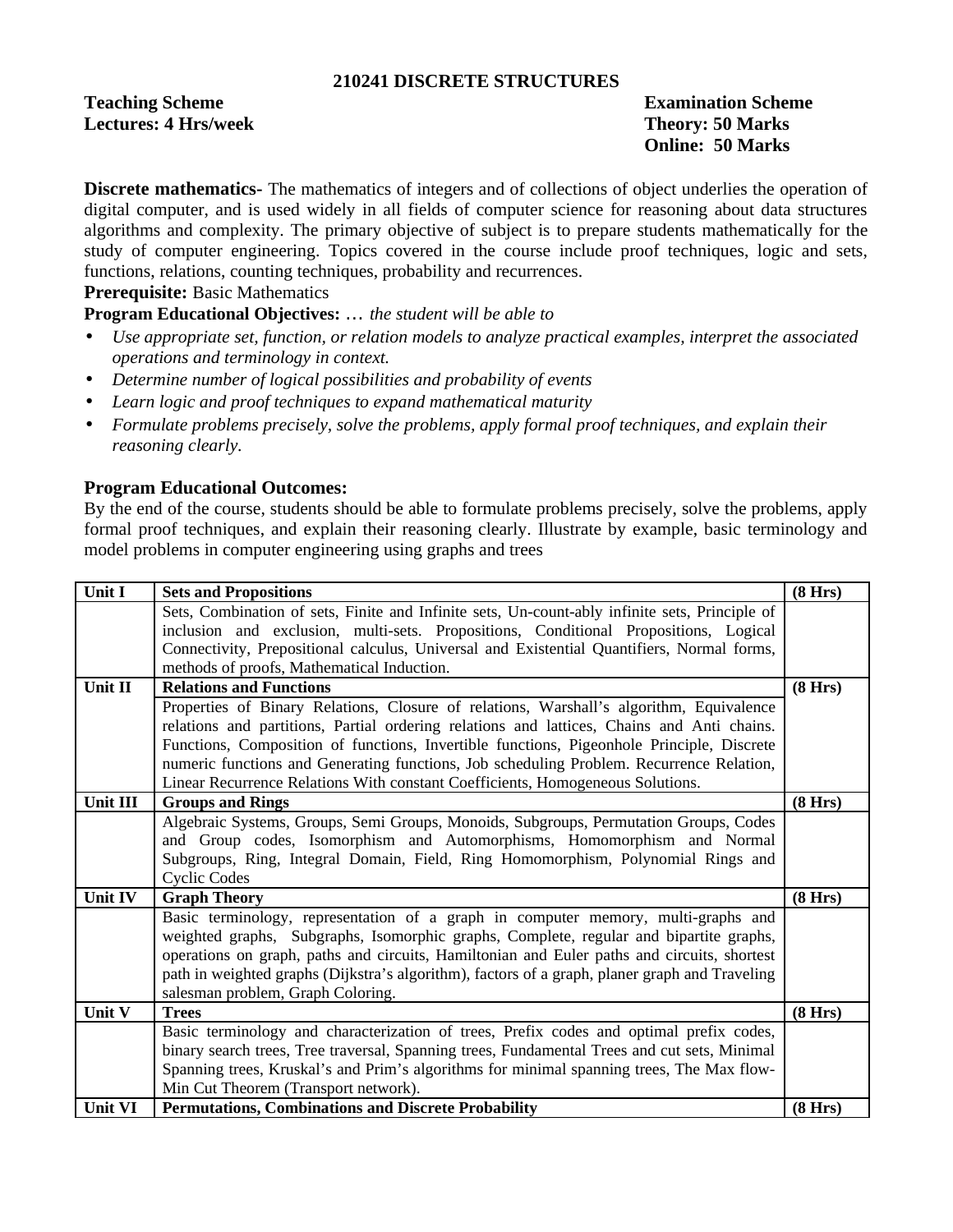| <b>Permutations and Combinations:</b> rule of sum and product, Permutations, Combinations, |  |
|--------------------------------------------------------------------------------------------|--|
| Algorithms for generation of Permutations and Combinations. Discrete Probability,          |  |
| Conditional Probability, Bayes' Theorem, Information and Mutual Information                |  |

| <b>Text Books</b>      |                                                                                                                                                        |
|------------------------|--------------------------------------------------------------------------------------------------------------------------------------------------------|
| 1.                     | C. L. Liu and D. P. Mohapatra, "Elements of Discrete Mathematics", SiE Edition, TataMcGraw-Hill, 2008,<br>ISBN 10:0-07-066913-9                        |
| 2.                     | R. Johnsonbaugh, "Discrete Mathematics", 5th Edition, Pearson Education, 2001                                                                          |
|                        | ISBN 81-7808-279-9 (Recommended for Unit I and Unit II)                                                                                                |
|                        |                                                                                                                                                        |
| <b>Reference Books</b> |                                                                                                                                                        |
| 1.                     | N. Biggs, "Discrete Mathematics", 3rd Edition, Oxford University Press, ISBN 0-19-850717-8                                                             |
| 2.                     | Kenneth H. Rosen, "Discrete Mathematics and its Applications", 6th edition, McGraw-Hill, 2007.<br>ISBN 978-0-07-288008-3                               |
| 3.                     | E. Goodaire and M. Parmenter, "Discrete Mathematics with Graph Theory", 2 <sup>nd</sup> edition, Pearson Education,<br>$2003$ ISBN 81 - 7808 - 827 - 4 |
| 4.                     | Semyour Lipschutz & Marc Lipson, " Discrete Mathematics", McGraw-Hill, 3 <sup>d</sup> Special Indian Edition,<br>ISBN-13: 978-0-07-060174-1            |
| 5.                     | B. Kolman, R. Busby and S. Ross, "Discrete Mathematical Structures", 4th Edition, Pearson Education,<br>2002, ISBN 81-7808-556-9                       |
| 6.                     | N. Deo, "Graph Theory with application to Engineering and Computer Science", Prentice Hall of India,<br>$1990, 0 - 87692 - 145 - 4$                    |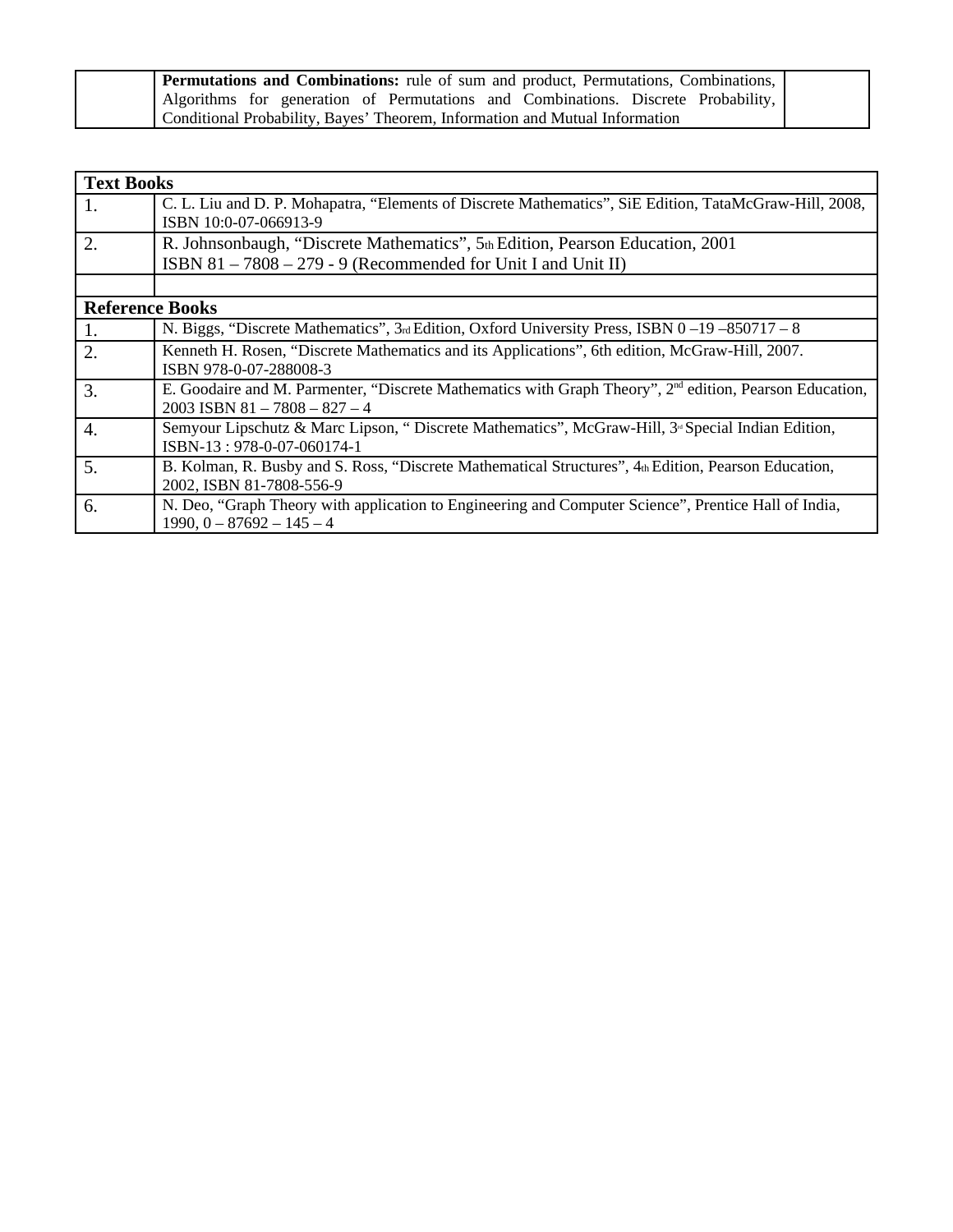### **210242 DATA STRUCTURES & PROBLEM SOLVING**

**Teaching Scheme Examination Scheme Lectures: 4 Hrs/week Theory: 50 Marks Practical: 4 Hrs/week OnLine: 50 Marks**

**Practical: 50 Marks**

## **Prerequisites: FPL –I and FPL-II**

### **Course Objectives:**

- To develop ability to understand problem and select relevant data structures
- To develop abilities to understand algorithmic requirements
- To develop ability to understand data structures using OOP concepts
- To develop ability to use data structures effectively in concurrent algorithms
- To develop ability to use different programming environments

### **Course Outcomes:**

- Effective selection and use of data structures while problem solving and programming
- Effective use of algorithmic foundations while problem solving and programming
- Effective use of OOP in data structures and files in programming
- Effective use of multi-core programming architecture in programming
- Effective using of latest programming tools

| Unit I         | <b>General Problem Solving Concepts</b>                                                        | (8 Hrs) |
|----------------|------------------------------------------------------------------------------------------------|---------|
|                | Types of problems, problems solving with computers, difficulties with problem                  |         |
|                | solving, Problem Solving Aspects, Problem Solving Concepts for computer-                       |         |
|                | constants and variables, data types, functions, operators, expressions and equations,          |         |
|                | Programming Concepts - communicating with computers, organizing the problem,                   |         |
|                | using the tools, testing the solution, coding the program, Top down design, Analysis           |         |
|                | of algorithm, time & space complexity calculation, Sorting, stability in sorting,              |         |
|                | internal & External Sorting methods (to be implemented in practical session Quick              |         |
|                | sort, merge sort, shell sort, radix sort)                                                      |         |
| Unit II        | <b>Programming using Trees and Graphs</b>                                                      | (8 Hrs) |
|                | Concept of stack & Queue data structure, Types of Queue, Programmer's perspective of a         |         |
|                | tree, binary tree and its properties, representation using sequential and linked organization, |         |
|                | Full and complete binary trees, Algorithm for converting tree to binary tree, Binary tree      |         |
|                | traversal: BFS, DFS (non-recursive and recursive), infix, prefix, postfix, Huffman's codes.    |         |
|                | Binary search trees and operations: BST as ADT, Threaded Binary Tree, Insertion and            |         |
|                | deletion of nodes in a threaded binary tree, pre-order, in-order and post-order traversal of   |         |
|                | threaded binary tree, Algorithmic applications of binary trees: Gaming, Expression and         |         |
|                | decision trees, Analysis of algorithms                                                         |         |
| Unit III       | <b>Graphs</b>                                                                                  | (6 Hrs) |
|                | Programmers perspective of graphs, Graph operations, storage structure, Traversal: Breadth     |         |
|                | first, depth first graph algorithms, Graph as an ADT, Applications of graph: GIS based,        |         |
|                | Analysis of algorithms, spanning Trees, Connected Components.                                  |         |
| <b>Unit IV</b> | <b>Tables</b>                                                                                  | (6 Hrs) |
|                | Symbol Tables: Static and dynamic tree tables, AVL trees, AVL Tree implementation,             |         |
|                | Algorithms and analysis of AVL Tree                                                            |         |
|                | Hash Tables: Basic Concepts, Hash Function, Hashing methods, Collision resolution,             |         |
| Unit V         | Bucket hashing, Dynamic Hashing.<br><b>Heaps and Multi-way Trees</b>                           |         |
|                | Heaps: Basic Concepts, algorithmic implementation, Heap as ADT, Heap Sort, Heap                | (6 Hrs) |
|                |                                                                                                |         |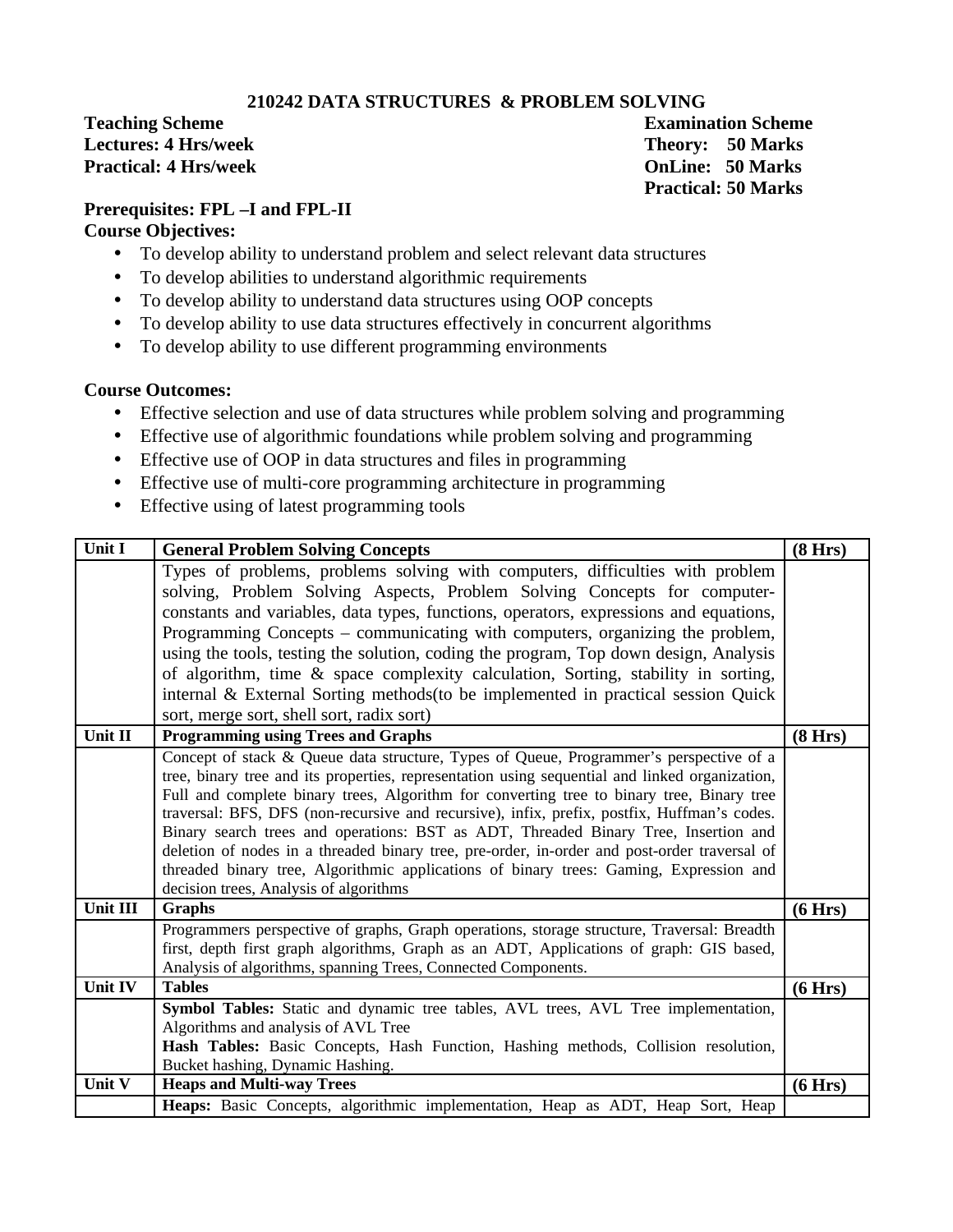|                | <b>Applications</b>                                                                     |         |
|----------------|-----------------------------------------------------------------------------------------|---------|
|                | Muti-way Trees: B Tree Implementation, Introduction to B+, B*, External Storage         |         |
|                | devices. Files: Definition and Concepts, Sequential files.                              |         |
| <b>Unit VI</b> | Data Structures in parallel algorithms                                                  | (6 Hrs) |
|                | Computational Model, Basic techniques and Algorithms: Complete Binary Tree, Pointer     |         |
|                | doubling, Prefix Computation, Selection, Merging, Case study of ODD-Even Parallel Merge |         |
|                | Sorting                                                                                 |         |

|                  | <b>Text Books</b>                                                                                                           |  |  |  |  |
|------------------|-----------------------------------------------------------------------------------------------------------------------------|--|--|--|--|
| 1.               | "Problem Solving and Programming Concepts", Maureen Spankle, ISBN: 81-317-0711-3                                            |  |  |  |  |
| 2.               | E. Horowitz S. Sahani, D. Mehata, "Fundamentals of data structures in C++", Galgotia Book Source, New                       |  |  |  |  |
|                  | Delhi, 1995, ISBN: 1678298                                                                                                  |  |  |  |  |
|                  | <b>Reference Books</b>                                                                                                      |  |  |  |  |
| 1.               | A. Tharp, "File organization and processing", 2008, Willey India, ISBN: 9788126518685                                       |  |  |  |  |
| 2.               | E. Horowitzs S. Sahani, S. Rajashekharan, "Fundametals of Computer Algorithms", Galgotia Book Source,                       |  |  |  |  |
|                  | 2008, ISBN: 817515-257-5                                                                                                    |  |  |  |  |
| 3.               | A Michael Berman, "Data structures via C++", Oxford University Press, 2002, ISBN 0-19-510843-4                              |  |  |  |  |
| $\overline{4}$ . | Y. Langsam, M. Augestin and A. Tannenbaum, "Data structures using C and C++", 2 <sup>nd</sup> Edition, Prentice Hall of     |  |  |  |  |
|                  | India, 2002, ISBN 81-203-1177-9                                                                                             |  |  |  |  |
| 5.               | R. Gilberg, B. Forouzan, "Data Structures: A pseudo code approach with C++", Cengage Learning, ISBN:                        |  |  |  |  |
|                  | 9788131504925                                                                                                               |  |  |  |  |
| 6.               | A. Drozdek, "Data structures in C++", 2 <sup>nd</sup> Edition, Thomos Books/ COLE Books, 2002, ISBN 981-240-079-6           |  |  |  |  |
| 7.               | J. Tremblay, P. Sorenson, "An Introduction to data structures with applications", 2 <sup>nd</sup> Edition, Tata McGraw-Hill |  |  |  |  |
|                  | International Edition, 1984, ISBN 0-07-462471-7                                                                             |  |  |  |  |
| 8.               | M. Folk, B. Zoellick, G. Riccardi, "File Structure an Object Oriented Approach with C++", Pearson Education,                |  |  |  |  |
|                  | 2002, ISBN 81-7808-131-8"                                                                                                   |  |  |  |  |
| 9.               | M. Weiss, Data Structures and Algorithm Analysis in $C++$ ", $2nd$ Edition, Pearson Education, 2002, ISBN 81-               |  |  |  |  |
|                  | 7808-670-0                                                                                                                  |  |  |  |  |
| 10               | R. Gilberg, B. Forouzan, "Data Structures: a pseudo code approach with C", Cengage Learning,                                |  |  |  |  |
|                  | ISBN: 9788131503140                                                                                                         |  |  |  |  |
| 11               | "How to solve it by Computer", R.G. Domey ISBN: 978-81-317-0562-9                                                           |  |  |  |  |

List of Practical Assignments:

| Tools |                          |                                                                                                                                                                                                                                                                                                                                                                                                               |
|-------|--------------------------|---------------------------------------------------------------------------------------------------------------------------------------------------------------------------------------------------------------------------------------------------------------------------------------------------------------------------------------------------------------------------------------------------------------|
| 1.    | <b>Operating Systems</b> | 64-BIT Fedora 17 or latest 64-BIT Update of Equivalent Open source OS or latest 64-                                                                                                                                                                                                                                                                                                                           |
|       | $(64-Bit)$               | BIT Version and update of Microsoft Windows 7 Operating System onwards                                                                                                                                                                                                                                                                                                                                        |
| 2.    | Programming              | Latest Open source update of Eclipse Programming frame work, Microsoft Visual                                                                                                                                                                                                                                                                                                                                 |
|       | Tools (64-Bit)           | Studio, TC++, QT/Java/Python                                                                                                                                                                                                                                                                                                                                                                                  |
| 3.    | Assignment<br>Allocation | All assignments from groups A,B,C given below must be covered in a batch<br>of 15 students or AICTE recommended Student : Teacher ratio. Submission                                                                                                                                                                                                                                                           |
|       |                          | journal will have assignments from group A, atleast 6 six assignments from<br>group B and 1 assignment from group C covering all assignments in groups                                                                                                                                                                                                                                                        |
|       |                          | A,B,C per batch.                                                                                                                                                                                                                                                                                                                                                                                              |
| 4.    | Write up                 | Aim, Index terms, use of discrete mathematics to re-write/describe the prob-<br>lem definition. Use of set theory, Probability Theory or other relevant theory,<br>Discrete Structures to give the problem solution, Data-independence<br>Dataflow Architecture for the development of Turing machine/state Diagram.<br>LATEX Soft Copy CD and Handwritten Hard Copy Journal to be submitted<br>as Term-work. |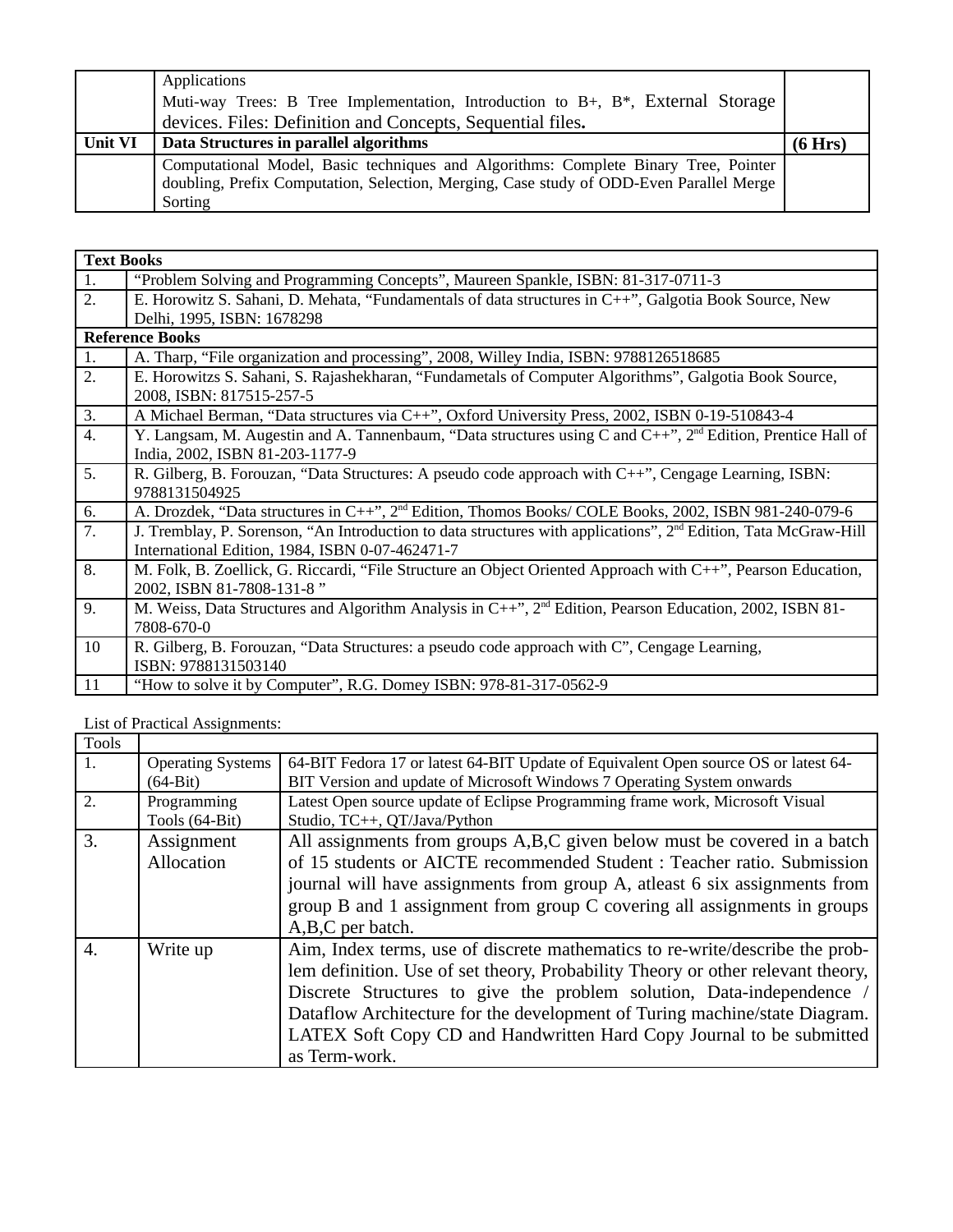|     | <b>Group A (Mandatory)</b>                                                                                                                                                                                                                                                                                                                                        |  |  |  |
|-----|-------------------------------------------------------------------------------------------------------------------------------------------------------------------------------------------------------------------------------------------------------------------------------------------------------------------------------------------------------------------|--|--|--|
| 1.  | A Vegetable and Fruit Mall wants to organize its vegetables and fruit products in a combination of purchase<br>pattern of customers. Solve the problem by suggesting appropriate data structures. Design necessary class.                                                                                                                                         |  |  |  |
| 2.  | A Dictionary stores keywords & its meanings. Provide facility for adding new keywords, deleting keywords,<br>& updating values of any entry. Also provide facility to display whole data sorted in ascending/ Descending<br>order, Also find how many maximum comparisons may require for finding any keyword. Make use of<br>appropriate data structures.        |  |  |  |
| 3.  | A news paper delivery boy every day drops news paper in a society having many lanes & each lane have<br>many houses. Design a program to provide different paths that he could follow & also suggest the path which<br>will make him to finish his task with less effort. Solve the problem by suggesting appropriate data structures.<br>Design necessary class. |  |  |  |
| 4.  | Extending to problem 2. Consider dictionary data is stored in a file in random order. Thus, to search any<br>the word & its meanings from given data, program should create reasonably balanced tree.                                                                                                                                                             |  |  |  |
|     | <b>Group B (Atleast Six)</b>                                                                                                                                                                                                                                                                                                                                      |  |  |  |
| 1.  | Write a program using object oriented programming features to implement Doubly circular linked list with<br>different manipulation facilities in C++.                                                                                                                                                                                                             |  |  |  |
| 2.  | Write a modular program using object oriented programming features to implement different sorting<br>methods(quick, merge, radix, shell, heap sort) using Python                                                                                                                                                                                                  |  |  |  |
| 3.  | Write a modular program using object oriented programming features to implement primitive operations on<br>of Queues using Java Frame/Applet.                                                                                                                                                                                                                     |  |  |  |
| 4.  | Write a program using object oriented programming using C++ to create a binary tree if inorder& preorder or<br>inorder & postorder any two traversals are given.                                                                                                                                                                                                  |  |  |  |
| 5   | Write a C++ program to implement traversals on Threaded Binary Tree using object oriented programming<br>features. Design necessary class.                                                                                                                                                                                                                        |  |  |  |
| 6.  | Write a Java program to implement topological sorting on graph using object oriented programming features<br>Design necessary class.                                                                                                                                                                                                                              |  |  |  |
| 7.  | Write a program to find shortest path for given source & destination of a given graph using C.                                                                                                                                                                                                                                                                    |  |  |  |
| 8.  | Write a C program to generate optimal Binary Search Tree for given data.                                                                                                                                                                                                                                                                                          |  |  |  |
| 9.  | Write a modular program to implement primitive operations on Min/Max Heap using object oriented<br>programming features Design necessary classes using Python.                                                                                                                                                                                                    |  |  |  |
| 10. | Write a C program to perform insert node, delete node and display operations on B tree.                                                                                                                                                                                                                                                                           |  |  |  |
| 11  | Tic-Tac-Toe gaming application using $C++$ Programming                                                                                                                                                                                                                                                                                                            |  |  |  |
| 12  | Binary tree traversals BFS & DFS using Python classes                                                                                                                                                                                                                                                                                                             |  |  |  |
| 13  | Write a Java program on Android/Win Platform that uses a hashing algorithm to create a list of                                                                                                                                                                                                                                                                    |  |  |  |
|     | inventory parts and their qualities sold in the past month. After creating the hashed list write a                                                                                                                                                                                                                                                                |  |  |  |
|     | simple menu driven user interface that allows the user to select from the following options:                                                                                                                                                                                                                                                                      |  |  |  |
|     | a) Search for an inventory item and report its quantity sold                                                                                                                                                                                                                                                                                                      |  |  |  |
|     | Print inventory parts and their quantities sold<br>b)                                                                                                                                                                                                                                                                                                             |  |  |  |
|     | c) Analyze efficiency of algorithm                                                                                                                                                                                                                                                                                                                                |  |  |  |
| 14  | Write a program in $Python - to implement following operations on text file :- create, Read,$<br>calculate the frequency of each vowel, Count the words, characters, lines, white space & special<br>characters, Write all the results into another text file                                                                                                     |  |  |  |
| 15  | Write a program in $C++$ to implement hash table and handle the collision using linear probing<br>and chaining. (with or without replacement) for employee information                                                                                                                                                                                            |  |  |  |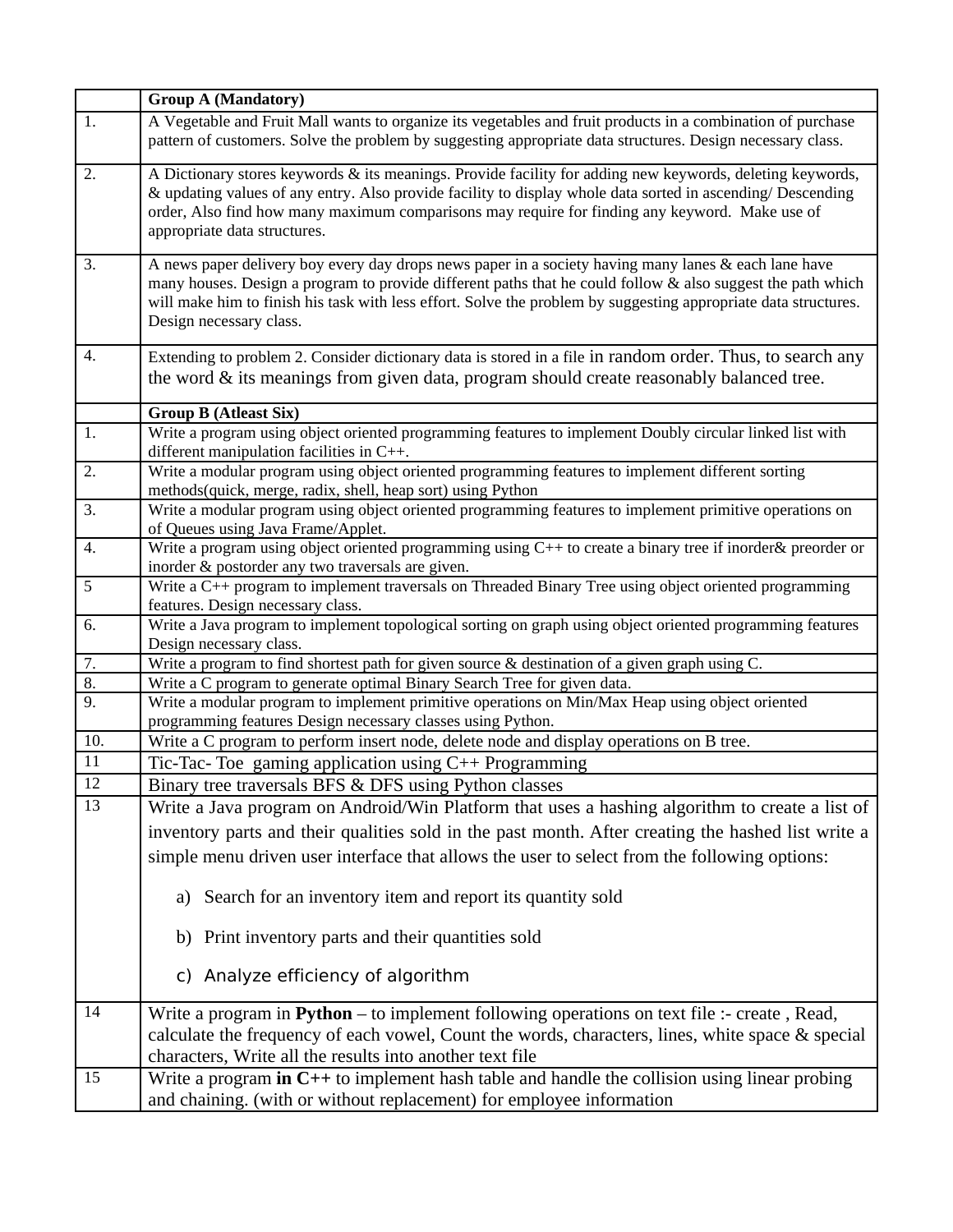|    | Using the above implement direct access file mechanism.                                               |
|----|-------------------------------------------------------------------------------------------------------|
| 16 | Write a program to create a binary tree if preorder & post-order traversals are given in <b>JAVA.</b> |
|    |                                                                                                       |
|    | Group C: Advanced Data Structure Assignments (At least One)                                           |
|    | Write bubble Sort program using Python programming                                                    |
|    | Write binary search program using multithreading in Java programming                                  |
|    | Write Tree Traversal Program using Java programming                                                   |

Note: Examination will be based on the assignments performed.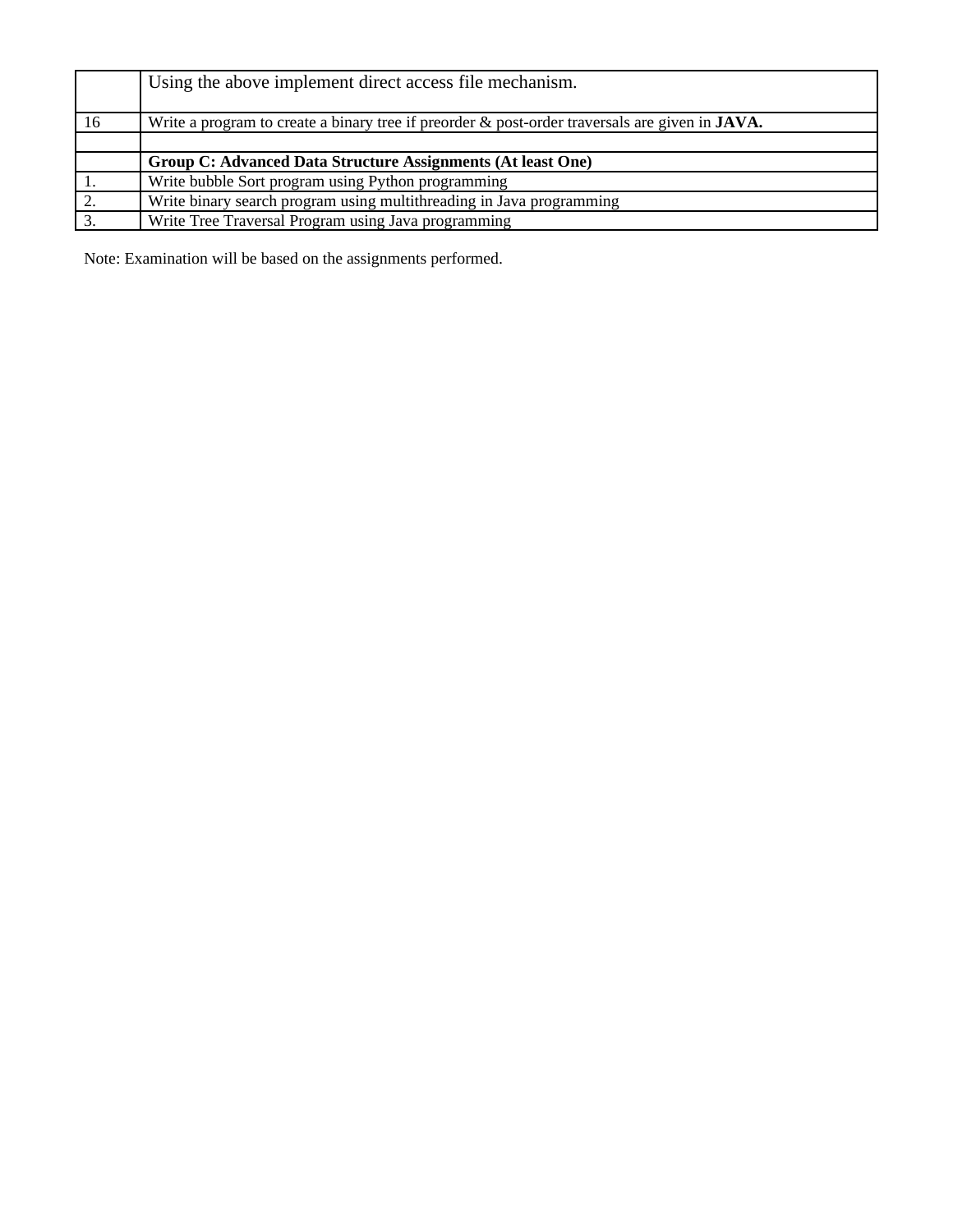## **210243 Digital Electronics & Logic Design**

**Teaching Scheme** Examination Scheme Examination Scheme

**Lectures: 3 Hrs/week Theory:** 50 Marks **Practical: 2Hrs/Week OnLine: 50 Marks Term Work: 25 Marks**

**Prerequisites:** Basic Electronics Engineering **Course Objectives**

- To learn and understand basic digital design techniques.
- To learn and understand design and construction of combinational and sequential circuits.
- To introduce to Digital logic design Software

**Course Outcomes**

- Solve K-MAPs and Boolean Algebra Experiments
- Use necessary A.C, D.C. and Loading characteristics and functioning while designing with digital gates
- Identify the Digital Circuits, Input/Outputs to replace by FPGA

| Unit I      | <b>Number System &amp; Logic Design Minimization Techniques:</b>                                                                                         |               |  |
|-------------|----------------------------------------------------------------------------------------------------------------------------------------------------------|---------------|--|
|             |                                                                                                                                                          | $1:$ Ch-2,    |  |
|             | Introduction: Binary, Hexadecimal numbers, octal numbers and number                                                                                      | $RB-1)$       |  |
|             | conversion.                                                                                                                                              |               |  |
|             | Signed Binary number representation: Signed Magnitude, 1's complement and                                                                                |               |  |
|             | 2's complement representation.                                                                                                                           |               |  |
|             | Binary, Octal, Hexadecimal Arithmetic: 2's complement arithmetic.                                                                                        |               |  |
|             | Algebra for logic circuits: Logic variables, Logic functions -NOT, AND, NOR,<br>XOR, OR, XNOR, NAND                                                      |               |  |
|             | Boolean algebra: Truth tables and Boolean algebra. Idealized logic gates and<br>symbols. DeMorgan's rules Axiomatic definition of Boolean algebra, Basic |               |  |
|             | theorems and properties of Boolean algebra                                                                                                               |               |  |
|             | Logic minimization: Representation of truth-table, SOP form, POS form,                                                                                   |               |  |
|             | Simplification of logical functions, Minimization of SOP and POS forms, Don't<br>care conditions                                                         |               |  |
|             | Reduction techniques: K-Maps up to 4 variables and Quine-McClusky technique                                                                              |               |  |
| Unit II     | <b>Logic Families:</b>                                                                                                                                   | 6 Hrs. (TB-   |  |
|             |                                                                                                                                                          | $1:$ Ch-3, 4, |  |
|             |                                                                                                                                                          | $RB-2)$       |  |
|             | TTL: Standard TTL characteristics- Speed, power dissipation, fan-in, fan-out,                                                                            |               |  |
|             | current and voltage parameters, noise margin, operating temperature etc. Operation                                                                       |               |  |
|             | of TTL NAND gate. TTL Configurations- Active pull-up, Wired AND, totem                                                                                   |               |  |
|             | pole, open collector.                                                                                                                                    |               |  |
|             | <b>CMOS:</b> CMOS Inverter, CMOS characteristics, CMOS configurations- Wired                                                                             |               |  |
|             | Logic, Open drain outputs                                                                                                                                |               |  |
|             | Interfacing: TTL to CMOS and CMOS to TTL                                                                                                                 |               |  |
| Unit<br>III | <b>Combinational Logic:</b>                                                                                                                              |               |  |
|             | Codes:- BCD, Excess-3, Gray code, Binary Code and their conversion                                                                                       | 9 Hrs.(TB-    |  |
|             | Arithmetic Operations: - Binary Addition, Subtraction, Multiplication, Division,                                                                         | $1:$ Ch-5,6,  |  |
|             | <b>BCD</b> Addition                                                                                                                                      | $RB-1, 3)$    |  |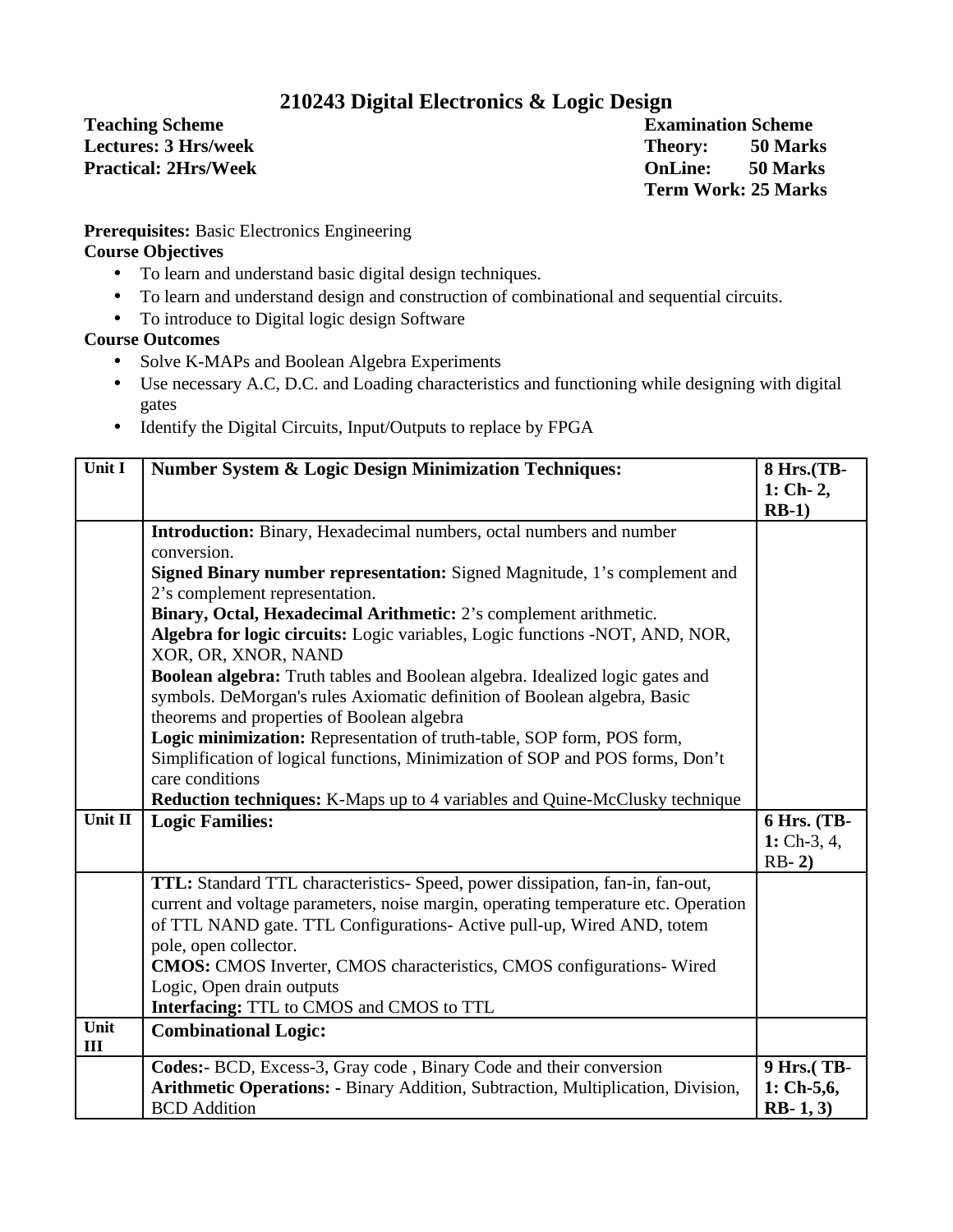|            | Circuits: - Half- Adder, Full Adder, Half Subtract or, Full Sub tractor, BCD adder<br>using and subtract using 7483, look ahead and carry, parity generator and checker |                           |
|------------|-------------------------------------------------------------------------------------------------------------------------------------------------------------------------|---------------------------|
|            | using 74180, magnitude comparator using 7485.                                                                                                                           |                           |
|            | Multiplexers (MUX):- Working of MUX, Implementation of expression using                                                                                                 |                           |
|            | MUX (IC 74153, 74151).                                                                                                                                                  |                           |
|            | Demultiplexers (DEMUX):- Implementation of expression using DEMUX,                                                                                                      |                           |
|            | Decoder. (IC 74138).                                                                                                                                                    |                           |
| Unit<br>IV | <b>Sequential Logic:</b>                                                                                                                                                |                           |
|            | Introduction: Sequential Circuits. Difference between combinational circuits and<br>sequential circuits                                                                 | 8 Hrs.(TB-<br>$1:$ Ch-12, |
|            | Flip-flop: SR, JK, D, T; Preset & Clear, Master and Slave Flip Flops their truth                                                                                        | TB2: Ch-13,               |
|            | tables and excitation tables, Conversion from one type to another type of Flip Flop.                                                                                    | $RB-1)$                   |
|            | Application of Flip-flops: Bounce Elimination Switch, registers, counters.                                                                                              |                           |
|            | Registers: Buffer register; shift register;                                                                                                                             |                           |
|            | <b>Counters:</b> Asynchronous counter. Synchronous counter, ring counters, BCD                                                                                          |                           |
|            | Counter, Johnson Counter, Modulus of the counter (IC 7490), Pseudo Random                                                                                               |                           |
|            | Binary Sequence Generator, Sequence generator and detector                                                                                                              |                           |
| Unit V     | <b>ASM &amp; VHDL:</b>                                                                                                                                                  |                           |
|            | Algorithmic State Machines: ASM charts, notations, design of simple controller,                                                                                         | 9 Hrs.(TB-                |
|            | multiplexer controller method                                                                                                                                           | $2:$ Ch-6,7,              |
|            | <b>Examples:</b> Sequence Generator, Types of Counter                                                                                                                   | Appendix-                 |
|            | VHDL: Introduction to HDL, VHDL- Library, Entity, Architecture, Modeling                                                                                                | A, RB-4)                  |
|            | Styles, Concurrent and Sequential Statements, Data Objects & Data Types,                                                                                                |                           |
|            | Attributes.                                                                                                                                                             |                           |
|            | Design Examples: VHDL for Combinational Circuits-Adder, MUX. VHDL for                                                                                                   |                           |
|            | Sequential Circuits-Synchronous and Asynchronous Counter                                                                                                                |                           |
| Unit<br>VI | PLDs:                                                                                                                                                                   |                           |
|            | PLD: PLA- Input, Output Buffers, AND, OR, Invert/ Non-Invert Matrix.                                                                                                    | 8 Hrs.(TB-                |
|            | <b>Design Example:</b> Any 4 Variables SOP function using PLDs, Study of basic                                                                                          | 1: Ch-13                  |
|            | Architecture of FPGA.                                                                                                                                                   | (13.1)                    |
|            |                                                                                                                                                                         | (13.9)                    |

| <b>Text Books</b> |                                                                                                      |  |  |
|-------------------|------------------------------------------------------------------------------------------------------|--|--|
|                   | R. Jain, "Modern Digital Electronics", 3rd Edition, Tata McGraw-Hill, 2003, ISBN0 $-07 - 049492 - 4$ |  |  |
| 2.                | Stephen Brown, Zvonko Vranesic "Fundamentals of Digital Logic with VHDL Design" Mcgraw-Hill          |  |  |
|                   |                                                                                                      |  |  |
|                   | <b>Reference Books</b>                                                                               |  |  |
|                   | John Yarbrough, "Digital Logic applications and Design" Thomson                                      |  |  |
| 2.                | Flyod "Digital Principles", Pearson Education                                                        |  |  |
| 3.                | Malvino, D.Leach " Digital Principles and Applications", 5th edition, Tata Mc- Graw Hill             |  |  |
| 4.                | J.Bhaskar "VHDL Primer" 3rd Edition, Pearson Edition                                                 |  |  |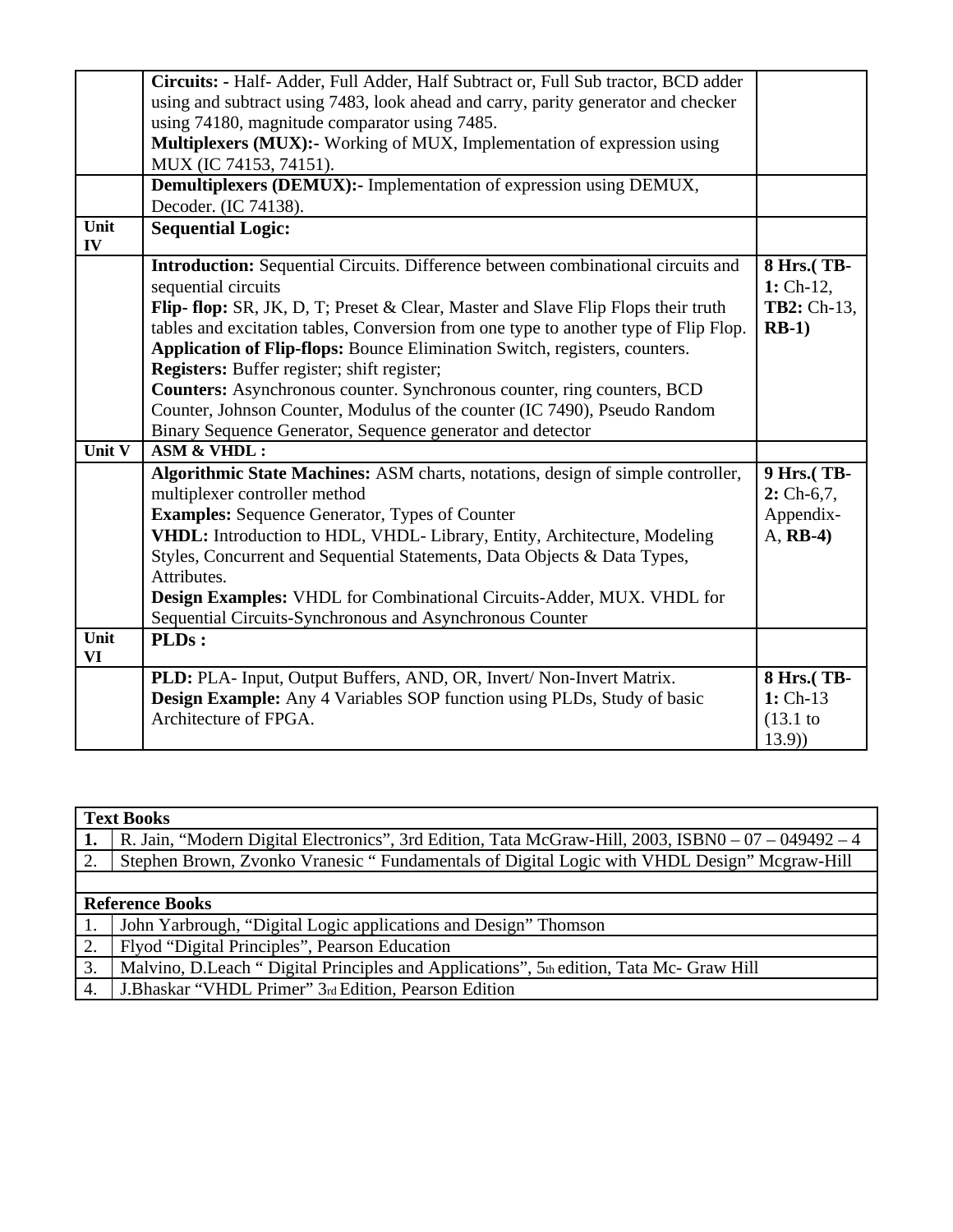## **Digital Electronics Laboratory**

### **Suggested List of Assignments:**

### **A. Combinational Logic Design**

- 1. T.T.L Characteristics (Study and Write up only).
- 2. Code converters e.g. Excess-3 to BCD and vice versa
- 3. Multiplexers: Application like Realization of Boolean expression using Multiplexer.
- 4. Demultiplexers: Applications like Realization of ROM using Demultiplexer.
- 5. BCD adder/Subtractor using 4 bit binary adder 7483.
- 6. Parity generator / detector.

### **B. Sequential Circuit Design**

- 1. Flip flops, Registers and Counters (Study and Write up only).
- 2. 4-bit Multiplier / Divider (Study and Write up only).
- 3. Ripple counter using flip-flops.
- 4. Sequence generator using JK flip-flop.
- 5. Sequence detector using JK flip-flop.
- 6. Up-down counter using JK flip-flop.
- 7. Modulo N counter using 7490 & 74190 (N>10).
- 8. Pseudo random number generator.
- 9. Design of a barrel shifter.

### **C. Study /Implement of VHDL and examples of Combinational and sequential circuits**

- 1. Combinational Circuits: Adder, MUX
- 2. Sequential Circuits: Asynchronous or Synchronous Counter

### **D. ASM, PALS and FPGA**

- 1. Simple ASM using multiplexer controller method.
- 2. Implementation of combinational logic using PLAs
- 3. Study of FPGA devices (Study and Write up only).

• Instructor will frame assignments based on the suggested assignments as given above. Students will submit the term work in the form of journal consisting of minimum of 16 assignments of which assignment of Group C and 2 assignments from Group D are compulsory.

• Term work assessment be done progressively and questions will be asked to judge the understanding of assignments performed.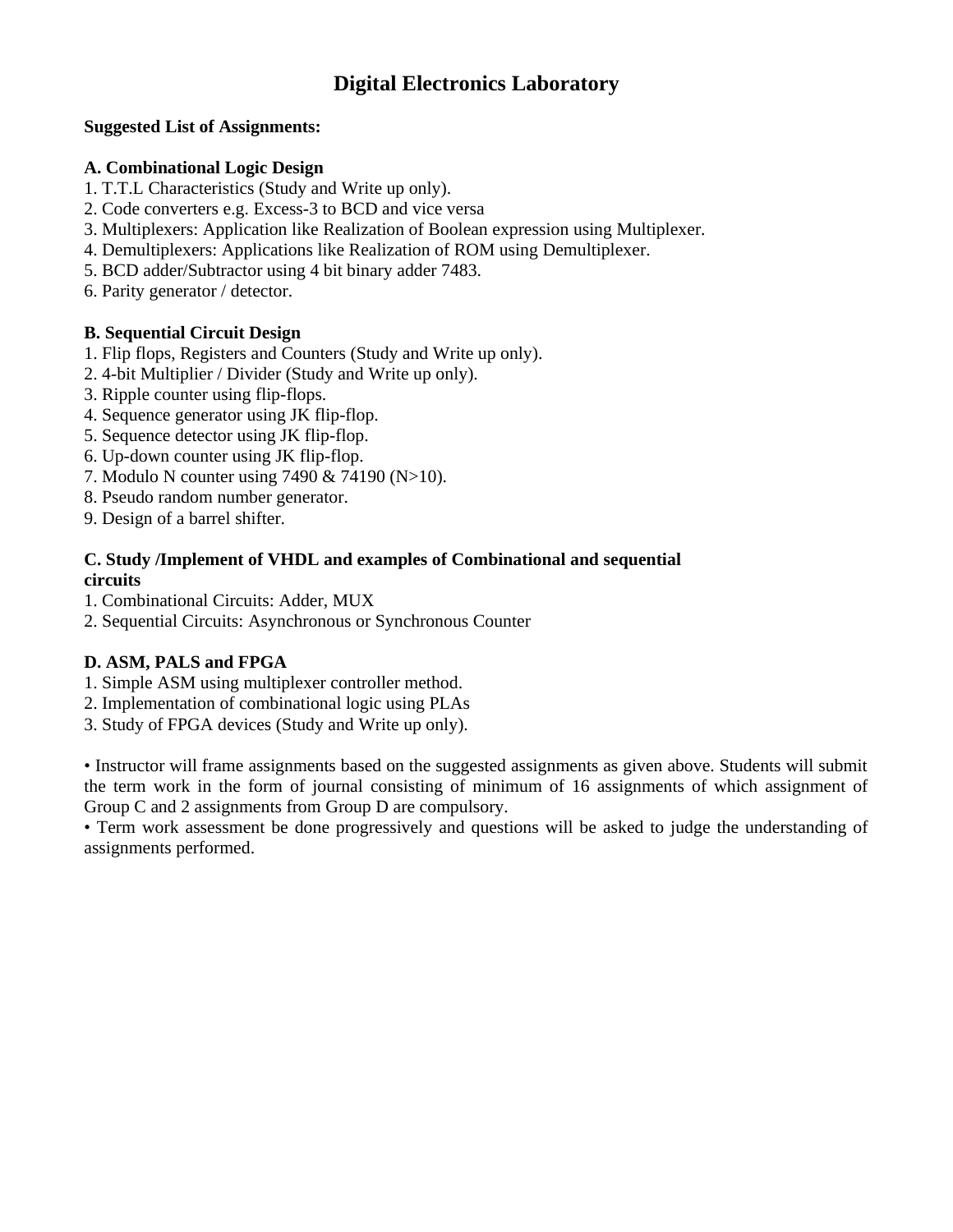## **210244 Operating System and Administration**

**Teaching Scheme** Examination Scheme

**Lectures: 3 Hrs/week Theory: 50 Marks Practical: 2Hrs/week OnLine: 50 Marks Practical: 50 Marks Term Work: 25 Marks**

**Prerequisites:** FPL-I and FPL-II

### **Course Objectives**

- To learn and understand basics of Operating Systems including Boot process.
- To learn and understand Shells, Scripts and File System.
- To introduce to administrative features of Operating Systems

### **Course Outcomes**

- Basic knowledge of Unix/Linux operating system
- Writing Basic shell script commands and Admin commands
- Knowledge of files and storage systems

| Unit I         | <b>Introduction to Operating Systems</b>                                                                  | 6 Hrs |
|----------------|-----------------------------------------------------------------------------------------------------------|-------|
|                | General Overview: History of Unix, System Structure, User perspective,                                    |       |
|                | Operating system Services, Assumptions about Hardware                                                     |       |
| Unit II        | <b>Introduction to the Kernel</b>                                                                         | 6 Hrs |
|                | Architecture of Unix operating system, Introduction to the system concepts,                               |       |
|                | Kernel data structure, System Administration                                                              |       |
| Unit III       | <b>Introduction to the File System</b>                                                                    | 6 Hrs |
|                | Pathnames, File system Mounting and unmounting, The organization of the                                   |       |
|                | File Tree, File Types, File Attributes, Access Control lists                                              |       |
| Unit IV        | <b>Booting and Shut Down, Scripting and Shell</b>                                                         | 8 Hrs |
|                | Bootstrapping, Booting PCs, GRUB, Booting with single user mode,                                          |       |
|                | Rebooting and Shutting down.                                                                              |       |
|                | Shell Basics, bash scripting, Regular Expression, Perl Programming, Python                                |       |
|                | scripting, Scripting Best Practices, Working with Startup Scripts.                                        |       |
|                |                                                                                                           |       |
| Unit V         | <b>Access Control, Rootly Powers and Controlling Processes</b>                                            | 6 Hrs |
|                | Traditional UNIX access control, Modern Access Control, Real-world Access                                 |       |
|                | Control, Pseudo-users other than root.                                                                    |       |
|                | Components of a process, the lifecycle of a process, Signals, Kill, Process                               |       |
|                | states, nice and renice, ps, Dynamic monitoring with top, prstat and topas,                               |       |
|                | the /proc file system, strace, truss and tusc, runaway processes.                                         |       |
| <b>Unit VI</b> | <b>Adding New Users and Storage</b>                                                                       | 8 Hrs |
|                | The /etc/passwd file, The /etc/shadow and /etc/security/passwd files, /etc/group                          |       |
|                | file, Adding users, Adding users with useradd                                                             |       |
|                | Storage: Adding a hard Disk, Storage Hardware, Storage hardware Interfaces,                               |       |
|                | Software aspects of storage, Formatting, Disk Partitioning, RAID, LVM, Linux                              |       |
|                | File System: The ext family, file system terminology, file system polymorhism,                            |       |
|                | mkfs, fsck, file system mounting, setup for automatic mounting, USB drive<br>mounting, Enabling swapping. |       |

| <b>Text Books</b> |                                                                                          |  |
|-------------------|------------------------------------------------------------------------------------------|--|
|                   | [Paperback] The Design of the Unix Operating System, Maurice J. Bach, Pearson Education, |  |
|                   | ISBN: 81-7758-770-6                                                                      |  |
|                   | Evi Nemeth, Garth Snyder, Tren Hein, Ben Whaley, Unix and Linux System Administration    |  |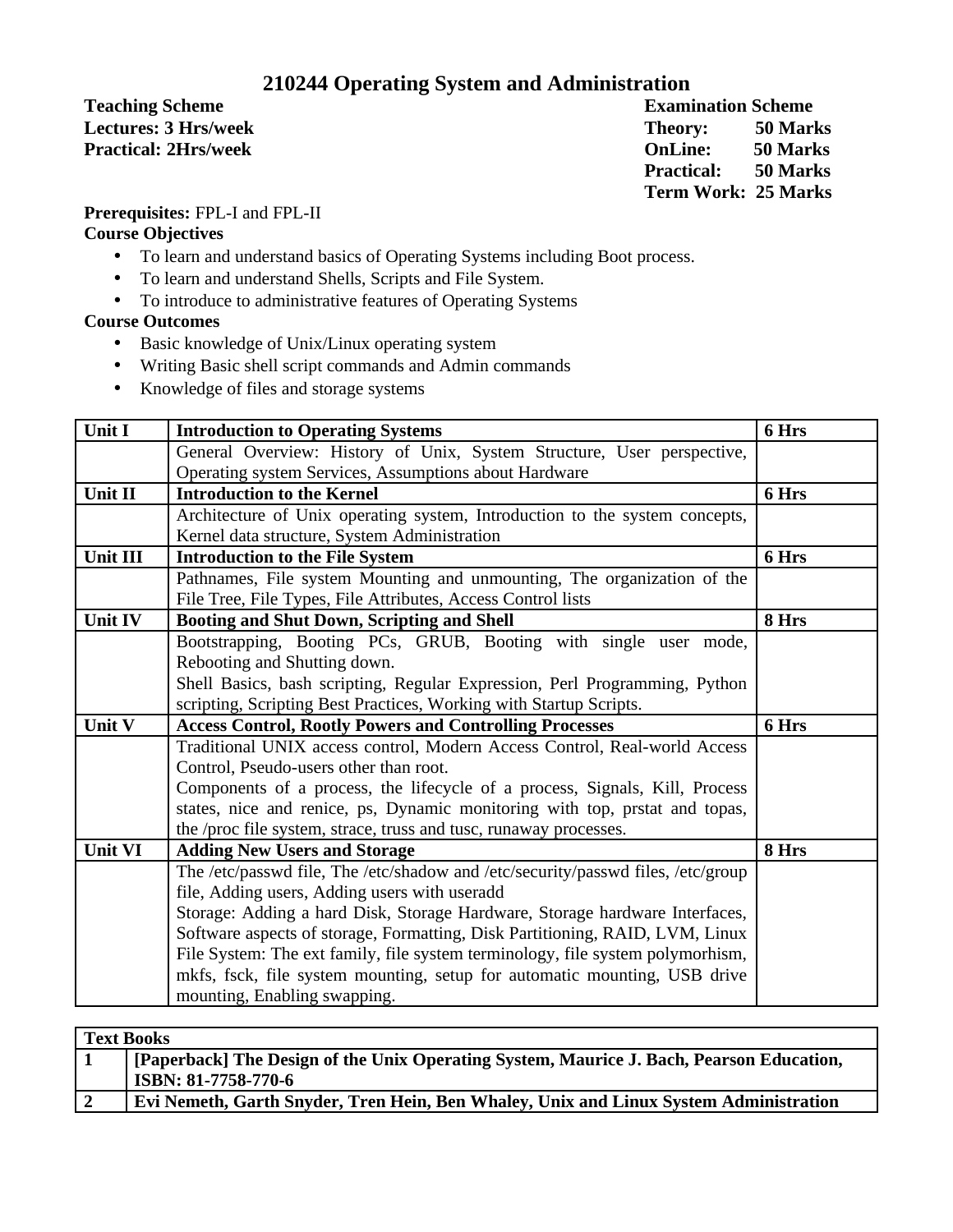### **Laboratory Assignments**

List of tools and methods:

| Tools |                          |                                                                                     |
|-------|--------------------------|-------------------------------------------------------------------------------------|
| 1.    | <b>Operating Systems</b> | 64-BIT Fedora 17 or latest 64-BIT Update of Equivalent Open source OS or latest 64- |
|       | $(64-Bit)$               | BIT Version and update of Microsoft Windows 7 Operating System onwards              |
| 2.    | Programming              | Latest Open source update of Eclipse Programming frame work, Microsoft Visual       |
|       | Tools (64-Bit)           | Studio, TC++, QT-cmake,-mingw.                                                      |
| 3.    | Assignment               | All assignments from groups A,B,C given below must be covered in a batch            |
|       | Allocation               | of 15 students or AICTE recommended Student : Teacher ratio. Submission             |
|       |                          | journal will have assignments from group A, atleast 6 six assignments from          |
|       |                          | group B and 1 assignment from group C covering all assignments in groups            |
|       |                          | A,B,C per batch.                                                                    |
| 4.    | Write up                 | Aim, Index terms, use of discrete mathematics to re-write/describe the prob-        |
|       |                          | lem definition. Use of set theory, Probability Theory or other relevant theory,     |
|       |                          | Discrete Structures to give the problem solution, Data-independence /               |
|       |                          | Dataflow Architecture for the development of turing machine/state Diagram,          |
|       |                          | multiplexer logic to identify opportunity of morphism and overloading and           |
|       |                          | data flow architecture and optimal/effective use of multicore of the CPU. LA-       |
|       |                          | TEX Soft Copy CD and Handwritten Hard Copy Journal to be submitted as               |
|       |                          | Term-work.                                                                          |

| $\mathbf A$    | <b>Group A Assignments (Mandatory)</b>                                                                                                                                                 |
|----------------|----------------------------------------------------------------------------------------------------------------------------------------------------------------------------------------|
| 1.             | Implementation of Create/rename/delete a file using Unix/Linux commands                                                                                                                |
| 2.             | Write a function to display the list of devices connected to your system including the physical                                                                                        |
|                | names and its instance number. Write a function using mount and unmount command to                                                                                                     |
|                | mount device and un-mount it.                                                                                                                                                          |
| 3.             | Adding users and access rights                                                                                                                                                         |
| 4.             | Implement the commands for creation and deletion of directory. Write a program to change<br>current working directory and display the node details for each file in the new directory. |
| 5.             | Process related commands list the processes for the current shell, Display information about                                                                                           |
|                | processes, Display the global priority of a process, change the priority of a process with                                                                                             |
|                | default arguments.                                                                                                                                                                     |
| 6.             | Use Operating system Commands to obtain the following results                                                                                                                          |
|                | 1. To print the name of operating system                                                                                                                                               |
|                | 2. To print the login name                                                                                                                                                             |
|                | 3. To print the host name                                                                                                                                                              |
|                |                                                                                                                                                                                        |
| $\bf{B}$       | <b>Group B Assignments (At least 6)</b>                                                                                                                                                |
| $\mathbf{1}$   | Write a $C/C++$ script to display all logged in users.                                                                                                                                 |
| $\overline{2}$ | $C/C++$ Program to display the list of devices connected to your system including the physical                                                                                         |
|                | names and its instance number.                                                                                                                                                         |
| 3              | $C/C++$ Program to Parent creating the child process by use of fork.                                                                                                                   |
| $\overline{4}$ | $C/C++$ Program to assign nice values to processes and dynamically monitor them.                                                                                                       |
| 5              | $C/C++$ program to identify the available memory in the system.                                                                                                                        |
| 6              | C/C++ Scripts required to start, stop and perform daily cleanup tasks.                                                                                                                 |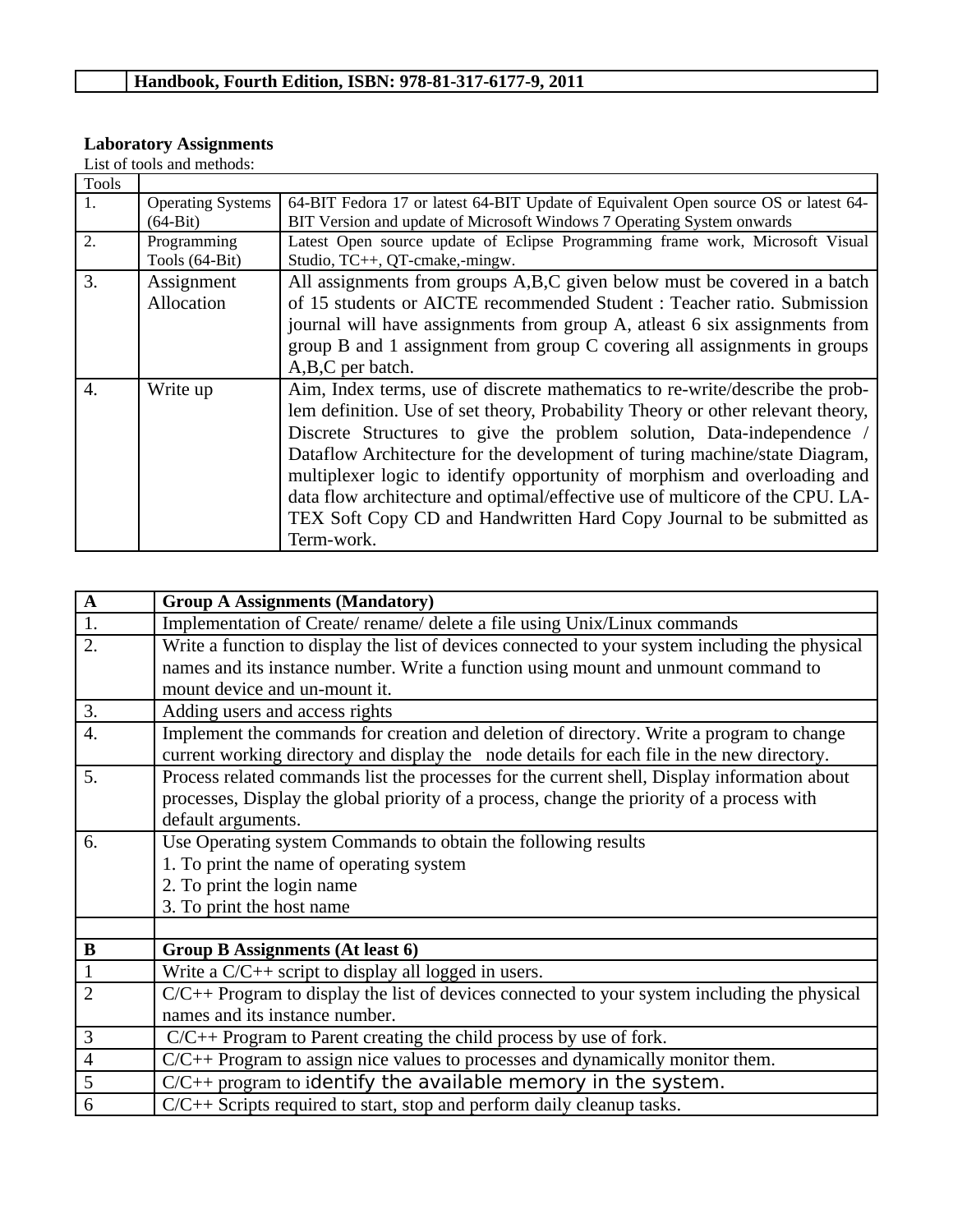| 7              | Write Java script to display all logged in users. Count the number of logged-in users. Write a  |
|----------------|-------------------------------------------------------------------------------------------------|
|                | program to create a foreground and background process for th selected user and display its      |
|                | status.                                                                                         |
| 8              | Java Program to Identify the available memory in the system                                     |
| 9              | Java Program to display the list of devices connected to your system including the physical     |
|                | names and its instance number.                                                                  |
| 10             | Java Program to List the processes for the current shell, Display information about processes,  |
|                | Display the global priority of a process, Change the priority of a process with default argu-   |
|                | ments.                                                                                          |
| 11             | Java Working with startup scripts. (Init script)                                                |
| 12             | Java Scripts required to start, stop and perform daily cleanup tasks.                           |
| 13             | Write python script to display all logged in users.                                             |
| 14             | Python Program to demonstrate debugging of script.                                              |
| 15             | Write a shell program to convert all lowercase letter in a file to uppercase                    |
|                | letter.                                                                                         |
| 16             | Python Program to assign nice values to processes and dynamically monitor them.                 |
| 17.            | Write a Perl program that reads a file and counts the number of lines, characters, and words it |
|                | contains and also prints count of the number of times the word appeared                         |
| 18.            | Write a daemon process that monitors a directory and reports the changes in directory           |
|                | contents.(e.g. addition of new files, directory access times etc)                               |
|                |                                                                                                 |
|                | <b>Group C (At least One)</b>                                                                   |
| $\mathbf{1}$   | Write program to find number of CPU cores and CPU Manufacturer                                  |
| $\overline{2}$ | RAID installation and configuration in Linux derivative.                                        |
| 3              | EXT4 file system installation and administration of Linux derivative.                           |

Examination will be conducted on experiments performed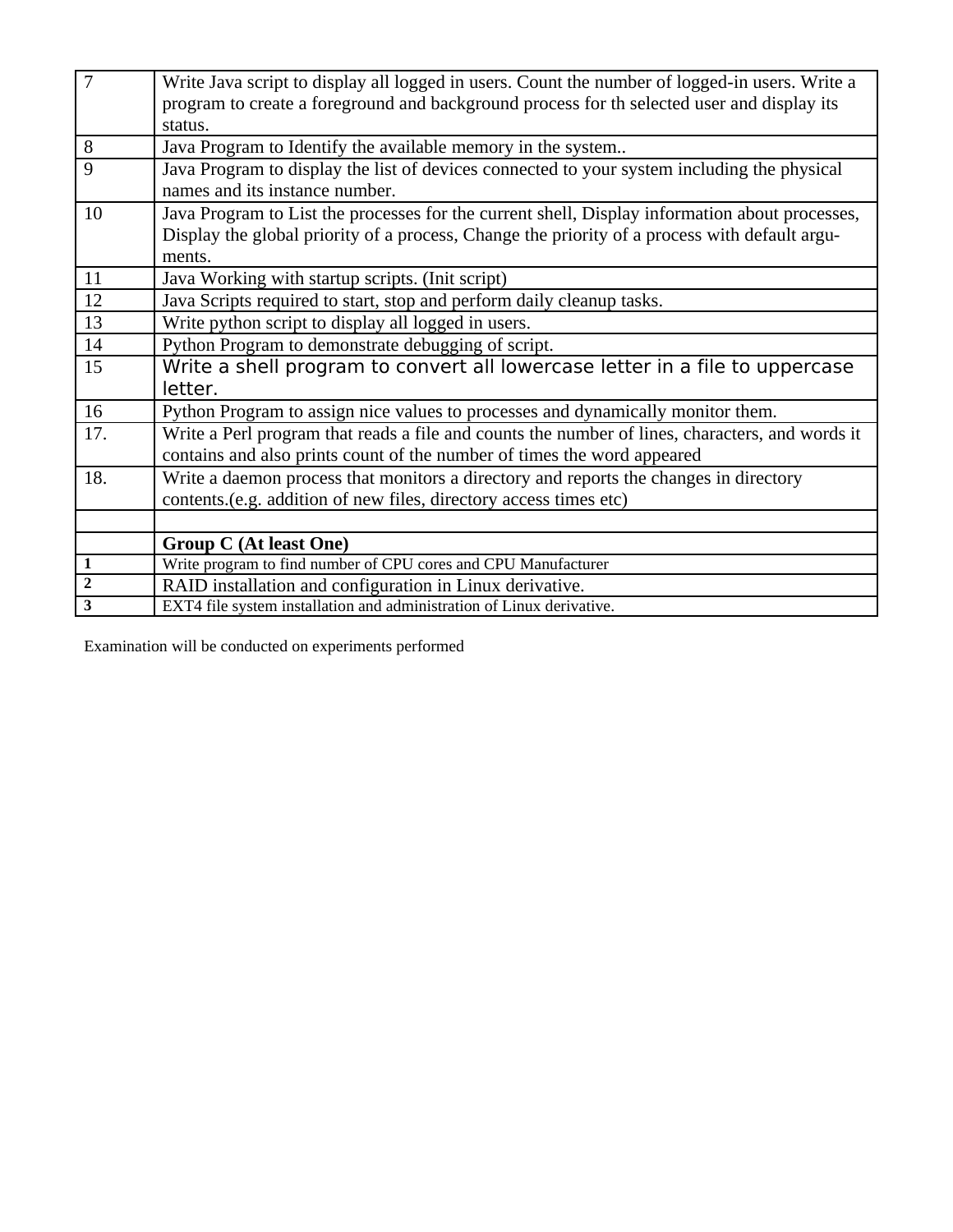### **210245 Microprocessor Architecture**

# **Teaching Scheme Examination Scheme**

**Lectures: 3 Hrs/week Theory: 50 Marks Practical: 2 Hrs/week OnLine: 50 Marks Oral: 50 Marks Term Work: 25 Marks**

### **Course Objectives**

- To study segmented, pipelined architecture in microprocessors
- To study memory management in microprocessors
- To study multitasking functioning
- To study microprocessor assembly language
- To take overview of multicore Architectures

### **Course Outcomes**

- Use of segment descriptors, privileges, TSS in the programming
- Use of Memory management unit, page descriptor in the programming
- Understanding of multiprogramming and microprocessor architecture
- Write assembly language programs using 32/64 bit registers
- Knowledge of Multicore architecture

| Unit I         | 80386DX Architecture                                                                       | 8 Hrs  |
|----------------|--------------------------------------------------------------------------------------------|--------|
|                | History of 8086 microprocessor, Concept of segmentation in 8086, 8086 Register block       |        |
|                | diagram, 80386DX functional Block Diagram, PIN Description, Register set, Flags, Physical  |        |
|                | address space, Data types                                                                  |        |
| Unit II        | <b>Memory Management Unit and Segment Description and Paging</b>                           | 10 Hrs |
|                | 80386Dx descriptor Tables GDT, LDT, IDT, descriptor cache, Code, data and stack            |        |
|                | descriptors, system descriptors, privilege levels, Segmentation in 80386DX, comparison of  |        |
|                | segmentation with 8086, paging, TSS, Nested Tasks, Operating in Real Mode, Protected       |        |
|                | Mode, Virtual 86 mode, Virtual addressing                                                  |        |
| Unit III       | <b>Pipelined Architecture</b>                                                              | 6 Hrs  |
|                | Non-pipelined machine cycle, pipelined machine cycle.                                      |        |
| Unit IV        | <b>Assembly Language Programming</b>                                                       | 8 Hrs  |
|                | 80386DX instruction set, setting protected mode, setting v86 mode, Real mode programming   |        |
| Unit V         | <b>New Architectures</b>                                                                   | 4 Hrs  |
|                | What is multicore?, Multicore Architectures, The Software Developer's Viewpoint, The Bus   |        |
|                | Connections, Single Core to Multicore.                                                     |        |
| <b>Unit VI</b> | <b>Multicore Designs</b>                                                                   | 12 Hrs |
|                | Intel 64bit Architecture: Block Diagram, Basic Execution Environment, Data Types, Specific |        |
|                | advances: Instruction set, Intel Microarchitecture code name Nehalem, SIMD Instructions,   |        |
|                | Hyper threading Technology, Virtualization Technology (Refer TB3)                          |        |
|                | Systems Programming, Multiple Processor Management (Refer RB1)                             |        |
|                |                                                                                            |        |

| <b>Text Books</b> |                                                                                                              |  |  |
|-------------------|--------------------------------------------------------------------------------------------------------------|--|--|
|                   | (Paperback) 80386 Microprocessor Handbook, Chris H. Pappas, William H. Murray                                |  |  |
|                   | Professional Multicore Programming: Design and implementation for C++ Developers, Wiley India                |  |  |
|                   | Edition, ISBN: 978-81-265-1875-3.                                                                            |  |  |
|                   | Intel® 64 and 32 bit Architectures Software developer's Manual, Volume -I, Intel, (Digital Content           |  |  |
|                   | PDF, 253665.pdf)                                                                                             |  |  |
|                   | Introduction to 64 bit Intel Assembly Language Programming for Linux, 2 <sup>nd</sup> Edition, Ray Seyfarth, |  |  |
|                   | ISBN10: 1478119209, ISBN-13: 9781478119203, 2012                                                             |  |  |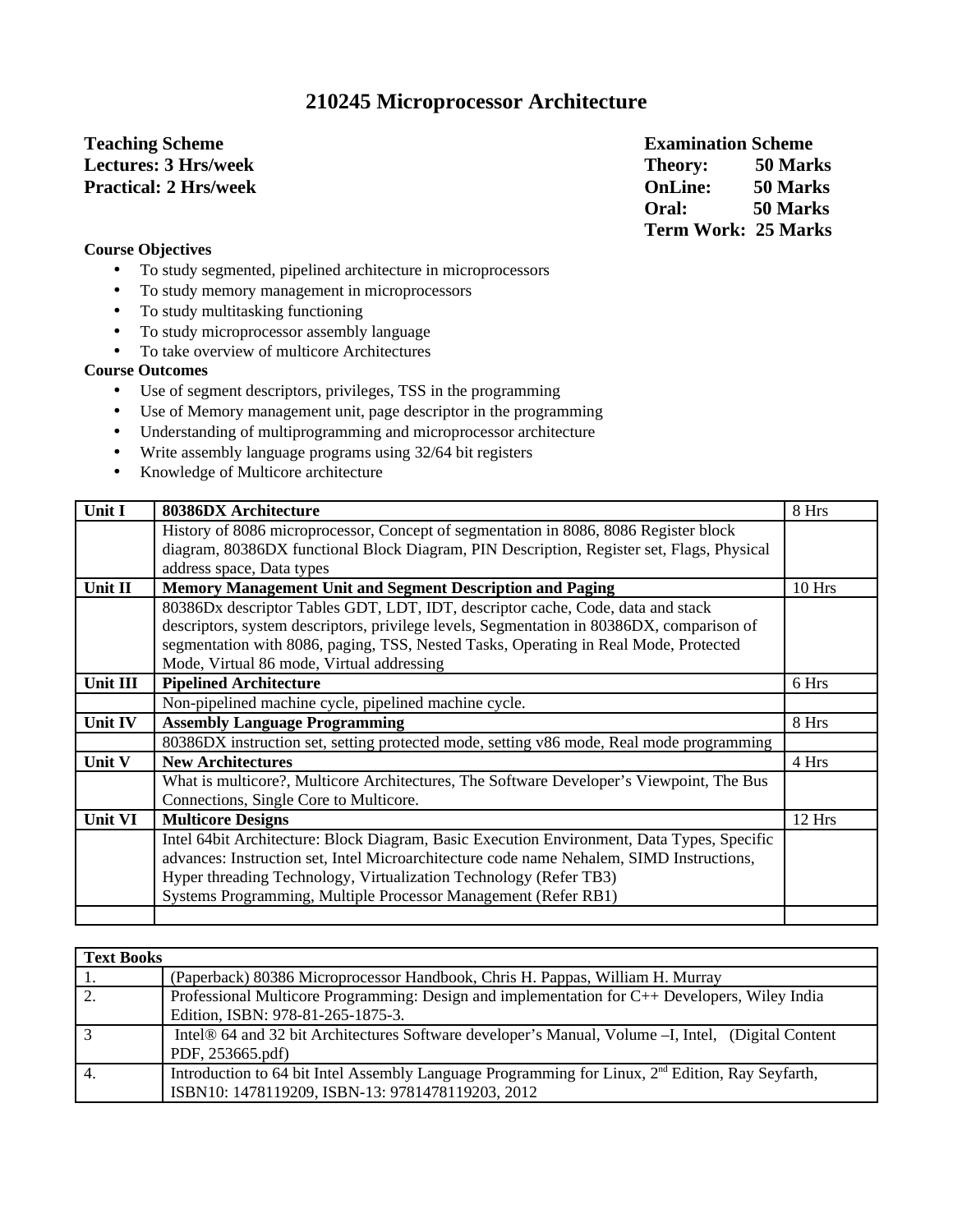| References |                                                                                                      |
|------------|------------------------------------------------------------------------------------------------------|
|            | Intel 64 and IA-32 bit architectures Software Developer's Manual, Volume 3A, Intel, (Digital Content |
|            | PDF: 253668.pdf)                                                                                     |
| -2         | Ensuring Development Success By Understanding and Analyzing Assembly Language, Intel 2009 (Digital   |
|            | Content PDF: 321059.pdf)                                                                             |
| З.         | Assembly Language Step-by-step: Programming with Linux, 3rd Edition, Jeff Duntemann, Wiley ISBN:-    |
|            | 10 0470497025, ISBN-13: 978-0470497029, 2009                                                         |

### **Laboratory Assignments**

List of Practical Assignments:

| Tools            |                          |                                                                                     |
|------------------|--------------------------|-------------------------------------------------------------------------------------|
| 1.               | <b>Operating Systems</b> | Latest 64-BIT Version and update of Microsoft Windows 7/ Windows 8 Operating        |
|                  | $(64-Bit)$               | System onwards or 64-bit Open source Linux or its derivative                        |
| 2.               | Programming              | Preferably using Linux equivalent or MASM64x or equivalent, Microsoft Visual Studio |
|                  | Tools (64-Bit)           | x64 Intrinsics (Refer your MSDN copy or http://msdn.Microsoft.com, C++              |
| 3.               | Assignment               | All assignments from groups A,B,C given below must be covered in a batch            |
|                  | Allocation               | of 15 students or AICTE recommended Student : Teacher ratio. Submission             |
|                  |                          | journal will have assignments from group A, atleast 6 six assignments from          |
|                  |                          | group B and 1 assignment from group C covering all assignments in groups            |
|                  |                          | A,B,C per batch.                                                                    |
| $\overline{4}$ . | Write up                 | Aim, Index terms, use of discrete mathematics to re-write/describe the prob-        |
|                  |                          | lem definition. Use of set theory, Probability Theory or other relevant theory,     |
|                  |                          | Discrete Structures to give the problem solution, Data-independence                 |
|                  |                          | Dataflow Architecture for the development of turing machine/state Diagram,          |
|                  |                          | multiplexer logic to identify opportunity of morphism and overloading and           |
|                  |                          | data flow architecture and optimal/effective use of multicore of the CPU. LA-       |
|                  |                          |                                                                                     |
|                  |                          | TEX Soft Copy CD and Handwritten Hard Copy Journal to be submitted as               |
|                  |                          | Term-work.                                                                          |

|                  | <b>Group A (Mandatory)</b>                                                                            |
|------------------|-------------------------------------------------------------------------------------------------------|
|                  | Write ALP to print "Hallo World!" Program using 16, 32 and 64-bit model and segmentation.             |
| $\overline{2}$   | Write an ALP to accept ten 32-bit and 64 bit Hexadecimal numbers from user and store then in          |
|                  | data segment table and display then numbers.                                                          |
| $\overline{3}$   | Write an ALP to accept a string and to display it's length.                                           |
| $\overline{4}$   | Write an ALP to perform arithmetic and logical operations using 'n', 32-bit and 64-bit numbers        |
|                  | stored in an array using 64 bit register operations.                                                  |
| 5                | Write an ALP to perform memory segment and register load/store operations using different addressing  |
|                  | modes.                                                                                                |
| 6                | Write an ALP to program to use GDTR, LDTR and IDTR in Real Mode.                                      |
|                  |                                                                                                       |
|                  | Group B (at least 6)                                                                                  |
| $\mathbf{1}$     | Write an ALP to fond the largest of given byte/Word/Dword/64-bit numbers                              |
| $\overline{2}$ . | Write C program using ALP instructions to convert Binary to decimal number.                           |
| $\overline{3}$ . | Write ALP using to read and display the table content pointed by GDTR/LDTR and IDTR                   |
| $\overline{4}$   | Write ALP to demonstrate the use of paging tables                                                     |
| 5.               | Write C program using an ALP instructions to set to use ETP (Extended page tables) with Core i3/i5/i7 |
|                  | Nehalem processors                                                                                    |
| 6.               | Write a switch case driven ALP to perform 64-bit hexadecimal arithmetic operations $(+,-,*,')$        |
|                  | using suitable macros. Define procedure for each operation.                                           |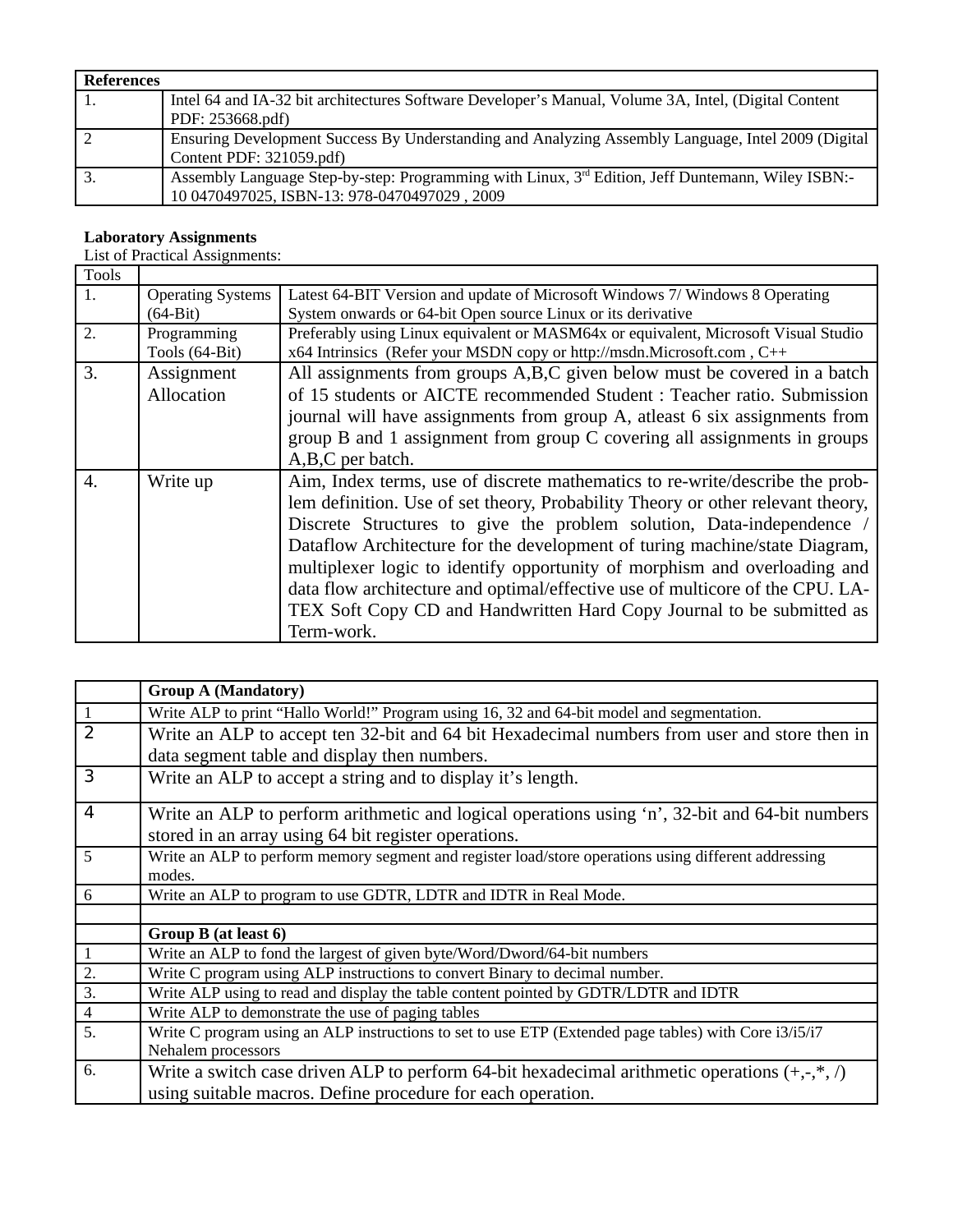| $\overline{7}$  | Write an ALP to read command line arguments passed to a program.                          |
|-----------------|-------------------------------------------------------------------------------------------|
| 8               | Write an ALP to count no. of positive and negative numbers from the array.                |
| $\overline{9}$  | Write ALP to identify CPU type and FPU type.                                              |
| 10              | Write ALP to find average of n numbers stored in memory                                   |
| 11              | Write program to read & display contents of file                                          |
| 12              | Write a program to calculate area of circle using (co-processor)                          |
| $\overline{13}$ | Write a program to switch between real mode and protected mode                            |
| 14              | Write an ALP password program that operates as follows:                                   |
|                 | a. Do not display what is actually typed instead display asterisk ("*").                  |
|                 |                                                                                           |
|                 | If the password is correct display, "access is granted" else display "Access not Granted" |
| 15              | Write program to read & display ASCII contents of a file                                  |
| 16              | Write an ALP to convert 64-Bit Big-Endian Number to Little-Endian Number                  |
|                 |                                                                                           |
|                 | <b>Group C (at least One)</b>                                                             |
| 1.              | Write a ALP to define two tasks and execute them on different CPU cores.                  |
| 2.              | Write a password program that operates as follows:                                        |
|                 | b. Do not display what is actually typed instead display asterisk ("*").                  |
|                 |                                                                                           |
|                 | c. If the password is correct display, "access is granted" else "sound                    |
|                 | the alarm".                                                                               |
| 3               | Write ALP to switch from real mode to protected mode and display the values of GDTR,      |
|                 | LDTR, IDTR, TR and MSW Registers.                                                         |
| $\overline{4}$  | Write a program for cache memory simulation. Consider 16kb of main                        |
|                 | memory, 128 byte of two way set associative caches. Assume 4 byte cache                   |
|                 |                                                                                           |
|                 | line. Find hit or miss in a cache line. If miss occurs line should be replaced in         |
|                 | the cache using LRU technique.                                                            |
| $\overline{5}$  | Write a program to implement the multitasking application                                 |
|                 |                                                                                           |

Examination will be conducted on experiments performed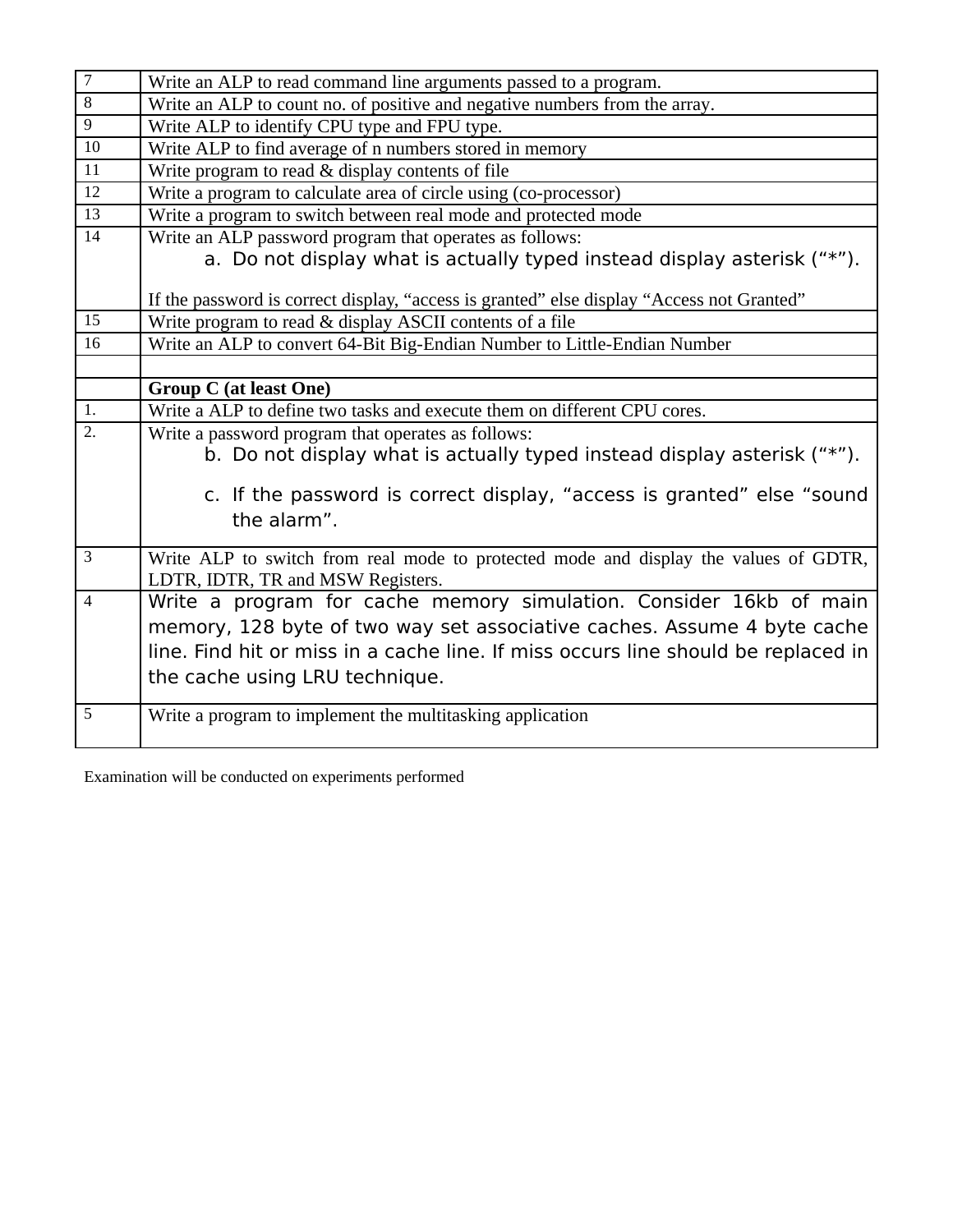### **210246 SOFT SKILLS**

**Teaching Scheme Examination Scheme Lectures: 1 Hrs/week Term Work: 25 Marks Practical: 2 Hrs/week**

### **Self Awareness & self Development –**

**a) Self Assessment , Self Appraisal, SWOT, Goal setting - Personal & career -** Self-Assessment, Self-Awareness, Perceptions and Attitudes, Positive Attitude, Values and Belief Systems, Self-Esteem, Self appraisal, Personal Goal setting,

**b)** Career Planning, Personal success factors, Handling failure, Depression and Habit, relating SWOT analysis & goal setting, prioritization.

### **UNIT II: Communication Skill (06 hours)**

**a)** Importance of communication, types, barriers of communication, effective communication

**b) Speaking Skills – Public Speaking, Presentation skills, Group discussion-** Importance of speaking effectively, speech process, message, audience, speech style, feedback, conversation and oral skills, fluency and self expression, body language phonetics and spoken English, speaking techniques, word stress, correct stress patterns, voice quality, correct tone, types of tones, positive image projection techniques.

**c) Listening Skills:** Law of nature- you have 2 ears and 1 tongue so listen twice and speak once is the best policy, Empathic listening, Avoid selective listening-

**d) Group Discussion** - characteristics, subject knowledge, oral and leadership skills, team management, strategies and individual contribution and consistency.

**e) Presentation skills** - planning, preparation, organization, delivery.

**f) Written Skills – Formal & Informal letter writing, Report writing, Resume writing -** Sentence structure, sentence coherence, emphasis. Paragraph writing. letter writing skills - form and structure, style and tone. Inquiry letters, Instruction letters, complaint letters,

Routine business letters, Sales Letters etc.

### **UNIT III: Corporate / Business Etiquettes (02 hours)**

**Corporate grooming & dressing, Email & telephone etiquettes, etiquettes in social & office setting-**Understand the importance of professional behaviour at the work place, Understand and Implement etiquettes in workplace, presenting oneself with finesse and making others comfortable in a business setting. Importance of first impression, Grooming, Wardrobe, Body language, Meeting etiquettes (targeted at young professionals who are just entering business environment) , Introduction to Ethics in engineering and ethical reasoning, rights and responsibilities,

### **UNIT IV: Interpersonal relationship (04 hours)**

**a) Team work, Team effectiveness, Group discussion, Decision making -** Team Communication. Team, Conflict Resolution, Team Goal Setting, Team Motivation Understanding Team Development, Team Problem Solving, Building the team dynamics. Multicultural team activity

**b) Group Discussion**- Preparation for a GD, Introduction and definitions of a GD, Purpose of a GD, Types of GD, Strategies in a GD , Conflict management, Do's and Don'ts in GD

### **UNIT I: (04 hours)**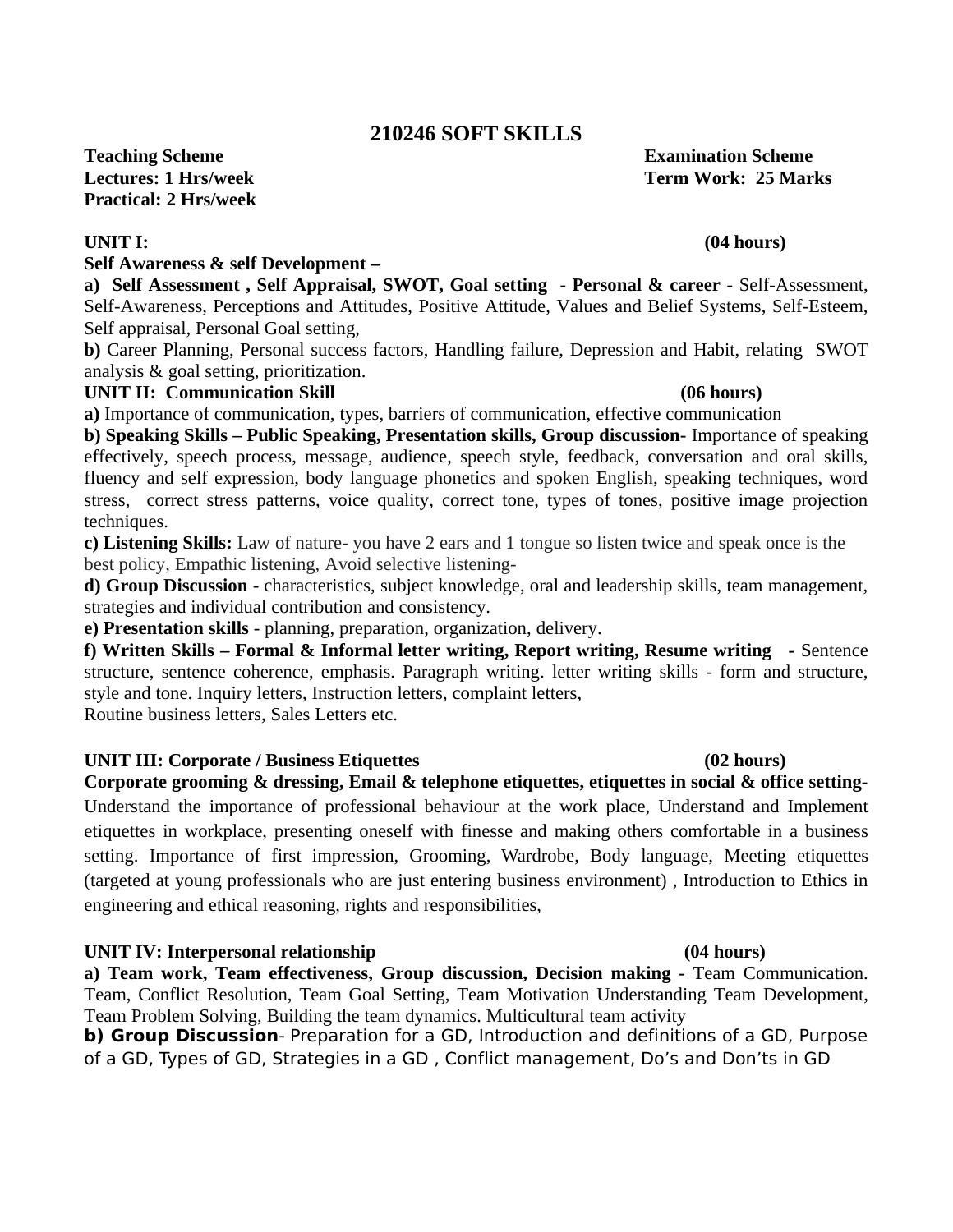### **UNIT V: Leadership skills (02 hours) Leaders'**

**role, responsibilities and skill required -** Understanding good Leadership behaviours, Learning the difference between Leadership and Management, Gaining insight into your Patterns, Beliefs and Rules, Defining Qualities and Strengths of leadership, Determining how well you perceive what's going on around you, interpersonal Skills and Communication Skills, Learning about Commitment and How to Move Things Forward, Making Key Decisions, Handling Your and Other People's Stress, Empowering, Motivating and Inspiring Others, Leading by example, effective feedback

### **UNIT VI: Other skills (02 hours)**

**a) Time management**- The Time management matrix, apply the Pareto Principle (80/20 Rule) to time management issues, to prioritise using decision matrices, to beat the most common time wasters, how to plan ahead, how to handle interruptions , to maximise your personal effectiveness, how to say "no" to time wasters, develop your own individualised plan of action

**b) Stress management**- understanding the stress & its impact, techniques of handling stress

**c)** Problem solving skill, Confidence building Problem solving skill, Confidence building

### **Term Work/Assignments**

### **Term work will consist the record of any 8 assignments of following exercises**

- 1. SWOT analysis
- 2. Personal & Career Goal setting Short term & Long term
- 3 Presentation Skill
- 4. Letter/Application writing
- 5. Report writing
- 6. Listening skills
- 7. Group discussion
- 8. Resume writing
- 9. Public Speaking
- 10. Stress management
- 11. Team Activity-- Use of Language laboratory

### **\* Perform any 8 exercises out of above 11 with exercise no. 11 as compulsory.**

**---------------------------------------------------------------------------------------------------**

### **Teaching Methodology**

Each class should be divided into three batches of 20-25 students each. The sessions should be activity based and should give students adequate opportunity to participate actively in each activity. Teachers and students must communicate only in English during the session. Specific details about the teaching methodology have been explained in every activity given below.

### **Practical Assignments (Term work)**

Minimum 8 assignments are compulsory and teachers must complete them during the practical sessions within the semester. The teacher should explain the topics mentioned in the syllabus during the practical sessions followed by the actual demonstration of the exercises. . Students will submit report of their exercise (minimum 8) assignments as their term work at the end of the semester but it should be noted that the teacher should assess their assignment as soon as an activity is conducted. The continual assessment process should be followed.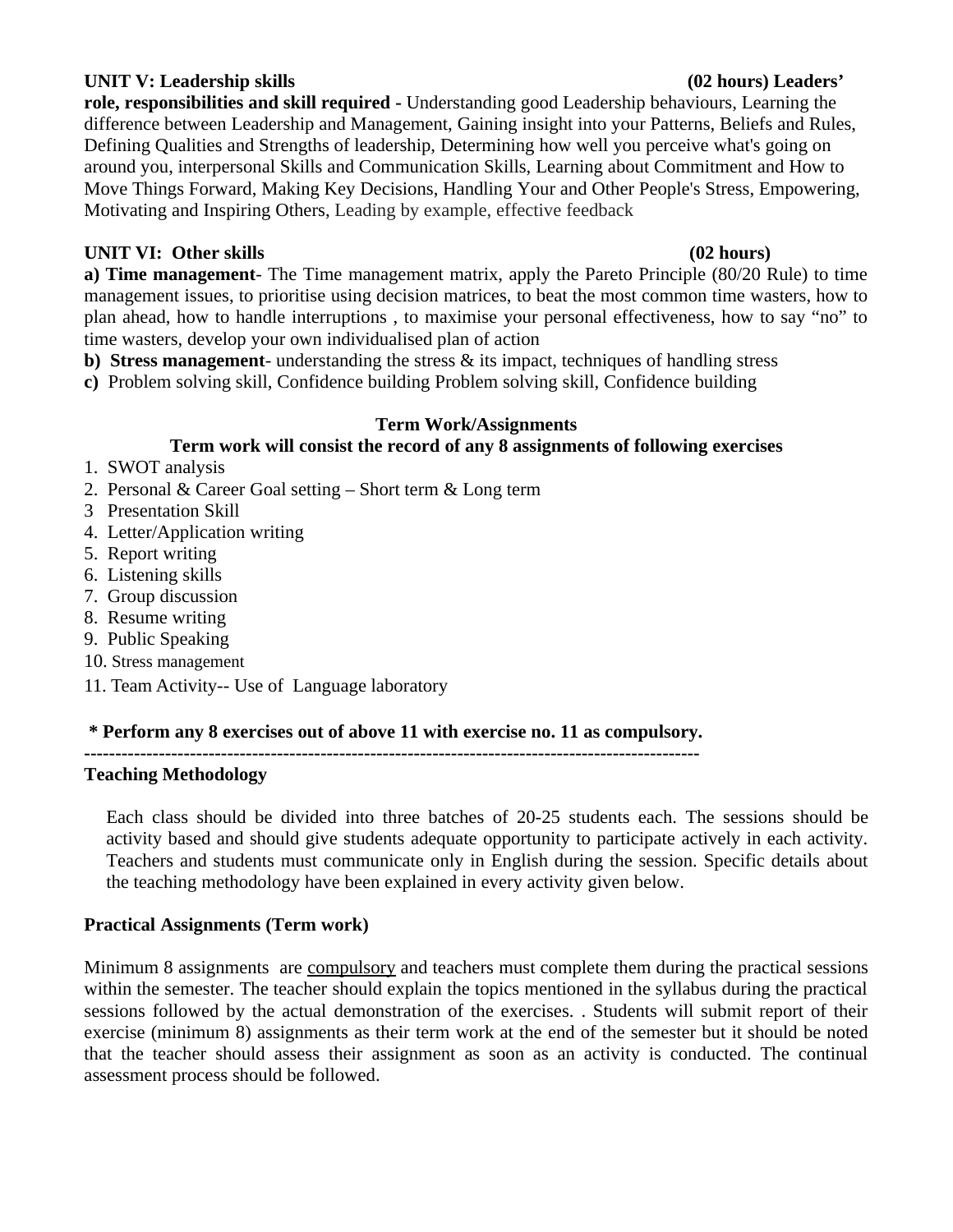### 1. **SWOT analysis**

The students should be made aware of their goals, strengths and weaknesses, attitude, moral values, self confidence, etiquettes, non-verbal skills, achievements etc. through this activity. The teacher should explain to them on how to set goals, SWOT Analysis, Confidence improvement, values, positive attitude, positive thinking and self esteem. The teacher should prepare a questionnaire which evaluate students in all the above areas and make them aware about these aspects.

### 2. **Personal & Career Goal setting – Short term & Long term**

### 3 **Presentation Skills**

 Students should make a presentation on any informative topic of their choice. The topic may be technical or non-technical. The teacher should guide them on effective presentation skills. Each student should make a presentation for at least 10 minutes.

### 4**. Letter/Application writing**

Each student will write one formal letter, and one application. The teacher should teach the students how to write the letter and application. The teacher should give proper format and layouts.

### 5. **Report writing**

The teacher should teach the students how to write report .. The teacher should give proper format and layouts. Each student will write one report based on visit / project / business proposal etc.

### 6**. Listening skills**

The batch can be divided into pairs. Each pair will be given an article (any topic) by the teacher. Each pair would come on the stage and read aloud the article one by one. After reading by each pair, the other students will be asked questions on the article by the readers. Students will get marks for correct answers and also for their reading skills. This will evaluate their reading and listening skills. The teacher should give them guidelines on improving their reading and listening skills. The teacher should also give passages on various topics to students for evaluating their reading comprehension.

### 7. **Group discussion**

Each batch is divided into two groups of 12 to 14 students each. Two rounds of a GD for each group should be conducted and teacher should give them feedback.

### 8. **Resume writing**

Each student will write one formal letter, and one application. The teacher should teach the students how to write the letter and application. The teacher should give proper format and layouts.

### 9. **Public Speaking**

Any one of the following activities may be conducted :

- 2. **Prepared speech** (topics are given in advance, students get 10 minutes to prepare the speech and 5 minutes to deliver.
- 3. **Extempore speech (**students deliver speeches spontaneously for 5 minutes each on a given topic  $\lambda$
- **4. Story telling (Each student narrates a fictional or real life story for 5 minutes each)**
- 5. **Oral review** ( Each student orally presents a review on a story or a book read by them)
- 10.. **Team Activity**-- Use of Language laboratory

### **Text Books:**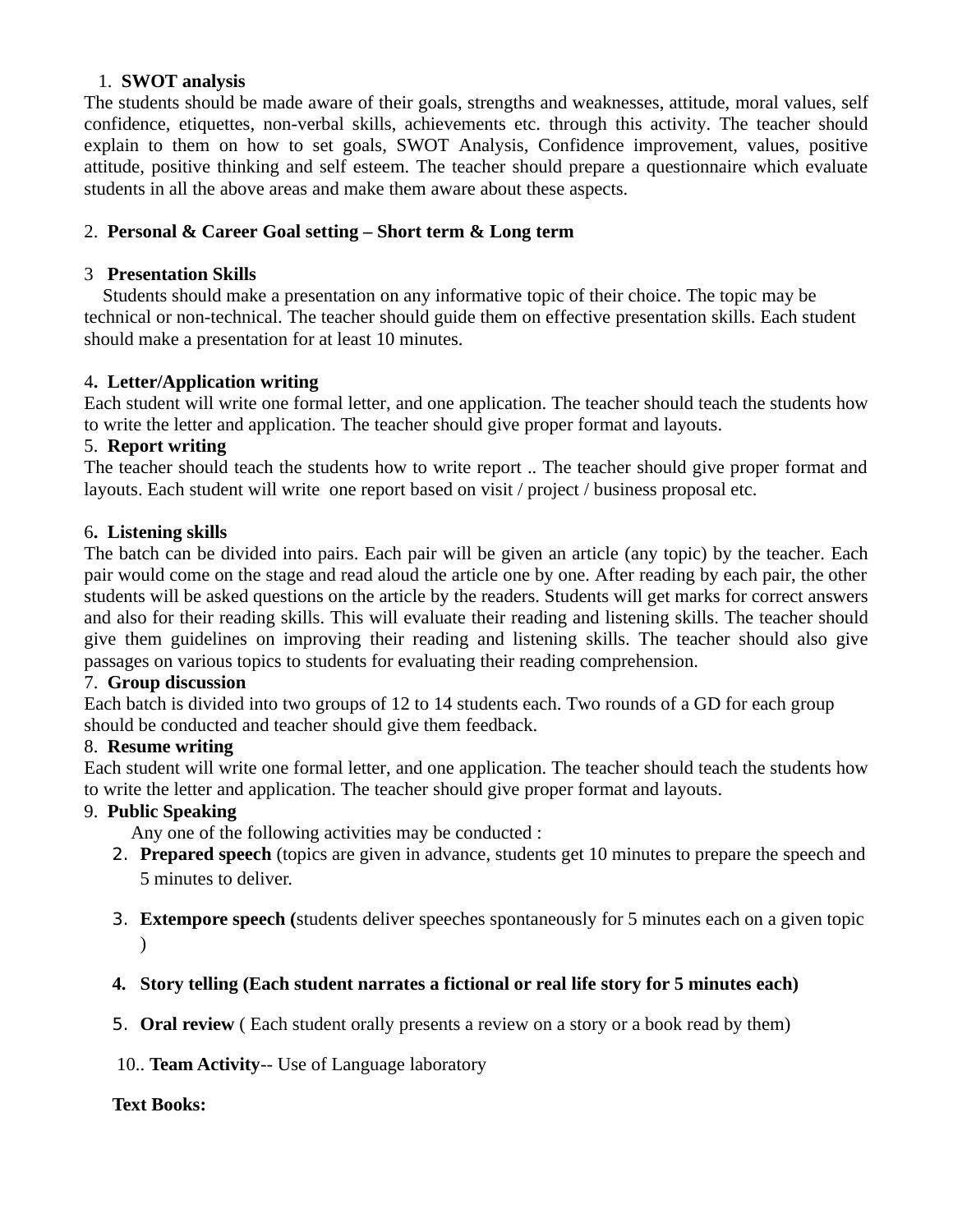- 1 Communication Skills : Sanjay Kumar and Pushpa Lata , Oxford University Press
- 2 Developing Communication Skill : Krishna Mohan, Meera Banerji,- McMillan India Ltd.
- 3 English for Business Communication : Simon Sweeney , Cambridge University Press

### **Books for references:**

- 1.NASSCOM-Global Business Foudation Skills: Accenture,Convergys,Dell et.al. Foundation Books : Cambridge University Press
- 2**.** Basic Managerial Skills for all E. H. McGrath, Eastern Economy Edition, Prentice hall India.
- 3. Personality Development and Group Discussions,Barun K. Mitra, Oxford University Press
- 4 Group Dissussions and Interview Skills : Priyadarshi Patnaik : Foundation Books : Cambridge University Press

 5.Thinks and Grow Rich: Napoleon Hill, Ebury Publishing, ISBN 9781407029252 6. Awaken the Giant Within: Tony Robbins HarperCollins Publishers,

ISBN-139780743409384

- 7. Change Your Thoughts, Change Your Life: Wayne Dyer, Hay House India, ISBN-139788189988050
- 8 Habits of Highly Effective People: Stephen Covey Pocket Books, ISBN-13 9781416502494
- 9The Power of Your Subconscious Mind: Dr Joseph Murphy Maanu Graphics , ISBN-13 9789381529560
- 10- The new Leaders: Daniel Coleman Sphere Books Ltd , ISBN-139780751533811
- 11 The 80/20 Principal: by Richard Koch, Nicholas Brealey Publishings , ISBN-13 9781857883992
- 12 Time management from inside out: Julie Morgenstern, Owl Books (NY), ISBN-13 9780805075908
- 13.Wonderland of Indian Manageress: Sharu Ranganekar, Vikas Publishing Houses, ISBN-13 9788125942603
- 14. You can win: Shiv Khera, Macmillan, ISBN-139789350591932
- **15. The Ace of Soft Skills: Attitude, Communication and Etiquette for Success: [Gopalaswamy Ramesh](http://www.google.co.in/search?tbo=p&tbm=bks&q=inauthor:), [Mahadevan Ramesh](http://www.google.co.in/search?tbo=p&tbm=bks&q=inauthor:)**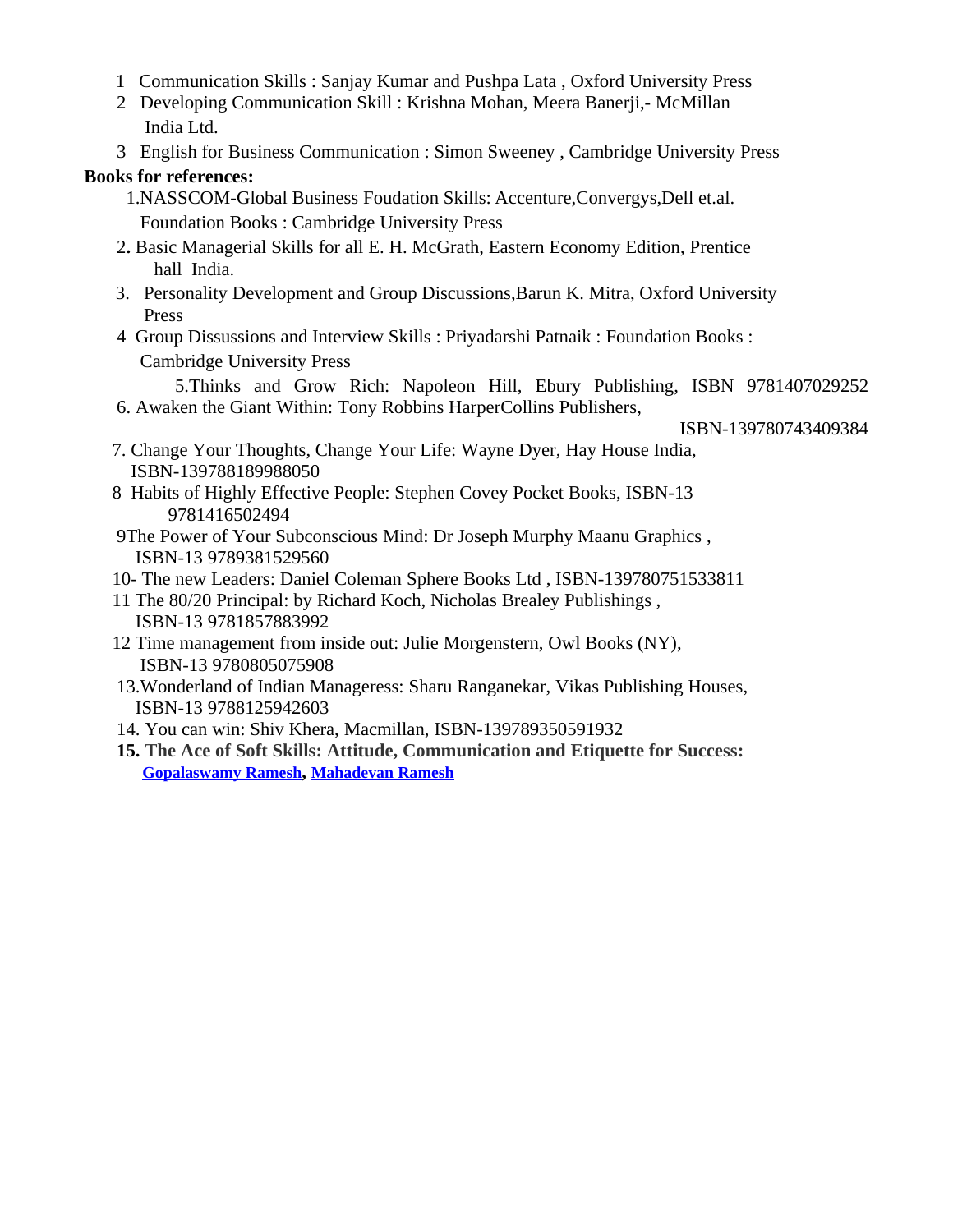### **UNIVERSITY OF PUNE**

For Computer Engineering & Information Technology (Sem II) 207003 ENGINEERING MATHEMATICS - III (2012 Course)

**Teaching Scheme:** 

Lectures - 4 Hrs./Week Tutorials - 1 Hr./Week

**Examination Scheme:** Paper - 50 Marks (2 Hrs.) Online - 50 Marks Term work: 25 Marks

### **Section I**

Unit I: Linear Differential Equations (LDE) and Applications (09 Hours) LDE of n<sup>th</sup> order with constant coefficients, Method of variation of parameters, Cauchy's & Legendre's DE, Simultaneous & Symmetric simultaneous DE. Modeling of Electrical circuits.

#### **Unit II: Transforms**

Fourier Transform (FT): Complex Exponential form of Fourier series, Fourier integral theorem, Sine & Cosine integrals, Fourier Transform, Fourier Sine and Cosine Transform and their inverses.

Z - Transform (ZT): Introduction, Definition, Standard properties, ZT of standard sequences and their inverses. Solution of difference equations.

### Unit III: Statistics and Probability

Measures of central tendency, Standard deviation, Coefficient of variation, Moments, Skewness and Kurtosis, Correlation and Regression, Reliability of Regression Estimates.

Probability, Probability density function, Probability distributions: Binomial, Poisson, Normal and Hypergometric. Test of Hypothesis: Chi-Square test.

### **Section II**

### Unit IV: Vector Differential Calculus

Physical interpretation of Vector differentiation, Vector differential operator, Gradient, Divergence and Curl, Directional derivative, Solenoidal, Irrotational and Conservative fields, Scalar potential, Vector identities.

### Unit V: Vector Integral Calculus and Applications

Line, Surface and Volume integrals, Work-done, Green's Lemma, Gauss's Divergence theorem, Stoke's theorem. Applications to problems in Electro-magnetic fields.

#### Unit VI: Complex Variables

Functions of Complex variables, Analytic functions, Cauchy-Riemann equations, Conformal mapping, Bilinear transformation, Cauchy's integral theorem, Cauchy's integral formula, Laurent's series, Residue theorem.

### **Text Books:**

- 1. Advanced Engineering Mathematics, 9e, by Erwin Kreyszig (Wiley India).
- 2. Advanced Engineering Mathematics, 7e, by Peter V. O'Neil (Cengage Learning).

### **Reference Books:**

- 1. Advanced Engineering Mathematics, 2e, by M. D. Greenberg (Pearson Education).
- Advanced Engineering Mathematics, Wylie C.R. & Barrett L.C. (McGraw-Hill, Inc.)  $2.$
- Higher Engineering Mathematics by B. S. Grewal (Khanna Publication, Delhi).  $3.$
- 4. Applied Mathematics (Volumes I and II) by P. N. Wartikar & J. N. Wartikar (Pune Vidyarthi Griha Prakashan, Pune).
- 5. Higher Engineering Mathematics by B.V. Ramana (Tata McGraw-Hill).
- 6. Advanced Engineering Mathematics with MATLAB, 2e, by Thomas L. Harman, James Dabney and Norman Richert (Brooks/Cole, Thomson Learning).

### **Tutorial and Term Work:**

- Tutorial for the subject shall be engaged in minimum of four batches (batch size of 20 students maximum) per  $i)$ division.
- Term work shall consist of six assignments (one per each unit) based on performance and continuous internal  $\rm ii)$ assessment.

 $26.56$ 

# Mujumdew

(09 Hours)

(09 Hours)

(09 Hours)

(09 Hours)

(09 Hours)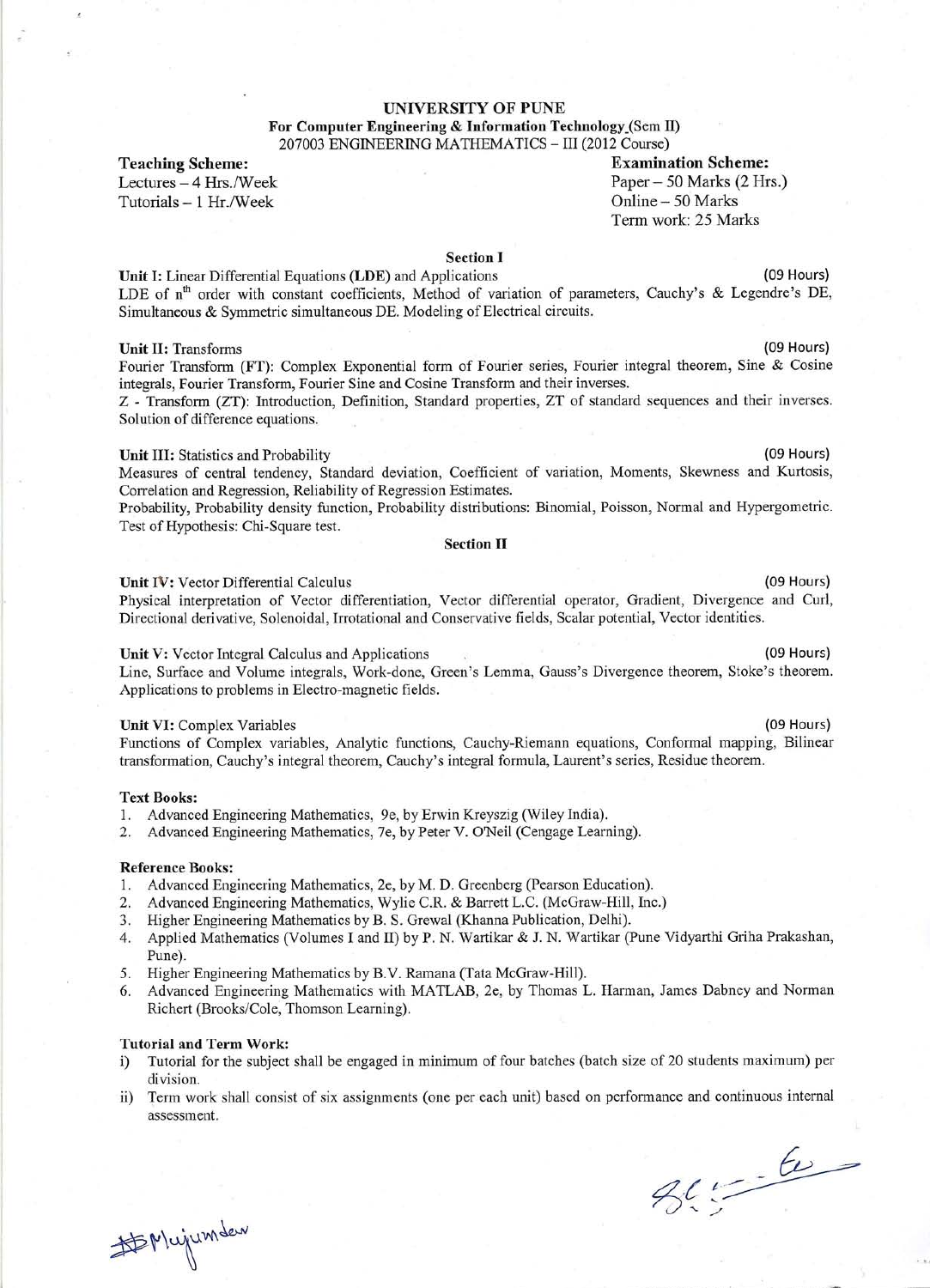### **210247 OBJECT ORIENTED AND MULTICORE PROGRAMMING**

**Teaching Scheme** Examination Scheme Examination Scheme **Lectures: 3 Hrs/week Theory:** 50 Marks **Practical: 2Hrs/Week On-Line: 50 Marks Practical: 50 Marks Term Work: 25 Marks**

### **Prerequisite: Data Structures and problem Solving (Subject Code: 210244) Course Objectives**

- 1. To study the representation, implementation and applications of data structures
- 2. To study implementation of data structures using OOP concepts
- 3. To compare the benefits of static and dynamic data structures
- 4. To choose the appropriate data structure for modeling a given problem

### **Course Outcomes**

- 1. Ability to use overloading and morphism in programming
- 2. Ability to understand basics of multicore-programming
- 3. Ability to perform programming using threads

| Unit I                         | <b>Foundations of Object Oriented Programming</b>                                      | (9 Hrs) |
|--------------------------------|----------------------------------------------------------------------------------------|---------|
|                                | Introduction to procedural, modular, object-oriented and generic programming           | 3 Hrs   |
|                                | techniques, Limitations of procedural programming, Need of object-oriented             |         |
|                                | programming, fundamentals of object-oriented programming: objects, classes, data       |         |
|                                | members, methods, messages, data encapsulation, data abstraction and information       |         |
|                                | hiding, inheritance, polymorphism,                                                     |         |
|                                | ++: Extensions to C: Variable declarations, global scope, 'const', reference           | 2 Hrs   |
|                                | variables, comments, default parameters, function prototypes, function overloading,    |         |
|                                | inline functions, default and constant arguments, 'cin', 'cout', formatting and I/O    |         |
|                                | manipulators, new and delete operators                                                 |         |
|                                | Defining a class, data members and methods, public, private and protected members,     | 4 Hrs   |
|                                | inline member functions, static data members, static member functions, 'this' pointer, |         |
|                                | constructors, destructors, friend function, dynamic memory allocation, array of        |         |
|                                | objects, pointers and classes, class as ADTs and code reuse                            |         |
| $\overline{\textbf{U}}$ nit II | <b>Overloading and Inheritance</b>                                                     | (7 Hrs) |
|                                | Introduction, Need of operator overloading, overloading the assignment, binary and     | (3Hrs)  |
|                                | unary operators, overloading using friends, rules for operator overloading, type       |         |
|                                | conversions                                                                            |         |
|                                | Concept and need, single inheritance, base and derived classes, friend classes, types  | (4 Hrs) |
|                                | of inheritance, hybrid inheritance, member access control, static class, multiple      |         |
|                                | inheritance, ambiguity, virtual base class, polymorphism, virtual functions, pure      |         |
|                                | virtual functions, abstract base class, virtual destructors, early and late binding,   |         |
|                                | container classes                                                                      |         |
| Unit                           | <b>Templates and Exception Handling</b>                                                | (7 Hrs) |
| III                            |                                                                                        |         |
|                                | Introduction, Templates: Function template and class template, function overloading    | (5 Hrs) |
|                                | vs. function templates, member function templates and template arguments,              |         |
|                                | Introduction to Generic Programming: Introduction to Standard Template Library         |         |
|                                | (STL), containers, iterators and algorithms, study of container template classes for   |         |
|                                | vectors and stacks and related algorithms, Namespaces: Introduction, Rules of          |         |
|                                | namespaces                                                                             |         |
|                                | Exception Handling: Introduction, syntax for exception handling code: try-catch-       | (2Hrs)  |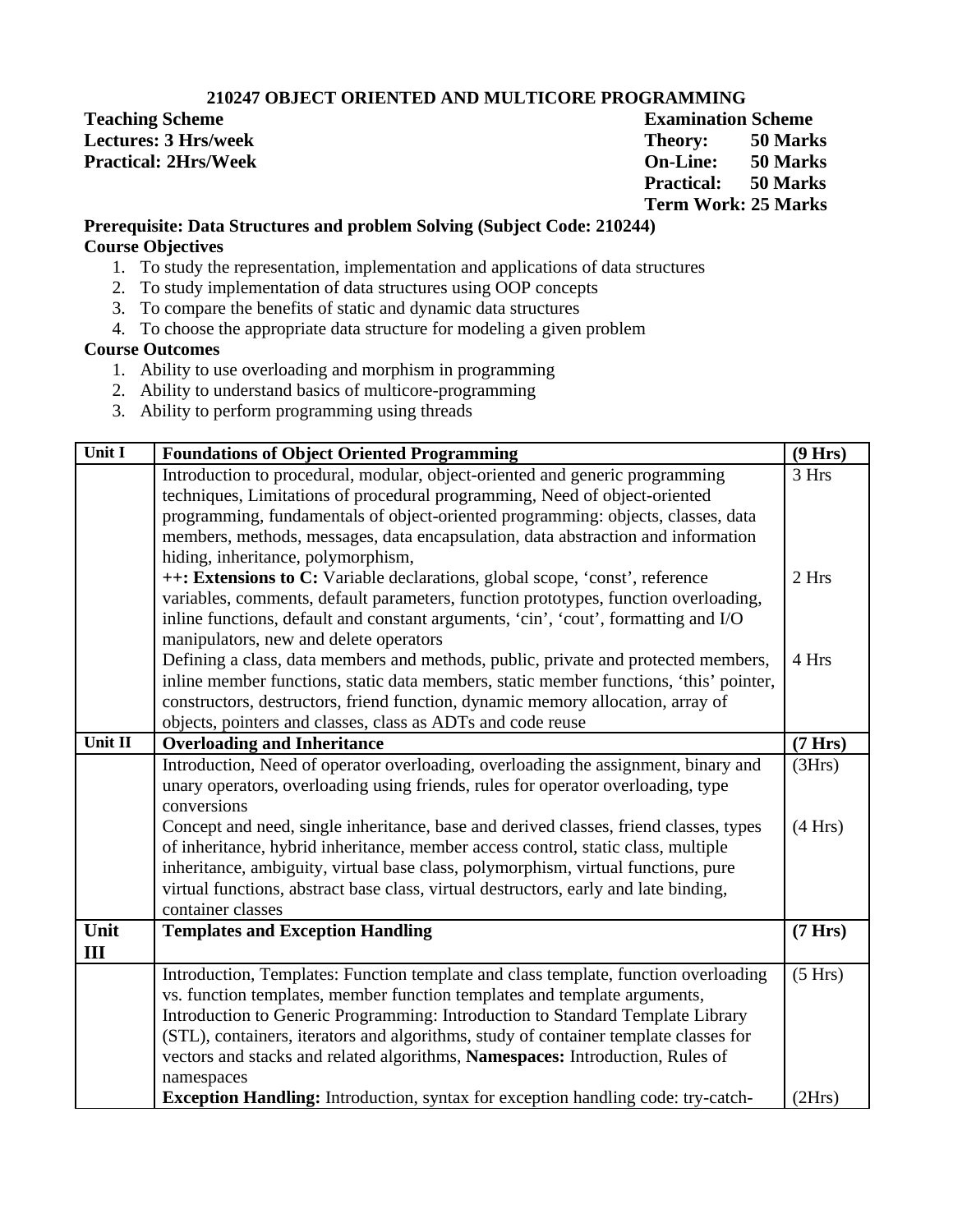|                | throw, Multiple Exceptions, Exceptions with arguments, Introduction to RTTI           |         |
|----------------|---------------------------------------------------------------------------------------|---------|
|                | Managing Console I/O Operations: Introduction, C++ streams, stream classes,           |         |
|                | unformatted I/O, formatted I/O and I/O manipulators                                   |         |
| <b>Unit IV</b> | <b>Challenges in Multi-core Programming</b>                                           | (4 Hrs) |
|                | Sequential Models, Concurrency, Challenges for software development, New              |         |
|                | libraries for C++ developers, Processor Architecture Challenges, Operating systems    |         |
|                | (OS) roll in concurrent development: Consistent interfaces, Resource Management,      |         |
|                | OS interaction, Core OS services, Application Program Interfaces, Decomposition       |         |
|                | and Operating systems Roll, Hiding the Operating systems Roll: Abstraction and        |         |
|                | Encapsulation, Interface classes for POSIX API                                        |         |
|                | Processes, Interface classes and predicates                                           | (8 Hrs) |
|                | Multicore and multiprocessors, Processes and threads, Parent-child relations, Process |         |
|                | control block, Anatomy of a process, Process States, Process Scheduling, ps utility,  |         |
|                | process priorities, Context switch, Activities in process creation, Process           |         |
|                | environment variables, using system() to Spawn Processes, Killing a process, Process  |         |
|                | Resources, Asynchronous and Synchronous Processes, the wait() function call,          |         |
|                | Predicates, Processes and Interface classes                                           |         |
| Unit V         | <b>Multithreading</b>                                                                 | (7 Hrs) |
|                | Thread, User and Kernel level threads, Thread Context, Hardware Threads and           |         |
|                | software threads, Comparing threads to processes, setting thread attributes, The      |         |
|                | architecture of a Thread, Compiling and linking threaded programs, Creating threads,  |         |
|                | Managing threads, Thread Interface classes                                            |         |
| <b>Unit VI</b> | <b>Communication and synchronization of Concurrent tasks</b>                          | (6 Hrs) |
|                | Communication and synchronization, Synchronizing concurrency, Thread Strategy         |         |
|                | approaches, Decomposition and Encapsulation of Work                                   |         |
|                | Case studies of concurrency models                                                    |         |

### **Text Books(TB):**

1. R. Gilberg, B. Forouzan, "Data Structures: A pseudo code approach with C", Cengage Learning, ISBN 9788131503140.

2. A. Michael Berman, "Data structures via C++", Oxford University Press, 2002, ISBN-0-19-510843-4.

3. Professional Multicore Programming: Design and implementation for C++ Developers, Wiley India Edition, ISBN: 978-81-265-1875-3,

### **Reference Books(RB):**

1. E. Horowitz, S. Sahni, D. Mehta "Fundamentals of Data Structures in C++", Galgotia Book Source, New Delhi, 1995, ISBN 16782928.

2. Y. Langsam, M. Augenstin and A. Tannenbaum, "Data Structures using C and C++", 2nd Edition, Prentice Hall of India, 2002, ISBN-81-203-1177-9.

3. R. Gilberg, B. Forouzan, "Data Structures: A pseudo code approach with C++", Cengage Learning, ISBN 9788131504925.

4. A. Tharp ,"File organisation and processing",2008 ,Willey India edition ,9788126518685

5. A. Drozdek, "Data Structures in C++", 2nd Edition, Thomson Brookes /COLE Books, 2002, ISBN 981 –  $240 - 079 - 6.$ 

6. J. Tremblay, P. Soresan, "An introduction to data structures with Applications", 2nd edition, Tata McGraw-Hill International Editions, 1984, ISBN-0-07-462471-7.

7. M. Folk, B. Zoellick, G. Riccardi, "File Structure An Object oriented approach with C++", Pearson Education, 2002, ISBN 81 - 7808 - 131 - 8.

8. M. Weiss, "Data Structures and Algorithm Analysis in C++", 2nd edition, Pearson Education, 2002, ISBN-81-7808-670-0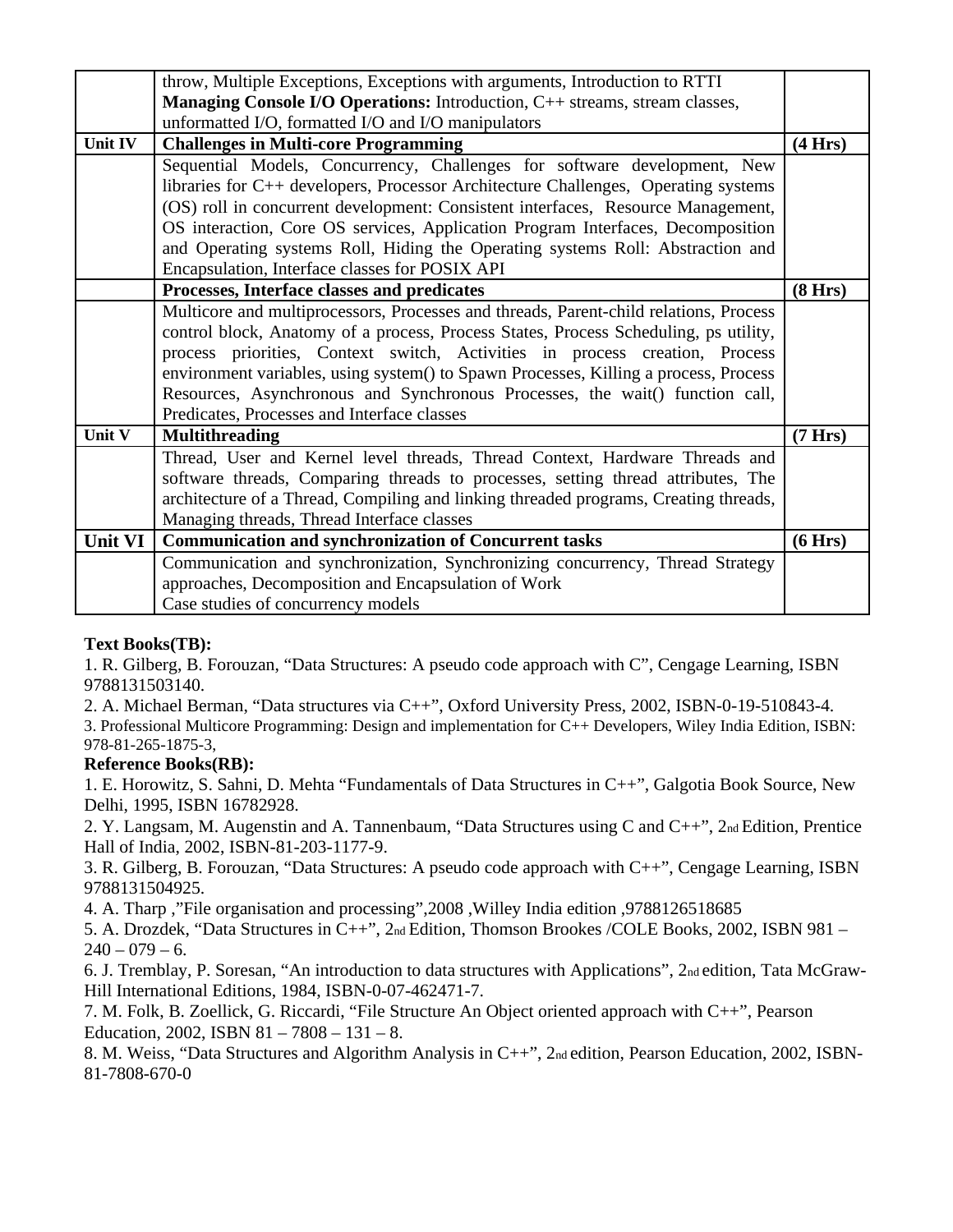### **Laboratory Assignments**

List of Practical Assignments:

| <b>Tools</b> |                                        |                                                                                                                                                                                                                                                                                                                                                                                                                                                                                                                                                                           |
|--------------|----------------------------------------|---------------------------------------------------------------------------------------------------------------------------------------------------------------------------------------------------------------------------------------------------------------------------------------------------------------------------------------------------------------------------------------------------------------------------------------------------------------------------------------------------------------------------------------------------------------------------|
| 1.           | <b>Operating Systems</b><br>$(64-Bit)$ | Latest 64-BIT Version and update of Microsoft Windows 7/ Windows 8 Operating<br>System onwards or 64-bit Open source Linux or its derivative                                                                                                                                                                                                                                                                                                                                                                                                                              |
| 2.           | Programming<br>Tools (64-Bit)          | Any 64 bit C++ Programming tool like TC++/VC++/BC++/G++/GCC, JAVA, Python                                                                                                                                                                                                                                                                                                                                                                                                                                                                                                 |
| 3.           | Assignment<br>Allocation               | All assignments from groups A,B,C given below must be covered in a batch<br>of 15 students or AICTE specified Student : Teacher ratio. Submission<br>journal will have assignments from group A, atleast 3 assignments from<br>group B and atleast 1 assignment from group C covering all assignments of<br>the groups A, B, C per batch.                                                                                                                                                                                                                                 |
| 4.           | Write up                               | Aim, Index terms, use of discrete mathematics to re-write/describe the prob-<br>lem definition. Use of set theory, Probability Theory or other relevant theory,<br>Discrete Structures to give the problem solution, Data-independence<br>Dataflow Architecture for the development of turing machine/state Diagram,<br>multiplexer logic to identify opportunity of morphism and overloading and<br>data flow architecture and optimal/effective use of multicore of the CPU. LA-<br>TEX Soft Copy CD and Handwritten Hard Copy Journal to be submitted as<br>Term-work. |

ī

**Laboratory Experiments**

| Day | Amt_Rain  | Amt_snow                                                                                                                         | High_temp | Low_temp |                                                                                                                                                                                                                                                                                                                                                                                                                                                                                                                                                                                                                                                                                                                                                                                                                                                                                                                                                                                                                                                                                                                                                                                                                                                                                                                                                                                                                                                       |
|-----|-----------|----------------------------------------------------------------------------------------------------------------------------------|-----------|----------|-------------------------------------------------------------------------------------------------------------------------------------------------------------------------------------------------------------------------------------------------------------------------------------------------------------------------------------------------------------------------------------------------------------------------------------------------------------------------------------------------------------------------------------------------------------------------------------------------------------------------------------------------------------------------------------------------------------------------------------------------------------------------------------------------------------------------------------------------------------------------------------------------------------------------------------------------------------------------------------------------------------------------------------------------------------------------------------------------------------------------------------------------------------------------------------------------------------------------------------------------------------------------------------------------------------------------------------------------------------------------------------------------------------------------------------------------------|
|     |           |                                                                                                                                  |           |          |                                                                                                                                                                                                                                                                                                                                                                                                                                                                                                                                                                                                                                                                                                                                                                                                                                                                                                                                                                                                                                                                                                                                                                                                                                                                                                                                                                                                                                                       |
|     |           |                                                                                                                                  |           |          |                                                                                                                                                                                                                                                                                                                                                                                                                                                                                                                                                                                                                                                                                                                                                                                                                                                                                                                                                                                                                                                                                                                                                                                                                                                                                                                                                                                                                                                       |
|     |           |                                                                                                                                  |           |          |                                                                                                                                                                                                                                                                                                                                                                                                                                                                                                                                                                                                                                                                                                                                                                                                                                                                                                                                                                                                                                                                                                                                                                                                                                                                                                                                                                                                                                                       |
|     |           |                                                                                                                                  |           |          |                                                                                                                                                                                                                                                                                                                                                                                                                                                                                                                                                                                                                                                                                                                                                                                                                                                                                                                                                                                                                                                                                                                                                                                                                                                                                                                                                                                                                                                       |
|     |           |                                                                                                                                  |           |          |                                                                                                                                                                                                                                                                                                                                                                                                                                                                                                                                                                                                                                                                                                                                                                                                                                                                                                                                                                                                                                                                                                                                                                                                                                                                                                                                                                                                                                                       |
|     |           |                                                                                                                                  |           |          |                                                                                                                                                                                                                                                                                                                                                                                                                                                                                                                                                                                                                                                                                                                                                                                                                                                                                                                                                                                                                                                                                                                                                                                                                                                                                                                                                                                                                                                       |
|     |           |                                                                                                                                  |           |          |                                                                                                                                                                                                                                                                                                                                                                                                                                                                                                                                                                                                                                                                                                                                                                                                                                                                                                                                                                                                                                                                                                                                                                                                                                                                                                                                                                                                                                                       |
|     |           |                                                                                                                                  |           |          |                                                                                                                                                                                                                                                                                                                                                                                                                                                                                                                                                                                                                                                                                                                                                                                                                                                                                                                                                                                                                                                                                                                                                                                                                                                                                                                                                                                                                                                       |
|     |           |                                                                                                                                  |           |          |                                                                                                                                                                                                                                                                                                                                                                                                                                                                                                                                                                                                                                                                                                                                                                                                                                                                                                                                                                                                                                                                                                                                                                                                                                                                                                                                                                                                                                                       |
|     |           |                                                                                                                                  |           |          |                                                                                                                                                                                                                                                                                                                                                                                                                                                                                                                                                                                                                                                                                                                                                                                                                                                                                                                                                                                                                                                                                                                                                                                                                                                                                                                                                                                                                                                       |
|     |           |                                                                                                                                  |           |          |                                                                                                                                                                                                                                                                                                                                                                                                                                                                                                                                                                                                                                                                                                                                                                                                                                                                                                                                                                                                                                                                                                                                                                                                                                                                                                                                                                                                                                                       |
|     |           |                                                                                                                                  |           |          |                                                                                                                                                                                                                                                                                                                                                                                                                                                                                                                                                                                                                                                                                                                                                                                                                                                                                                                                                                                                                                                                                                                                                                                                                                                                                                                                                                                                                                                       |
|     |           |                                                                                                                                  |           |          |                                                                                                                                                                                                                                                                                                                                                                                                                                                                                                                                                                                                                                                                                                                                                                                                                                                                                                                                                                                                                                                                                                                                                                                                                                                                                                                                                                                                                                                       |
|     | e)<br>Avg | <b>Group A (Mandatory Assignments)</b><br>dynamic memory allocation is expected)<br><b>Report Format</b><br>stock" is displayed. |           |          | (Use of Constructor, destructor, Static member functions, friend class, this pointer, inline code and<br>1. Create a class named weather report that holds a daily weather report with data<br>members day_of_month,hightemp,lowtemp,amount_rain and amount_snow. The<br>constructor initializes the fields with default values: 99 for day_of_month, 999 for<br>hightemp,-999 for low emp and 0 for amount_rain and amount_snow. Include a<br>function that prompts the user and sets values for each field so that you can override<br>the default values. Write a $C++$ /Java/Python program that creates a monthly report.<br>d) Menu driven program with options to Enter data and Display report<br>A book shop maintains the inventory of books that are being sold at the shop. The list<br>includes details such as author, title, price, publisher and stock position. Whenever a<br>customer wants a book, the sales person inputs the title and author and the system<br>searches the list and displays whether it is available or not. If it is not, an appropriate<br>message is displayed. If it is, then the system displays the book details and requests<br>for the number of copies required. If the requested copies book details and requests<br>for the number of copies required. If the requested copies are available, the total cost<br>of the requested copies is displayed; otherwise the message "Required copies not in |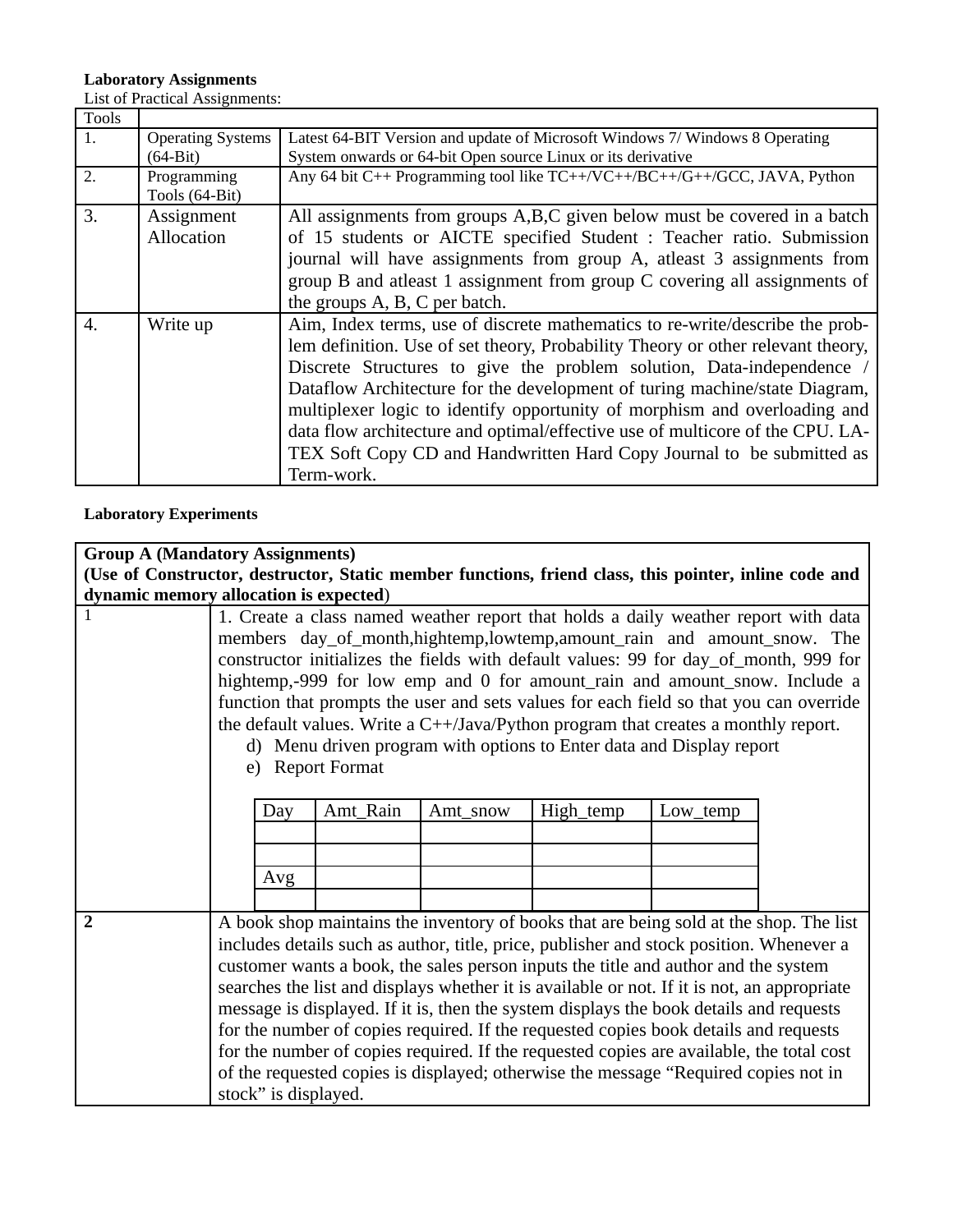|                          | Design a system using a class called <b>books</b> with suitable member functions and                                                                                               |
|--------------------------|------------------------------------------------------------------------------------------------------------------------------------------------------------------------------------|
|                          | Constructors. Use new operator in constructors to allocate memory space required.                                                                                                  |
|                          | Implement $C^{++}$ program for the system.                                                                                                                                         |
| 3                        | Develop an object oriented program in $C++$ to create a database of the personnel                                                                                                  |
|                          | information system containing the following information: Name, Date of Birth, Blood                                                                                                |
|                          | group, Height, Weight, Insurance Policy, number, Contact address, telephone number,                                                                                                |
|                          | driving license no. etc Construct the database with suitable member functions for<br>initializing and destroying the data viz constructor, default constructor, copy, constructor, |
|                          | destructor, static member functions, friend class, this pointer, inline code and dynamic                                                                                           |
|                          | memory allocation operators-new and delete.                                                                                                                                        |
| $\overline{4}$           | Design a C++ Class 'Complex ' with data members for real and imaginary part. Provide                                                                                               |
|                          | default and parameterized constructors. Write a program to perform arithmetic operations                                                                                           |
|                          | of two complex numbers using operator overloading (using either member functions or                                                                                                |
|                          | friend functions).                                                                                                                                                                 |
|                          |                                                                                                                                                                                    |
| 5                        | Write a $C_{++}$ program to perform String operations                                                                                                                              |
|                          | $i. =$ Equality                                                                                                                                                                    |
|                          | $ii. == String Copy$                                                                                                                                                               |
|                          | iii. + Concatenation                                                                                                                                                               |
|                          | iv. << To display a string                                                                                                                                                         |
|                          | $v.$ >> To reverse a string<br>vi. Function to determine whether a string is a palindrome                                                                                          |
|                          | To find occurrence of a sub-string. Use Operator Overloading                                                                                                                       |
| 6                        | Develop an object oriented program in $C_{++}$ to create a database of the personnel                                                                                               |
|                          | information system containing the following information: Name, Date of Birth,                                                                                                      |
|                          | Blood group, Height, Weight, Insurance Policy number, Contact address, telephone                                                                                                   |
|                          | number, driving licence no. etc Construct the database with suitable member                                                                                                        |
|                          | functions for initializing and destroying the data viz constructor, default constructor,                                                                                           |
|                          | copy constructor, destructor, static member functions, friend class, this pointer,                                                                                                 |
|                          | inline code and dynamic memory allocation operators-new and delete.                                                                                                                |
| 7                        | Write a program in C++ using function template to read two matrices of different data                                                                                              |
|                          | types such as integers and floating point values and perform simple arithmetic operations                                                                                          |
|                          | on these matrices separately and display it.                                                                                                                                       |
| ช                        | Design a C++ base class consisting of the data members such as name of the student, roll                                                                                           |
|                          | number and subject. The derived class consists of the data members subject code,                                                                                                   |
|                          | internal assessment and university examination marks. Construct a virtual base class for                                                                                           |
|                          | the item name of the student and roll number. The program should have the facilities.                                                                                              |
|                          | i) Build a master table ii) List a table iii) Insert a new entry<br>iv) Delete old entry v) Edit an entry vi) Search for a record                                                  |
| 9                        | Create a C <sup>++</sup> class named Television that has data members to hold the model number                                                                                     |
|                          | and the screen size in inches, and the price. Member functions include overloaded                                                                                                  |
|                          | insertion and extraction operators. If more than four digits are entered for the model, if                                                                                         |
|                          | the screen size is smaller than 12 or greater than 70 inches, or if the price is negative or                                                                                       |
|                          | over \$5000 then throw an integer. Write a main() function that instantiates a television                                                                                          |
|                          | object, allows user to enter data and displays the data members . If an exception is caught,                                                                                       |
|                          | replace all the data member values with zero values.                                                                                                                               |
| <b>Group B (any Two)</b> |                                                                                                                                                                                    |
| 1                        | A 'C' program function having one IF-THEN-ELSE returns the truth-ness value                                                                                                        |
|                          | (TRUE/FALSE)<br>is to be replaced by overloading while porting it to $C++$ . Use                                                                                                   |
|                          | appropriate overloading to replace IF-THEN-ELSE. Demonstrate the functioning by                                                                                                    |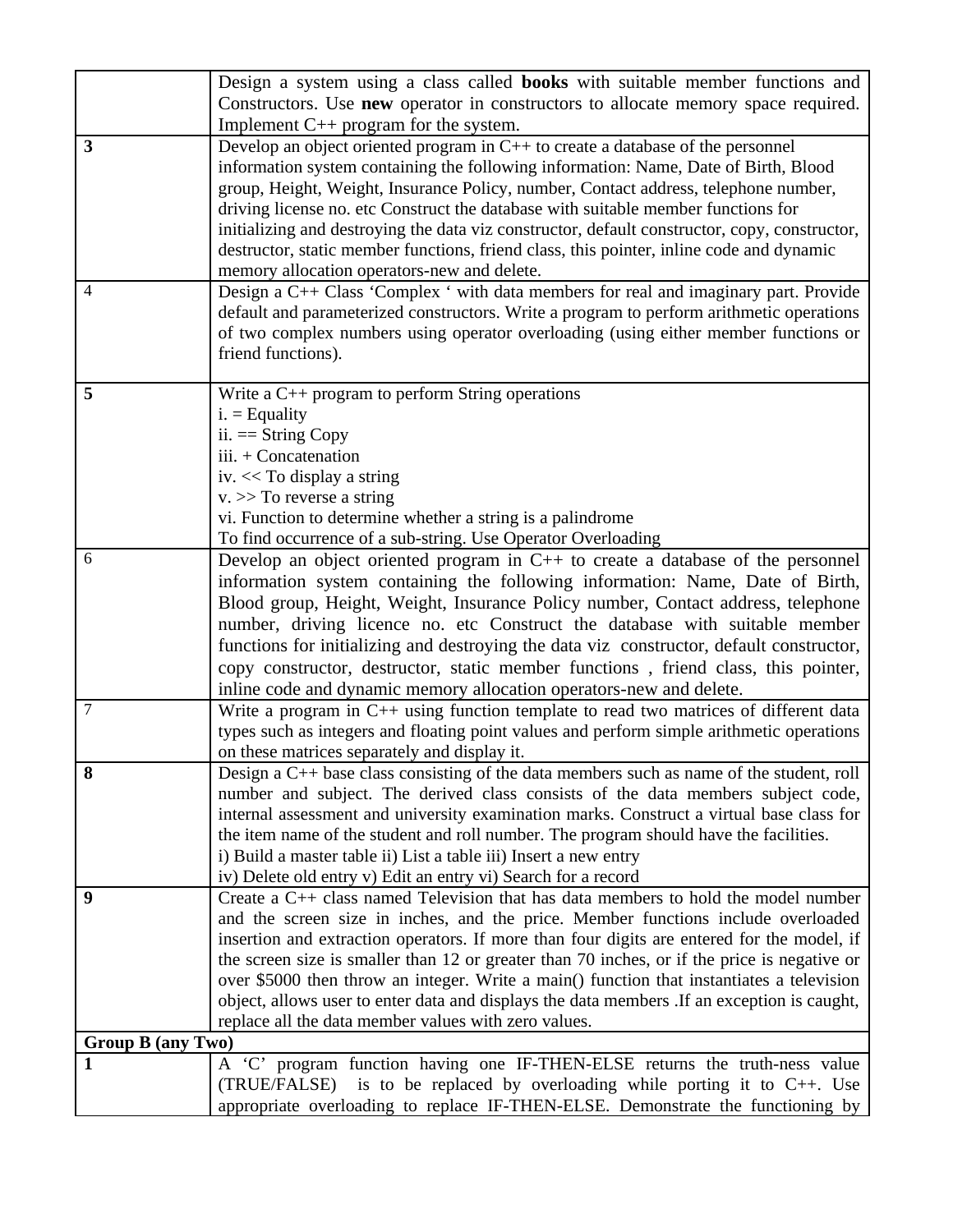|                  | using it in a class.                                                                                                                    |
|------------------|-----------------------------------------------------------------------------------------------------------------------------------------|
| $\overline{2}$   | A 'C' program uses a structure to implement a circular linked list for maintaining the                                                  |
|                  | numbers in ascending order. New arrival of number increases the size of circular linked                                                 |
|                  | list. This program is to be ported to $C++$ using appropriate $C++$ Data structures and                                                 |
|                  | programming. (In C++ avoid use of structure and IF-Then-Else or while/do-while etc.)                                                    |
| 3                | Implement C++/Java/Python program to create a base class called <b>shape.</b> Use this                                                  |
|                  | class to store two <b>double</b> type values that could be used to compute the area of                                                  |
|                  | figures. Derive two specific classes called function get_data() to initialize base class                                                |
|                  | data members and another member function display_area() to compute and display                                                          |
|                  | the area of figures. Make classes to suit their requirements.                                                                           |
|                  | Using these three classes, design a program that will accept dimension of a triangle or                                                 |
|                  | a rectangle interactively, and display the area.                                                                                        |
|                  | Remember the two values given as input will be treated as lengths of two sides in the                                                   |
|                  | case of rectangles, and as base and height in the case of triangles, and used as                                                        |
|                  | follows:                                                                                                                                |
|                  | Area of rectangle= $x*y$                                                                                                                |
|                  | Area of triangle = $1/2*x*y$                                                                                                            |
| $\boldsymbol{4}$ | Implement C++/Java/Python program to implement a base class consisting of the                                                           |
|                  | data members such as name of the student, roll number and subject. The derived class                                                    |
|                  | consists of the data members subject code , internal assessment and university                                                          |
|                  | examination marks. The program should have the facilities. i) Build a master table ii)                                                  |
|                  | List a table iii) Insert a new entry iv) Delete old entry v) Edit an entry vi) Search for a                                             |
|                  | record. Use virtual functions.                                                                                                          |
| 5                | Implement C++/Java/Python program to write a class template to represent a generic                                                      |
|                  | vector. Include following member functions:                                                                                             |
|                  | To create the vector.                                                                                                                   |
|                  | To modify the value of a given element                                                                                                  |
|                  | To multiply by a scalar value                                                                                                           |
|                  | To display the vector in the form $(10,20,30,)$                                                                                         |
| 6                | Implement C++/Java/Python program for bubble sort using function template                                                               |
| $\overline{7}$   | Refer the standard template library to use list container and using C++/Java                                                            |
|                  | implement following member functions of list class:                                                                                     |
|                  | empty, insert, merge, reverse, sort                                                                                                     |
| 8                | Write a $C^{++}/J$ ava program for the following:                                                                                       |
|                  | 1) A function to read two double type numbers from keyboard                                                                             |
|                  | A function to calculate the division of these two numbers<br>2)                                                                         |
|                  | 3) A try block to throw an exception when a wrong type of data is keyed in                                                              |
|                  | A try block to detect and throw an exception if the condition "divide-by-zero"                                                          |
|                  | occurs                                                                                                                                  |
|                  | 5) Appropriate catch block to handle the exceptions thrown                                                                              |
| 9                | Write a $C^{++}/J$ ava program for the following:<br>Create a class named Television that has data members to hold the model number and |
|                  |                                                                                                                                         |
|                  | the screen size in inches, and the price. Member functions include overloaded                                                           |
|                  | insertion and extraction operators. If more than four digits are entered for the model,                                                 |
|                  | if the screen size is smaller than 12 or greater than 70 inches, or if the price is                                                     |
|                  | negative or over \$5000 then throw an exception. Write a main() function that                                                           |
|                  | instantiates a television object, allows user to enter data and displays the data                                                       |
|                  | members .If an exception is caught , replace all the data member values with zero                                                       |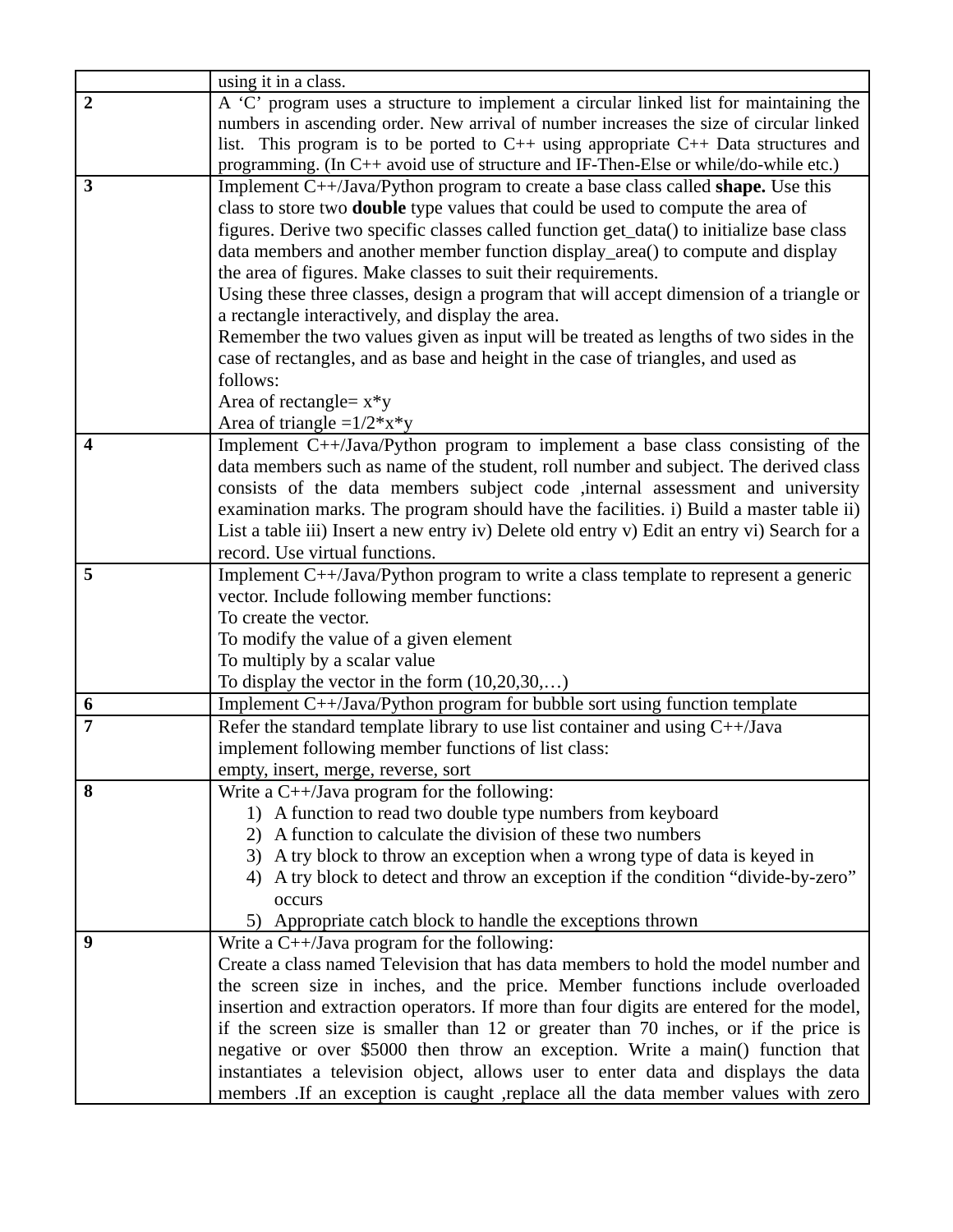|    | values.                                                                              |
|----|--------------------------------------------------------------------------------------|
| 10 | Create employee bio-data using following classes i) Personal record ii))Professional |
|    | record iii) Academic record Assume appropriate data members and member               |
|    | function to accept required data & print bio-data. Create bio-data using multiple    |
|    | inheritance using C++/Java/Python.                                                   |
| 11 | Using multi-core programming implement POSIX-spawn() function to create a            |
|    | process                                                                              |
| 12 | Implement a simple interface class for a POSIX Process using multi-core              |
|    | programming                                                                          |
| 13 | Using multi-core programming implement a predicate class                             |
| 14 | Implement POSIX queue class that encapsulates the basic function such as open,       |
|    | send, receive, remove, close. Use multi-core programming                             |
| 15 | Implement POSIX semaphore using multi-core programming                               |
| 16 | Using multi-core programming, implement Mutex semaphore for :                        |
|    | Initialization                                                                       |
|    | Request ownership                                                                    |
|    | Release ownership                                                                    |
|    | Try ownership                                                                        |
|    | Destruction                                                                          |
| 17 | Using multi-core programming implement a thread interface class                      |
| 18 | Write a Object Oriented Program using C++/Java for                                   |
|    | 6. passing command line arguments to the thread function                             |
|    | 7. using the command line argument to determine the number of threads                |
|    | Use multi-core programming                                                           |
|    | <b>Group C (Advanced Assignments) Any One</b>                                        |
| 1. | Write a concurrent program to implement the Odd-Even Merge Sort. Effective use       |
|    | of Multicore Architecture Core 1 and Core 2 effectively is expected.                 |
| 2. | Write a concurrent program to implement the Dining philosophers problem.             |
|    | Effective use of Multicore Architecture is expected.                                 |
| 3. | Write a concurrent program for Matrix Multiplication. Effective use of Multicore     |
|    | Architecture is expected.                                                            |

Note: Examination will be based on the assignments performed.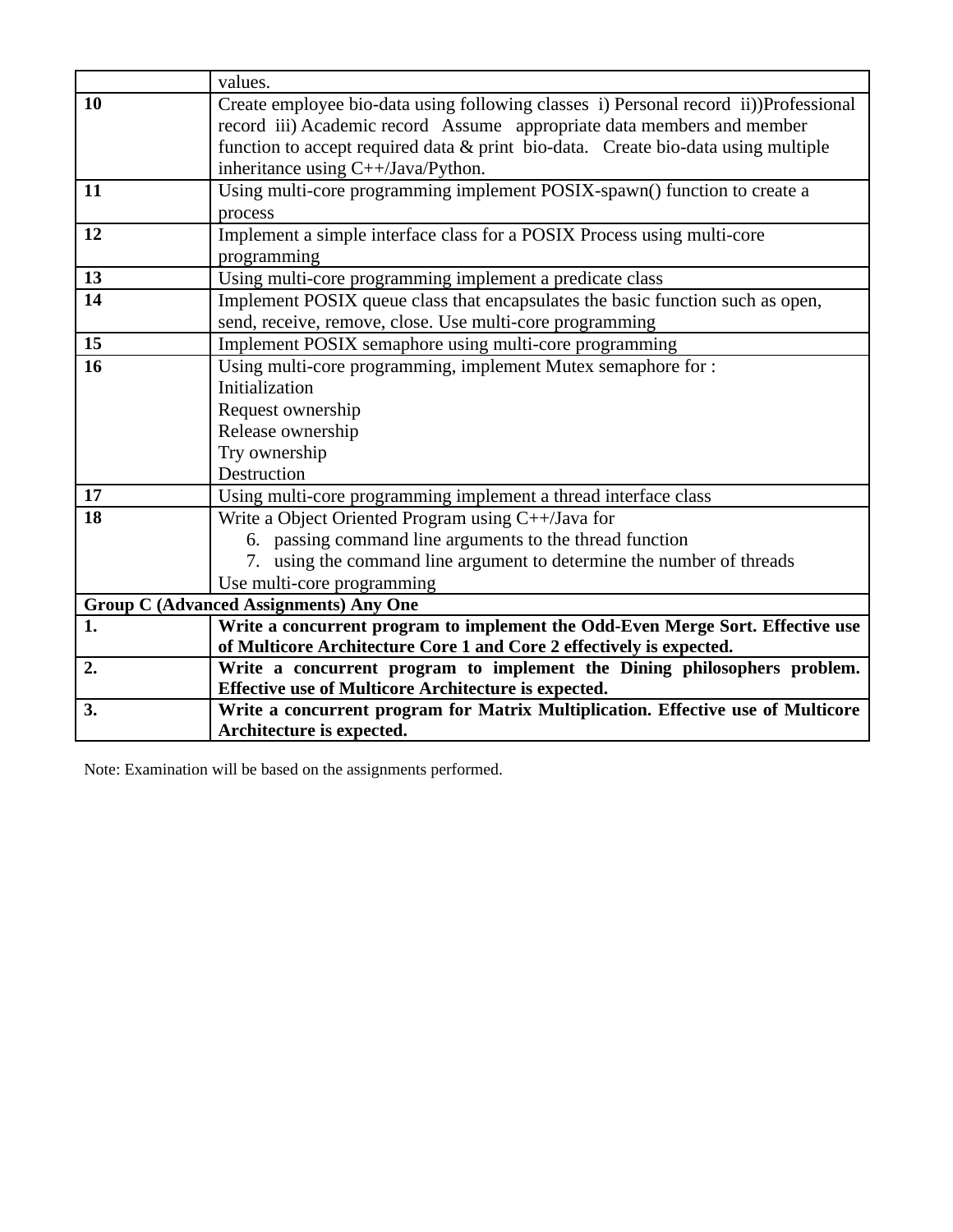### **210248 Microprocessor and Interfacing Techniques**

**Teaching Scheme** Examination Scheme **Lectures: 3 Hrs/week Theory: 50 Marks Practical: 2Hrs/Week OnLine: 50 Marks Term Work: 25 Marks**

**Prerequisites:** Microprocessor Architecture

### **Course Objectives**:

- 1. To learn the Peripheral architecture and programming 0f Microprocessor.
- 2. To learn peripherals and their interfacing with 8086 Microprocessor.
- 3. To study the DOS Internals.
- 4. To Study NDP and Design of Microprocessor based System.

### **Course Outcomes:**

- 1.Ability to handle, interface and program using legacy peripherals
- 2.Ability to understand I/O Hub functions

| Unit I   | <b>Introduction to Interfacing</b>                                                                                                                                                                                                                                 |         |
|----------|--------------------------------------------------------------------------------------------------------------------------------------------------------------------------------------------------------------------------------------------------------------------|---------|
|          | Introduction to 64/32 bit microprocessors, Differences in Architecture and Pin<br>diagram of 8086, 80386DX, i7 microprocessor, Differences in Programmers model                                                                                                    | (8 Hrs) |
|          | (Register SET) and Segmentation of 8086, 80386DX and i7 microprocessor, logical                                                                                                                                                                                    |         |
|          | to physical address translation, BUS Sizing, Memory Read/write (8/16/32/64-bit)                                                                                                                                                                                    |         |
|          | cycle timing diagrams, I/O Read /Write cycles timing diagrams, Address mapping<br>and decoding.                                                                                                                                                                    |         |
|          | Addressing modes, Instruction set of 80386 in detail, Instruction Formats, Stacks,<br>Assembly Language Programming, Assembler, Linker, Debugger (Turbo debugger),<br>Directives, Procedures (Near & Far), Macros, Loop constructs, 80386 Programming<br>examples. |         |
| Unit II  | <b>Legacy DOS Internals and Interrupt Controller</b>                                                                                                                                                                                                               |         |
|          | Interrupt Structure, Interrupt Vector Table (IVT), ISR, Hardware and software                                                                                                                                                                                      | (8 Hrs) |
|          | Interrupts Internals of DOS, DOS loading, DOS memory map, Internal and external                                                                                                                                                                                    |         |
|          | commands of DOS, BIOS & DOS Interrupts. Concepts of PSP, .EXE & .COM files,                                                                                                                                                                                        |         |
|          | Concepts of TSR, 8259 (Programmable Interrupt Controller): Features, Block                                                                                                                                                                                         |         |
|          | Diagram, Control & status registers, Interfacing & Programming.                                                                                                                                                                                                    |         |
|          | Computer Memory and Memory Mapping in 64-bit mode                                                                                                                                                                                                                  |         |
| Unit III | <b>Legacy Serial and parallel Communication</b>                                                                                                                                                                                                                    |         |
|          | (Programmable Peripheral Interface), Serial Communication- Synchronous &                                                                                                                                                                                           | (9 Hrs) |
|          | Asynchronous, 8251(USART): Features, Block Diagram, Control & status registers,                                                                                                                                                                                    |         |
|          | Operating modes, Interfacing & Programming (8255 and 8251) Concept of ADC                                                                                                                                                                                          |         |
|          | -Successive Approximation & Interfacing, Concept of DAC R-2R (ladder) &                                                                                                                                                                                            |         |
|          | Interfacing, Introduction to Sensors & Transducers, Keyboard Display & Centronics                                                                                                                                                                                  |         |
|          | Printer Parallel Interfacing, USB Printers                                                                                                                                                                                                                         |         |
| Unit IV  | <b>Legacy Timer and DMA Controller</b>                                                                                                                                                                                                                             |         |
|          | Keyboard and Display Controller, 8253 (Programmable Interval Timer): Features,                                                                                                                                                                                     | (7 Hrs) |
|          | Block Diagram, Control & status registers, Operating modes, Interfacing &                                                                                                                                                                                          |         |
|          | Programming. Concept of DMA, 8237 DMA Controller: Features, Block Diagram                                                                                                                                                                                          |         |
| Unit V   | <b>Legacy Math-Controller</b>                                                                                                                                                                                                                                      |         |
|          | Minimum & Maximum mode of 8086, Support chips 8282,8284,8286,8288                                                                                                                                                                                                  | (8 Hrs) |
|          | 8087(NDP) - Features, Block Diagram, Control & status registers, typical Instruction                                                                                                                                                                               |         |
|          | Set & Programming Detail Design of 8086 based minimum system with EPROM,                                                                                                                                                                                           |         |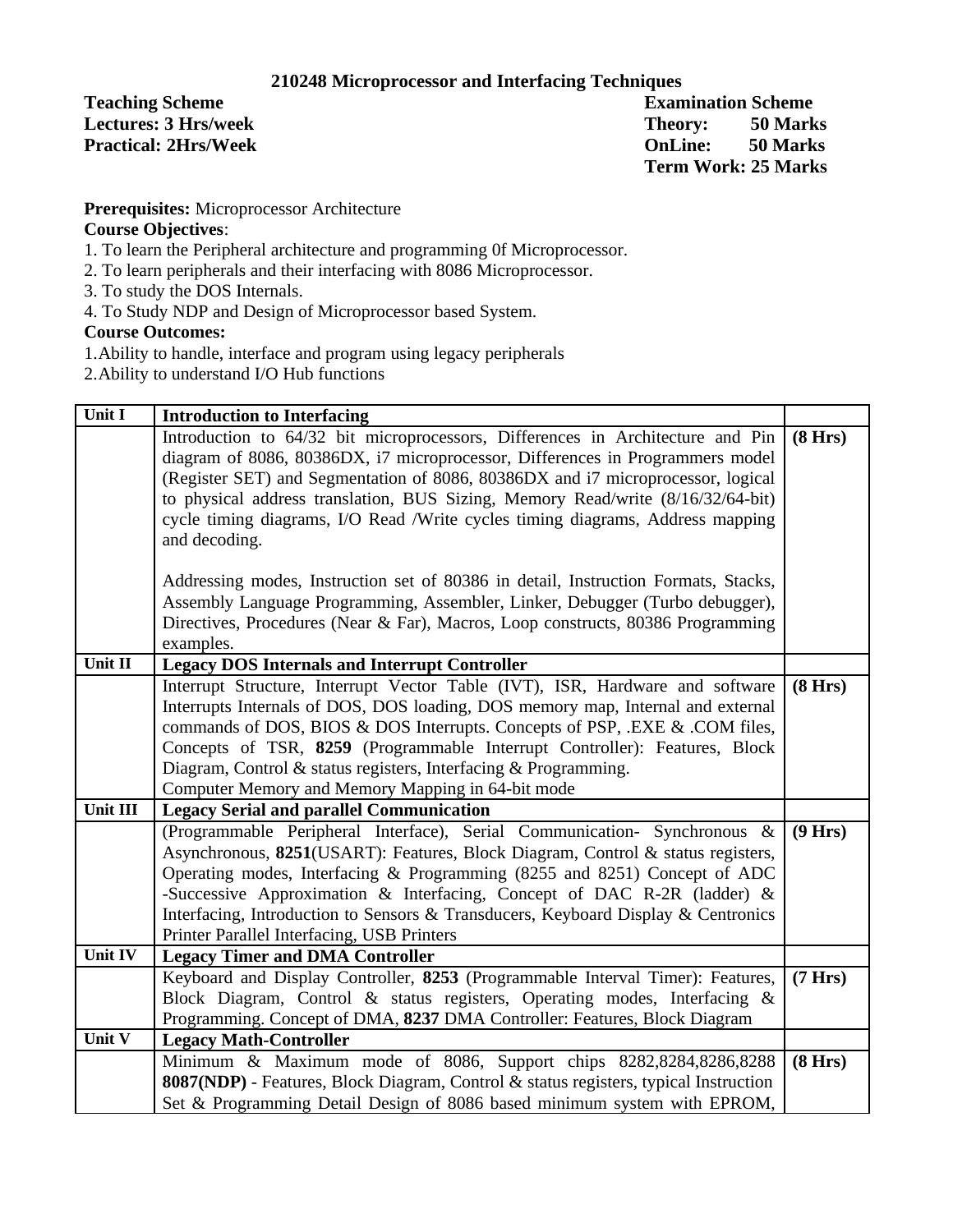|                | SRAM & Peripherals such as 8255,8253,8251,8279 with keyboard & seven<br>segments Display. |  |
|----------------|-------------------------------------------------------------------------------------------|--|
|                |                                                                                           |  |
|                |                                                                                           |  |
| <b>Unit VI</b> | <b>Advanced I/O Controllers</b>                                                           |  |
|                | Introduction to Intel 58X chipset, Intel® 82801IJR I/O Controller Hub, Study of   (8 Hrs) |  |

### **Text Books:**

1. Douglas Hall, "Microprocessors & Interfacing", McGraw Hill, Revised  $2^{\omega}$  Edition, 2006 ISBN 0-07-100462-9

2. John Uffenbeck," The 8086/88 Family: Design, Programming & Interfacing", PHI,

3. A.Ray, K.Bhurchandi, "Advanced Microprocessors and peripherals: Arch, Programming & Interfacing", Tata McGraw Hill,2004 ISBN 0-07-463841-6

4. Introduction to 64 bit Intel Assembly Language Programming for Linux, 2<sup>nd</sup> Edition, Ray Seyfarth, ISBN10: 1478119209, ISBN-13: 9781478119203, 2012

### **References Books:**

1. Liu, Gibson, "Microcomputer Systems: The 8086/88 Family", 2nd Edition, PHI,2005

2. Kenneth Ayala, "The 8086 Microprocessor: Programming & Interfacing the PC", Cengage Learning, Indian Edition, 2008

Ray Dunkon, "Advanced MSDOS Programming", 2nd Edition, BPB Publication.

3. Kip Irvine, "Assembly language for IBM PC", PHI, 2nd Edition, 1993

4. Peter Abel, "Assembly language programming", Pearson Edu, 5th Edition, 2002

5. Intel Microprocessor and peripheral Handbook: Volume 1

6. Yashwant Kanitkar, "TSR through C", BPB Publication, 1995, ISBN 81- 7029-520-3.

### **MICROPROCESSOR INTERFACING LABORATORY**

### **Suggested List of Assignments**

### **Group A**

1. Write X86/64 Assembly language program (ALP) to add array of N hexadecimal numbers stored in the memory. Accept input from the user.

2. Write X86/64 ALP to perform non-overlapped and overlapped block transfer (with and without string specific instructions). Block containing data can be defined in the data segment.

3. Write 64 bit ALP to convert 4-digit Hex number into its equivalent BCD number and 5-digit BCD number into its equivalent HEX number. Make your program user friendly to accept the choice from user for:

(a) HEX to BCD b) BCD to HEX (c) EXIT.

Display proper strings to prompt the user while accepting the input and displaying the result. (use of 64-bit registers is expected)

4. Write X86/64 ALP for the following operations on the string entered by the user. (use of 64-bit registers is expected)

a) Calculate Length of the string b) Reverse the string

c) Check whether the string is palindrome

OR

Make your program user friendly by providing MENU like:

(a) Enter the string b) Calculate length of string c) Reverse string d) Check palindrome e) Exit

Display appropriate messages to prompt the user while accepting the input and displaying the result.

5. Write 8086 ALP to perform string manipulation. The strings to be accepted from the user is to be stored in data segment of program 1 and write FAR PROCEDURES in code segment program 2 for following operations on the string: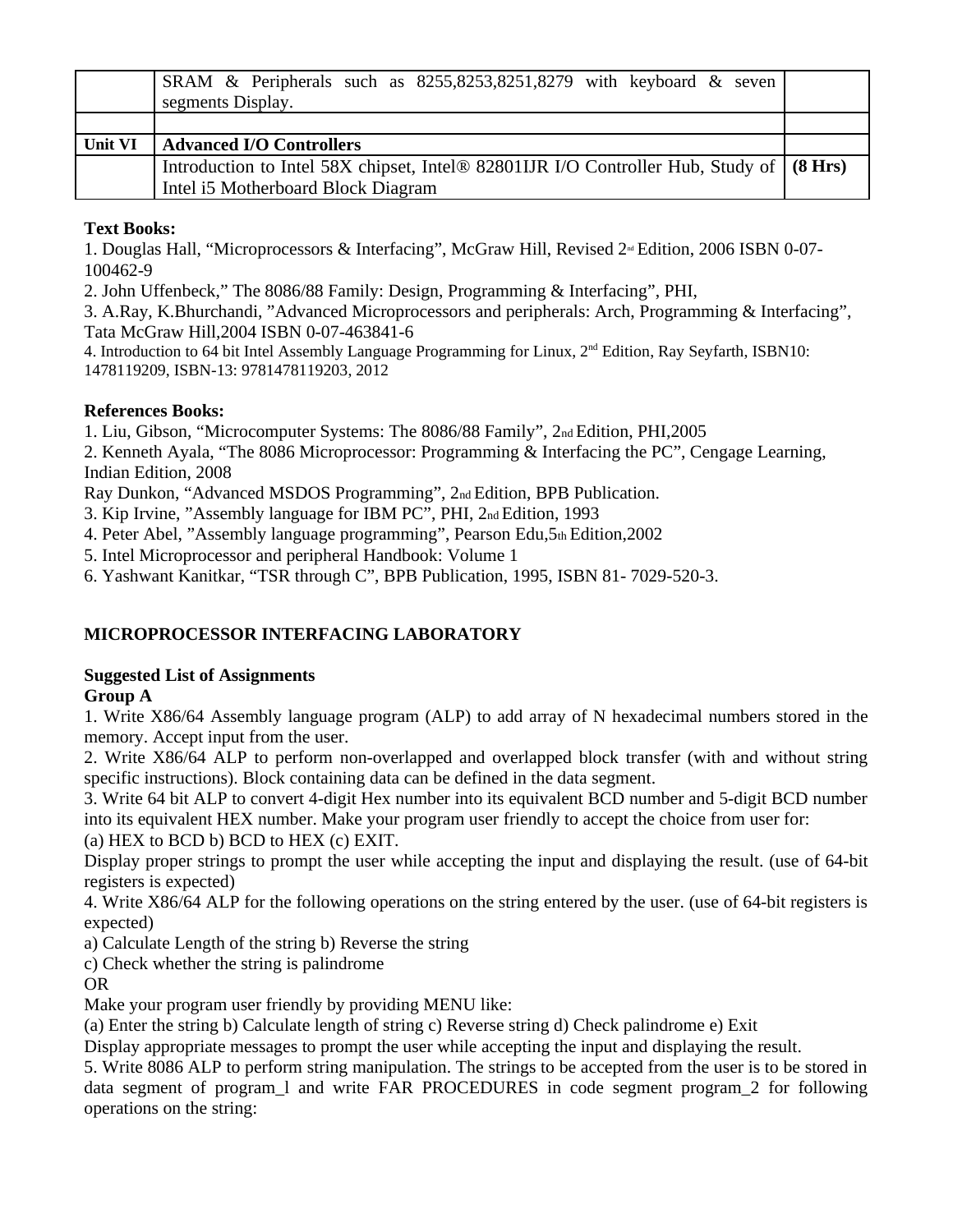(a) Concatenation of two strings (b) Number of occurrences of a sub-string in the given string Use PUBLIC and EXTERN directive. Create .OBJ files of both the modules and link them to create an EXE file.

6. Write X86/64 ALP to perform multiplication of two 8-bit hexadecimal numbers. Use successive addition and add and shift method. Accept input from the user. (use of 64-bit registers is expected)

7. Write 8087ALP to obtain:

i) Mean ii) Variance iii) Standard Deviation

For a given set of data elements defined in data segment. Also display result.

### **Group B**

### **1. 8255**

(a) Write 8086 ALP to convert an analog signal in the range of 0V to 5V to its corresponding digital signal using successive approximation ADC and dual slope ADC. Find resolution used in both the ADC's and compare the results.

(b) Write 8086 ALP to interface DAC and generate following waveforms on oscilloscope,

(i) Square wave - Variable Duty Cycle and Frequency.

(ii) Ramp wave - Variable direction, (iii) Trapezoidal wave (iv) Stair case wave

(c) Write 8086 ALP to rotate a stepper motor for given number of steps at a given angle and in the given direction of rotation based on the user choice such as

(i) If 'C' key is pressed - clockwise rotation, (ii) If 'A' key is pressed -

anticlockwise rotation. (iii) If 'B' is pressed - 1/2 clockwise and Vz

Anti-clock wise rotation, (iv) If 'S' key is pressed - stop rotation. Also write routines to accelerate and deaccelerate the motor.

(d)Write 8086 ALP to print a text message on printer using Centronixs parallel printer interface.

**NOTE:** Select any two from 8255 assignments

### **2. 8253**

Write 8086 ALP to program 8253 in Mode 0, modify the program for hardware retriggerable Mono shot mode. Generate a square wave with a pulse of 1 ms. Comment on the difference between Hardware Triggered and software triggered strobe mode. Observe the waveform at GATE & out pin of 1C 8254 on **CRO** 

### **3. 8279**

Write 8086 ALP to initialize 8279 and to display characters in right entry mode.

Provide also the facility to display

- Character in left entry mode.
- Rolling display.
- Flashing display

### **4. 8251**

Perform an experiment to establish communication between two 8251 systems A and B. Program 8251 system A in asynchronous transmitter mode and 8251 system B in asynchronous receiver mode. Write an ALP to transmit the data from system A and receive the data at system B. The requirements are as follows:

### **Transmission:**

• message is stored as ASCII characters in the memory.

• message specifies the number of characters to be transmitted as the first byte.

### **Reception:**

- Message is retrieved and stored in the memory.
- Successful reception should be indicated.

### **5. 8259**

Write 8086 APL to interface 8259 in cascade mode (M/S) and demonstrate execution of ISR in following manner:

Main program will display two digits up counter. When slave IRQ interrupt occurs, it clears the counter and starts up counting again. When Master IR1 interrupt occurs, it resets the counter to FFH and starts down counting.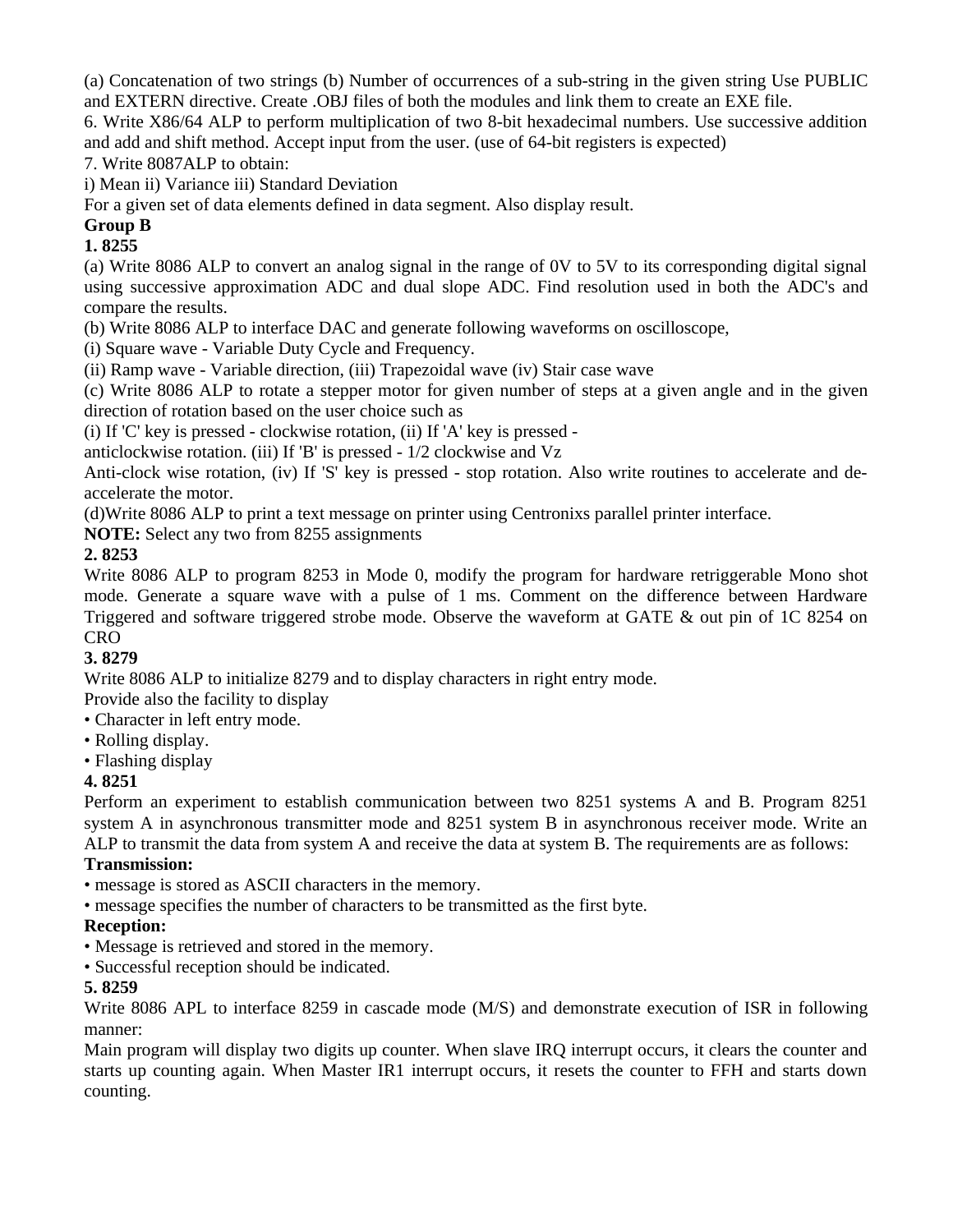### **6. TSR Program**

Write a TSR program in 8086 ALP to implement Real Time Clock (RTC). Read the Real Time from CMOS chip by suitable INT and FUNCTION and display the RTC at the bottom right corner on the screen. Access the video RAM directly in your routine.

### **7. TSR Program**

Write a TSR program in 8086 ALP to implement Screen Saver. Screen Saver should get activated if the keyboard is idle for 7 seconds. Access the video RAM directly in your routine.

### **Group C**

1. Study of Intel i5 Motherboard Block Diagram, Peripheral Connectors Pin Diagrams and functioning of I/O Hub, DDR-3 memory BUS

Student will submit the term work in the form of Journal consisting of minimum of 13 experiments with all seven experiments from group A and any 5 assignments from group B and group C assignments. Practical examination will be based on the term work and questions will be asked to judge the understanding of assignments performed at the time of examination.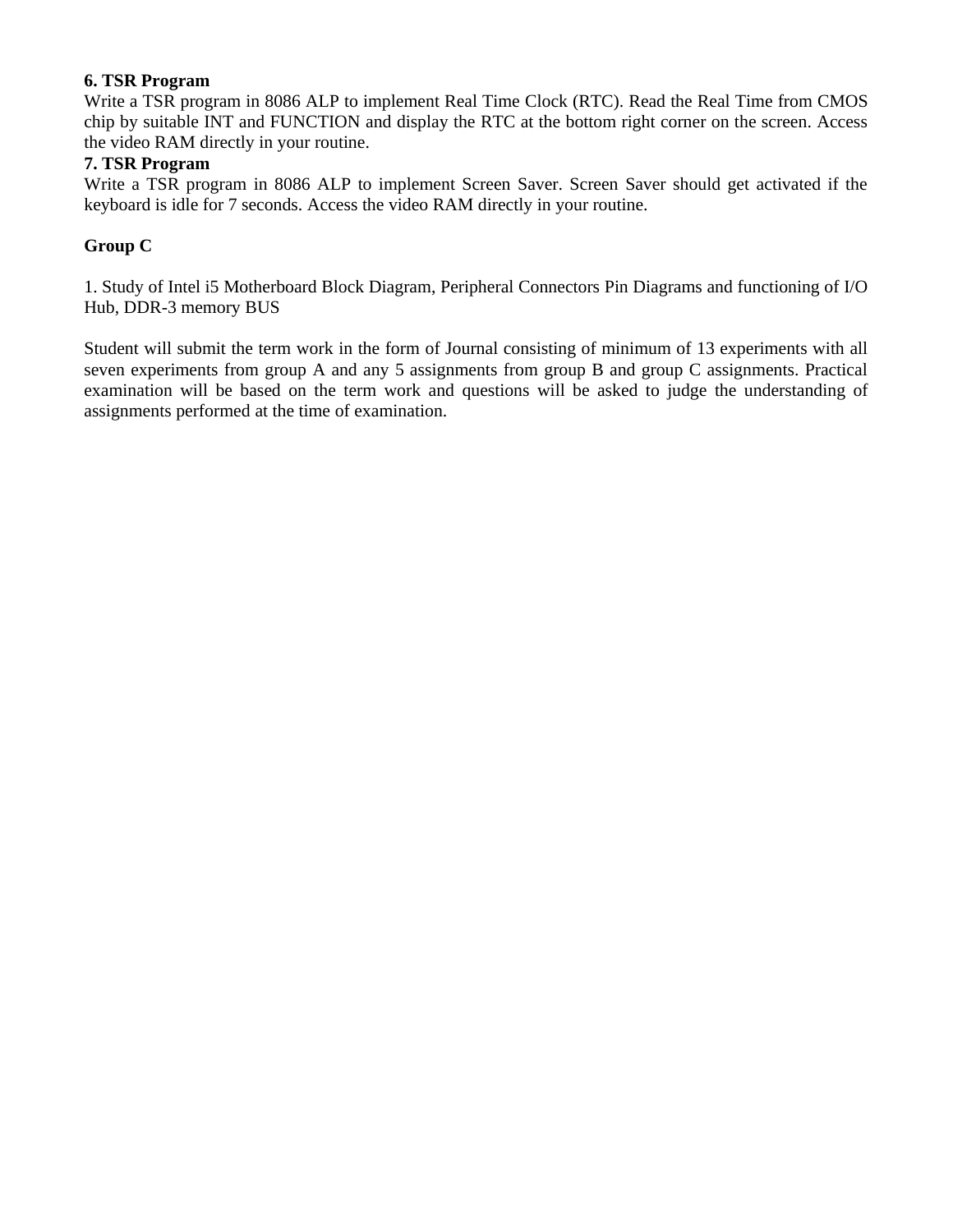### **210249 Computer Graphics and Gaming**

**Teaching Scheme** Examination Scheme **Lectures: 3 Hrs/week Theory:** 50 Marks **Practical: 2Hrs/Week OnLine: 50 Marks**

**Term Work: 25 Marks**

### **Prerequisite: Knowledge of C/C++ Programming and Basic Data Structures & Mathematics**

### **Course Objectives**

1. To understand basics of computer graphics

2. To give more emphasis on implementation aspect of Computer Graphics Algorithm.

3. To prepare the student for advance courses like multimedia / Computer Vision.

### **Course Outcome**

3.Become knowledgeable about computer graphics hardware and peripherals

4.To generate 2D line and polygonal diagram and apply transformations.

### **Teaching aid**

Faculties should use LCD to demonstrate the concept of Graphics.

| Unit I          | <b>Basic Concepts and devices</b>                                                        | (6 Hrs) |
|-----------------|------------------------------------------------------------------------------------------|---------|
|                 | Introduction to computer graphics, state of art applications of computer graphics,       |         |
|                 | pixel, frame buffer, resolution, aspect ratio. Video display devices: CRT (Raster        |         |
|                 | scan and random scan displays), flat panel displays. Interactive devices: joysticks,     |         |
|                 | touch panels, light pens. Data generating devices: scanners and digitizers. graphics     |         |
|                 | Files: TIFF. Introduction to GTK+.                                                       |         |
| Unit II         | <b>Scan Conversions</b>                                                                  | (6 Hrs) |
|                 | Line and line segments, line and circle drawing algorithms: DDA and Bresenham,           |         |
|                 | Line styles: thick, dotted and dashed.                                                   |         |
|                 | Antialising and antialising techniques. Character generating methods: stroke and         |         |
|                 | bitmap method, Multiligual character standards.                                          |         |
|                 | Concurrent line drawing using midpoint sub-division algorithm.                           |         |
| <b>Unit III</b> | <b>Clipping and Windowing</b>                                                            |         |
|                 | <b>Polygon and Clipping</b>                                                              | (6 Hrs) |
|                 | Introduction to polygon, types: convex, concave and complex. Representation of           |         |
|                 | polygon, Inside test, polygon filling algorithms - seed fill, scan line fill and filling |         |
|                 | with patterns.                                                                           |         |
|                 | Windowing and clipping: viewing transformations, 2-D clipping: Cohen –                   |         |
|                 | Sutherland algorithm.                                                                    |         |
|                 | Polygon clipping: Sutherland Hodgeman algorithm, generalized clipping                    |         |
| <b>Unit IV</b>  | <b>Geometric Transformations</b>                                                         |         |
|                 | transformations: introduction, matrices, Translation, scaling, rotation,<br>$2-D$        | (6 Hrs) |
|                 | homogeneous coordinates and matrix representation, translation, coordinate               |         |
|                 | transformation, rotation about an arbitrary point, inverse and shear transformation.     |         |
|                 | 3-D transformations: introduction, 3-D geometry, primitives, 3-D transformations         |         |
|                 | and matrix representation, rotation about an arbitrary axis, concept of parallel and     |         |
|                 | perspective projections, viewing parameters, 3-D clipping, 3-D viewing                   |         |
|                 | transformations.                                                                         |         |
| Unit V          | <b>Curves, Fractals, Hidden Surfaces, Light and Color Models</b>                         |         |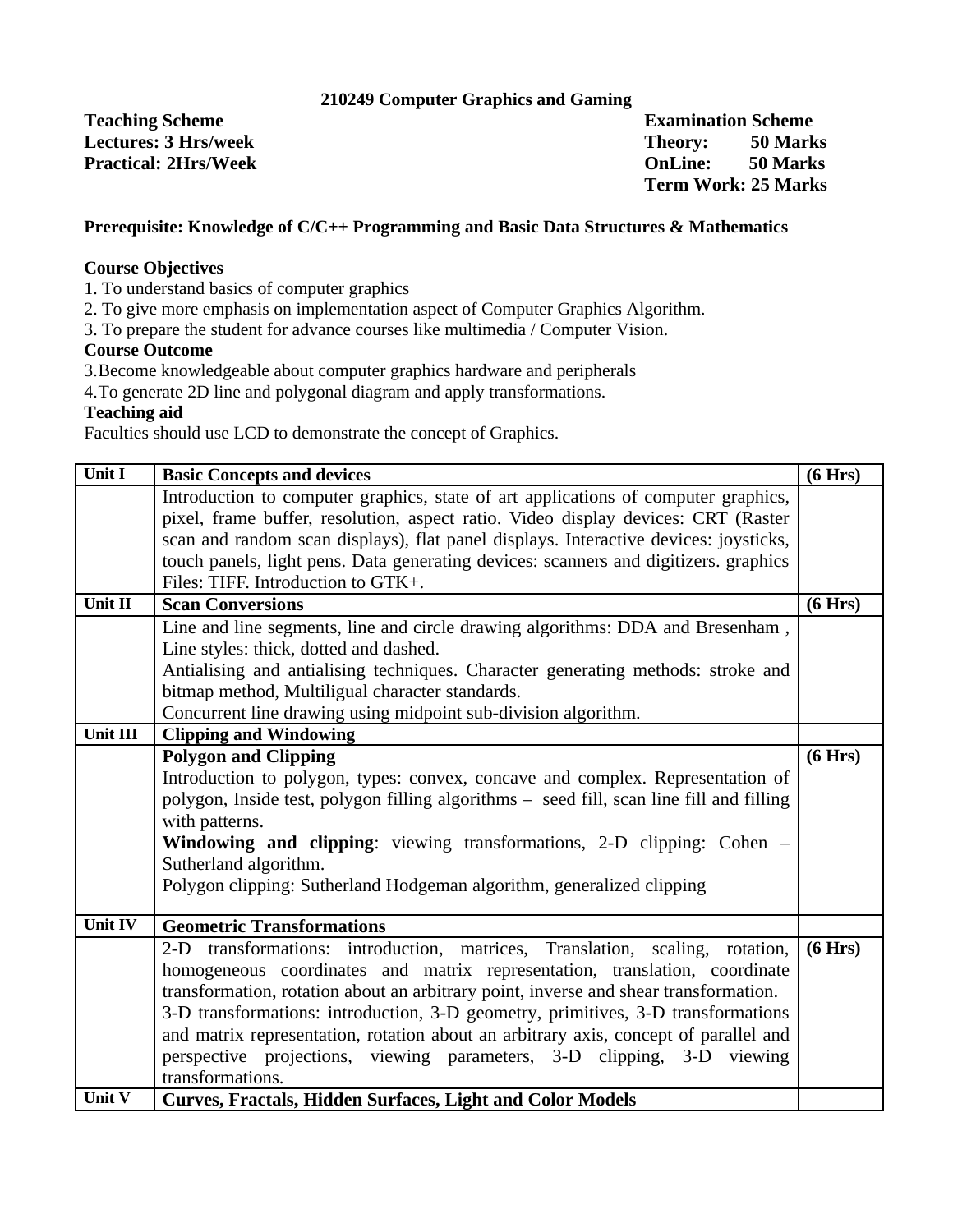|         | Hidden surfaces: introduction, back-face removal algorithm: Painter's algorithm,    | (6 Hrs) |
|---------|-------------------------------------------------------------------------------------|---------|
|         | binary space partition, Warnock algorithm, Z-buffer.                                |         |
|         | Light and Color: Introduction, Diffused illumination, point source illumination,    |         |
|         | Shading Algorithms, reflections, shadows, ray tracing, Transparancy, Color models   |         |
|         | and tables: RGB, HIS,                                                               |         |
|         | Introduction to curve generation, interpolation, B-splines, Bezier curve, Blending  |         |
|         | function, fractals, Fractal lines and surfaces, Irregular Curves: Joints and Knots, |         |
|         | Connectivity.                                                                       |         |
| Unit VI | <b>Getting Started with Animation and Gaming</b>                                    |         |
|         | Segments: Introduction, segment table, segment creation, deletion, renaming.        | (6 Hrs) |
|         | Image transformations, raster techniques.                                           |         |
|         | Animation: Conventional and computer based animation, Methods of Controlling        |         |
|         | Animations,                                                                         |         |
|         | Basic guidelines of animation, Gaming Technologies, animation languages:            |         |
|         | Introduction to OpenGL ES,                                                          |         |
|         | Gaming platforms: NVIDIA workstation (Block Diagram only), i860(Block               |         |
|         | Diagram only), Graphics Memory Pipeline (Block diagram only).                       |         |
|         | Introduction to Interactive Graphics & usage of at least two tools of computer      |         |
|         | graphics (3D studio, Maya, or Similar open source tools)                            |         |

### **Text Books:**

- 1. S. Harrington, "Computer Graphics", 2nd Edition, McGraw-Hill Publications, 1987, ISBN 0 07 - $100472 - 6.$
- 2. D. Rogers, "Procedural Elements for Computer Graphics", 2nd Edition, Tata McGraw-Hill Publication, 2001, ISBN 0 – 07 – 047371 – 4.

### **Reference Books:**

- 1. J. Foley, V. Dam, S. Feiner, J. Hughes, "Computer Graphics Principles and Practice", 2nd Edition, Pearson Education, 2003, ISBN 81 – 7808 – 038 – 9.
- 2. D. Hearn, M. Baker, "Computer Graphics C Version", 2nd Edition, Pearson Education, 2002, ISBN  $81 - 7808 - 794 - 4.$
- 3. D. Rogers, J. Adams, "Mathematical Elements for Computer Graphics", 2<sup>nd</sup> Edition, Tata McGraw-Hill Publication, 2002, ISBN 0 – 07 – 048677 – 8.
- 4. Beginning Android 4 Games Development, Mario Zechner, Robert Green, Apress, ISBN: 978-81- 322-0575-3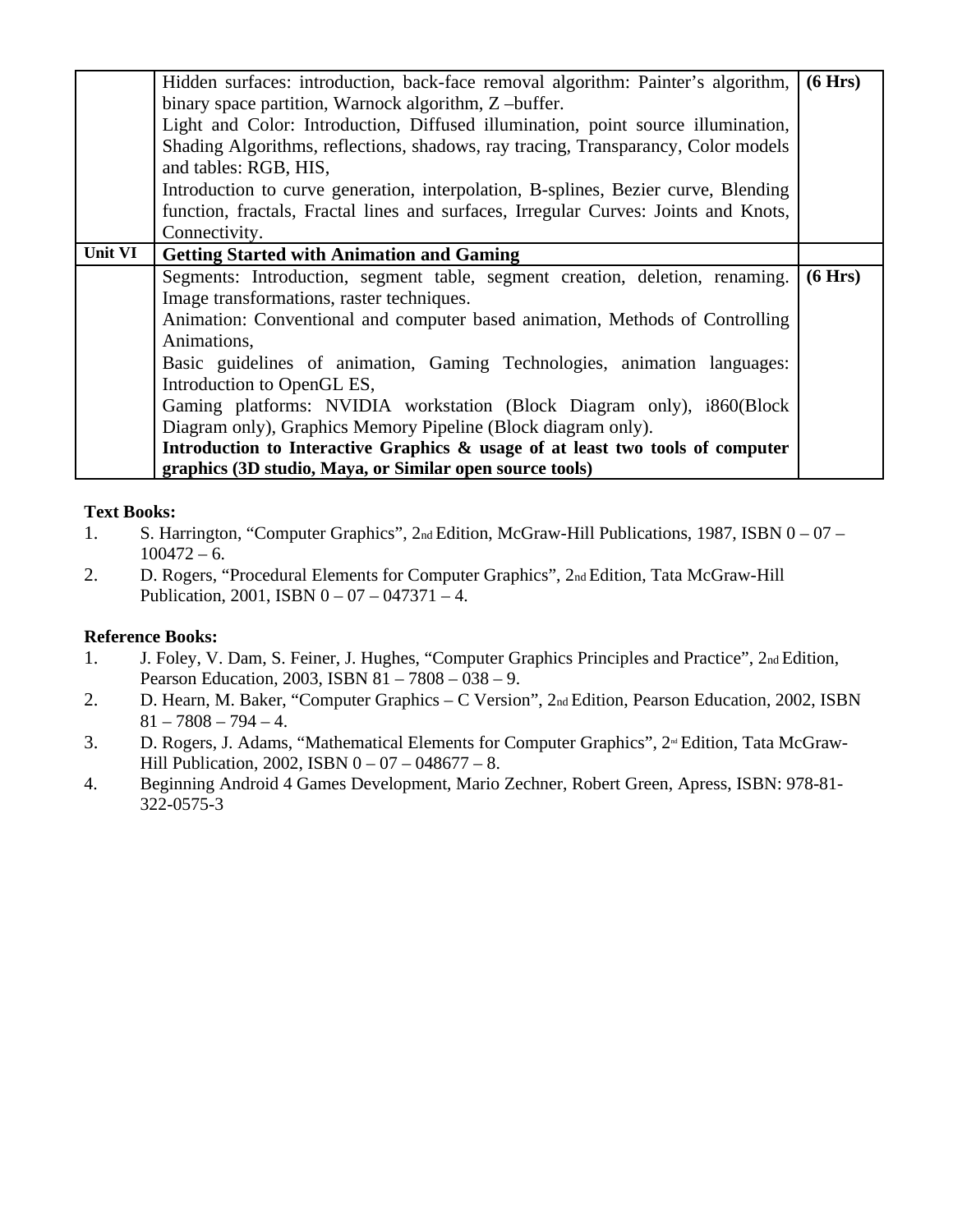### **210250 COMPUTER ORGANIZATIONS**

**Teaching Scheme Examination Scheme** 

Lectures: 3 Hrs/week Theory: 50 Marks<br>Practical: 2Hrs/Week Theory: 50 Marks **Practical: 2Hrs/Week OnLine: 50 Marks**

**Pre requisites:** Microprocessor Architecture

### **Course Objectives**

- 1. To understand the structure, function and characteristics of computer systems
- 2. To understand the design of the various functional units of digital computers
- 3. To learn basics of Parallel Computer Architecture.

### **Course Outcome**

- 1. Able to understand Von Neumann and dataflow Architecture block diagrams
- 2. Able to understand Internal block diagram and functioning of CPU, ALU and memory organization

| <b>UNIT I</b> | The evolution of computers and number operations                                         | 8 Hrs |
|---------------|------------------------------------------------------------------------------------------|-------|
|               | Mechanical Era, Electronic computer, VLSI - Integrated circuits. SOC Processor           |       |
|               | architecture performance consideration performance measure speedup techniques.           |       |
|               | System Architectures - Microprocessor, Micro controller and parallel processing.         |       |
|               | Designing for Performance, Von-Neumann Architecture, Data flow architecture,             |       |
|               | Computer Components, Interconnection Structures, Bus Interconnection, Scalar Data        |       |
|               | Types, Fixed and Floating point numbers, IEEE 488 Number representation, Signed          |       |
|               | numbers, Integer Arithmetic, 2's Complement method for multiplication, Booths            |       |
|               | Algorithm,                                                                               |       |
| <b>UNIT</b>   | <b>Processor Organization</b>                                                            | 6 Hrs |
| $\mathbf{I}$  |                                                                                          |       |
|               | Processor Basics: CPU organization, CPU Bus Organization: Central BUS, Buses on          |       |
|               | periphery, Additional features: RISC & CISC types representative commercial              |       |
|               | microprocessor of RISC & CISC types, Co-processors Data representation - Integer         |       |
|               | and floating point representation, Instruction set -Addressing modes formats,            |       |
|               | Machine Instruction characteristics, types of operands, types of operations, Instruction |       |
|               | formats, Processor organization, Register Organization in 8086/88, 80386Dx and i7        |       |
|               | microprocessors,                                                                         |       |
|               |                                                                                          |       |
| <b>UNIT</b>   | <b>Data Paths and ALU</b>                                                                | 6 Hrs |
| III           |                                                                                          |       |
|               | Data Paths: Fixed point and floating point Arithmetic, ALU, Pipeline processing          |       |
|               | Case study of Intel Nehalem organization, pipelined and non-pipelined machine            |       |
|               | cycles                                                                                   |       |
| <b>UNIT</b>   | <b>Control Design Organization</b>                                                       | 5 Hrs |
| IV            |                                                                                          |       |
|               | Control Design: Basic concepts Hardwired and micro-programmed control, Pipeline          |       |
|               | control, Example of ADD Instruction macro/micro design,                                  |       |
| <b>UNIT</b>   | <b>Memory and I/O Organization</b>                                                       | 6 Hrs |
| $\mathbf{V}$  |                                                                                          |       |
|               | Memory systems, DDR3 Memory Organization, NUMA and UMA, caches memory                    |       |
|               | mapped I/O and I/O mapped I/O, DMA, buses and standard interfaces -serial parallel       |       |
|               | buses -PCI, SCSI USB. USB bus organization to interface display and Printer, Case        |       |
|               | Study: Intel Nehalem Memory Organization.                                                |       |
|               |                                                                                          |       |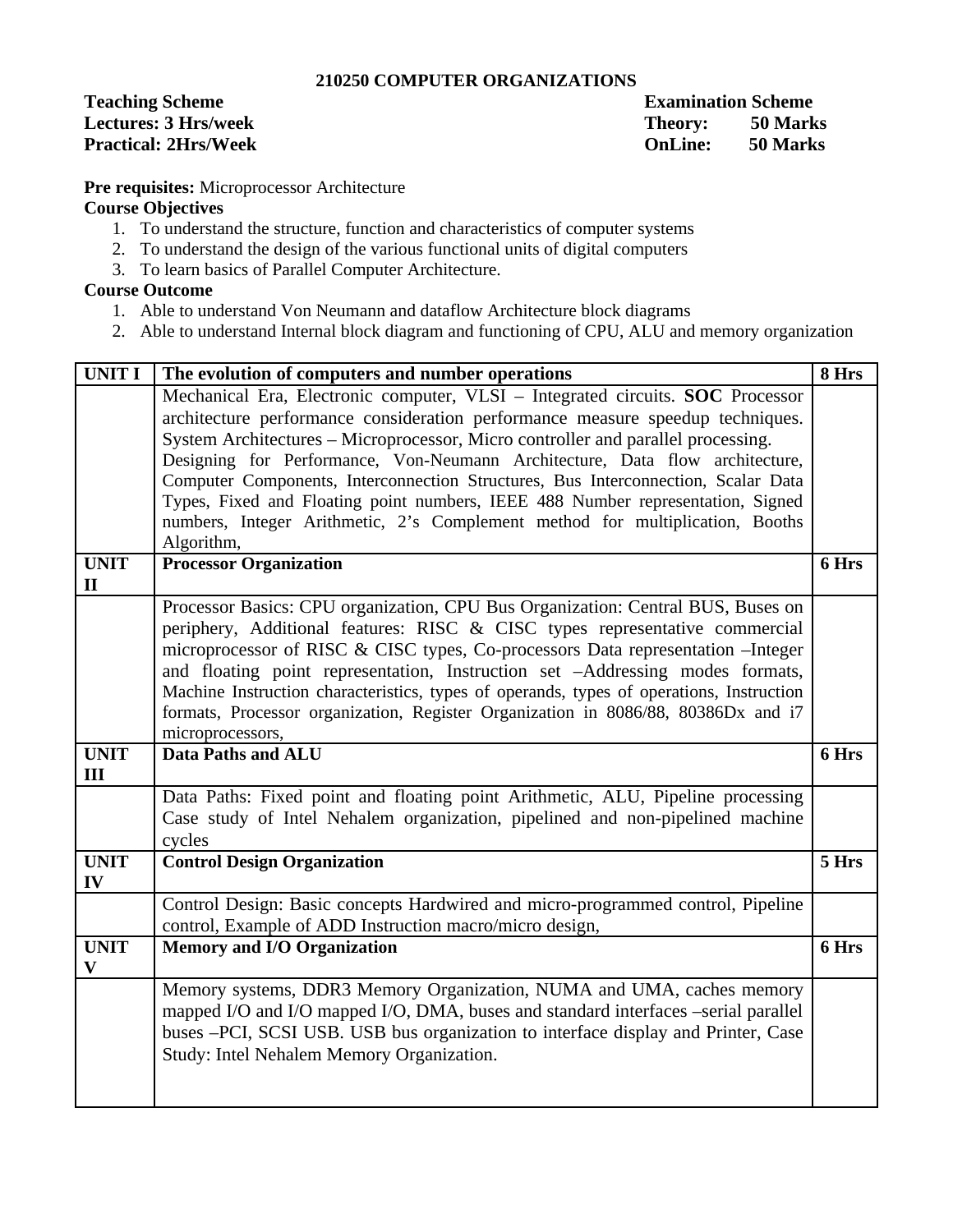| <b>UNIT</b> | <b>Advanced Computer Organizations</b>                                              | 6 Hrs |
|-------------|-------------------------------------------------------------------------------------|-------|
| VI          |                                                                                     |       |
|             | Advanced computer Organizations (Block Diagrams only) The AMD Multicore             |       |
|             | Opteron, The Sun UltraSparc T1, The IBM Cell Broadband Engine (CBE), The Intel      |       |
|             | $IA-64$                                                                             |       |
|             | The IA-64 model: Explicitly Parallel Instruction Computing, Prediction, Speculative |       |
|             | Loads. 64-bit architectures i5/i7 Desktop version and mobile version, NVDIA GPU     |       |
|             | architecture (Block diagram only).                                                  |       |
|             |                                                                                     |       |

### **Text Books:**

- 1. Computer Architecture and Organization, Jhon P Hays, 3nd Edition, McGraw-Hill Publication, 2001, ISBN 0071004793
- 2. Zaky S, Hamacher, "Computer Organization", 5nd Edition, McGraw-Hill Publications, 2001, ISBN 0071122184.

### **Reference Books:**

- 1. Intel Microprocessor Hand book (or PDF File from www.microsoft.com)
- 2. Computer Organization by Tanunbum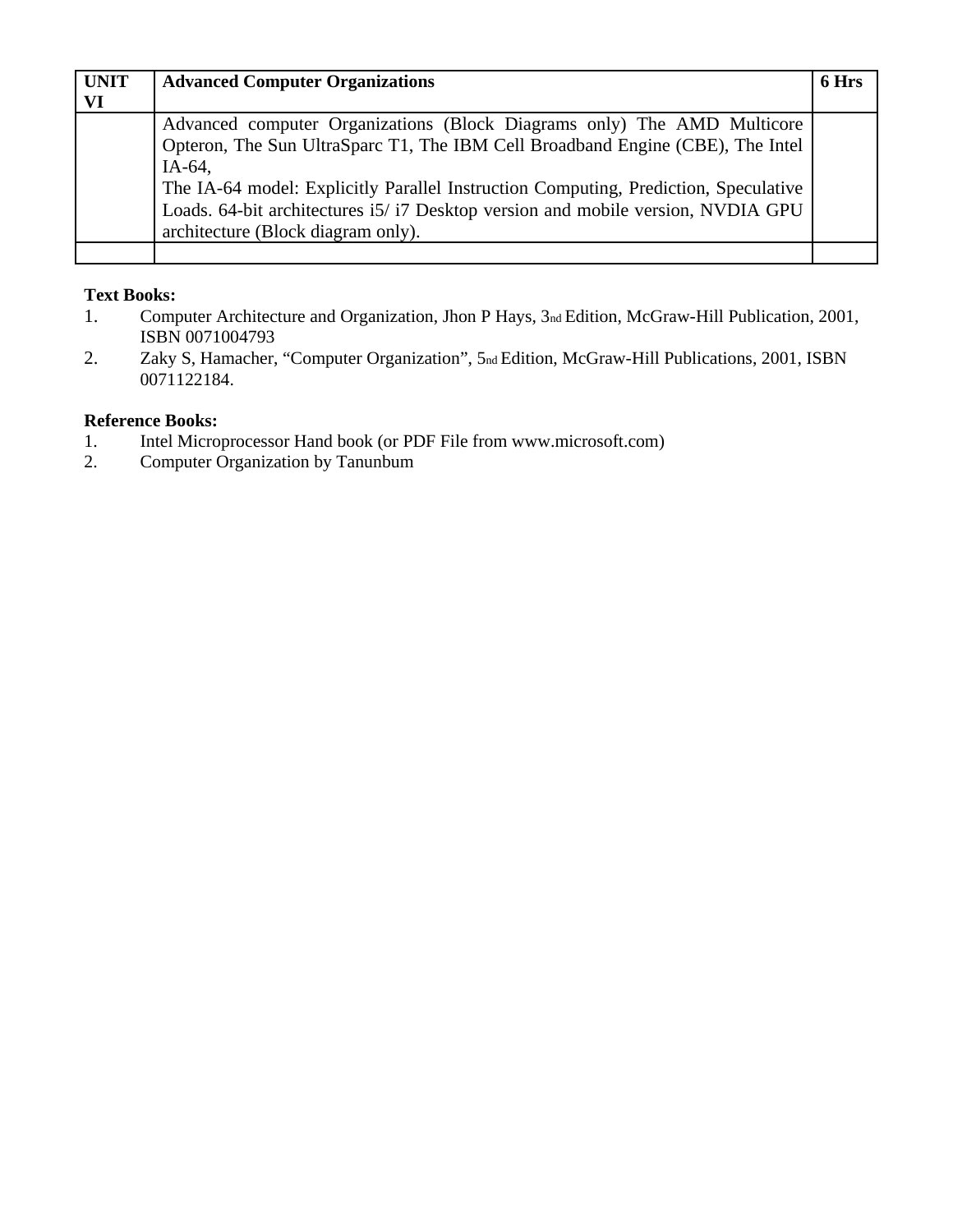### **210251 PROGRAMMING LABORATORY**

# Teaching Scheme **Examination Scheme**<br>
Examination Scheme Examination Scheme<br>
Term Work: 50 Mar

**Lectures: ----- Term Work: 50 Marks Practical: 2Hrs/Week Oral : 50 Marks**

**Pre requisites:** Microprocessor Architecture

### **Learning Objectives**

- 4. To understand the structure, function and characteristics of computer systems
- 5. To understand the design of the various functional units of digital computers
- 6. To learn basics of Parallel Computer Architecture.

### **List of Practical Assignments:**

| Tools |                          |                                                                                        |
|-------|--------------------------|----------------------------------------------------------------------------------------|
|       | <b>Operating Systems</b> | Latest 64-BIT Version and update of Microsoft Windows 7/ Windows 8 Operating           |
|       | $(64-Bit)$               | System onwards or 64-bit Open source Linux or its derivative, 32/64 bit Android 4 (for |
|       |                          | mobile) or above.                                                                      |
|       | Programming              | MASM64x or equivalent, Microsoft Visual Studio x64 Intrinsics with IDE                 |
|       | Tools (64-Bit)           | (Refer your MSDN copy or http://msdn.Microsoft.com OpenGL ES, GTK++, TC++,             |
|       |                          | Cuda $C++$                                                                             |

| A>                       | <b>Compulsory assignments</b>                                                                   |
|--------------------------|-------------------------------------------------------------------------------------------------|
| 1.                       | Writing a C/C++ Program to emulate CPU Architecture (Central Bus) Develop register, ALU         |
|                          | level GUI to display results                                                                    |
| 2.                       | Writing a $C++$ class for displaying pixel or point on the screen.                              |
| 3.                       | Write a C++ class for a Line drawing method using overloading DDA and Bresenham's               |
|                          | Algorithms, inheriting the pixel or point.                                                      |
| $\overline{4}$           | Write a $C++$ class for a circle drawing inheriting line class                                  |
|                          |                                                                                                 |
| B>                       | At least Six (Use of Morphism, Inheritance and associated OO-programming in the                 |
|                          | implementation is expected)                                                                     |
| $\mathbf{1}$             | Write a program using python to draw a line with line styles (Thick, Thin, Dotted)              |
| $\overline{2}$ .         | Write a program in $C/C++$ to draw a line with line style (Thick, Thin, Dotted)                 |
| $\overline{3}$           | Write a program in $C/C++$ to draw a circle of desired radius.                                  |
| $\overline{\mathcal{A}}$ | Write a C/C++ program to draw a convex polygons (Square, Rectangle, Triangle)                   |
| $\overline{5}$ .         | Write a C/C++ program to draw a Convex polygon with programmable edges.                         |
| 6.                       | Write a $C/C++$ program to fill polygon using scan line algorithm                               |
| 7.                       | Write a Java/ Python program to draw a line with line style (Thick, Thin, Dotted)               |
| 8                        | Write a program in to draw a circle of desired radius using VC++ 12 or above. Use of BITBLT     |
|                          | command is expected.                                                                            |
| 9                        | Write a Java/Python program to draw a simple polygons (Square, Rectangle, Triangle)             |
| 10                       | Write a Java/Python program to draw a simple polygon with programmable edges,                   |
|                          | a. using mouse click event                                                                      |
|                          | b. using dialog box to accept to accept edges ordered list and its size in pixels               |
| 11                       | Write a Java/Python program to fill polygon using scan line algorithm                           |
| 12.                      | Write a program in $C++$ to test that given point is inside the polygon                         |
| 13                       | Write a program in $C++$ draw a concave polygon                                                 |
| 14                       | Write a program to scan fill the given concave polygon for Android Mobile Programming. Use      |
|                          | Android ADT for Eclipse.                                                                        |
| 15                       | Write a class to implement the Booths Multiplier for 8/16/32/64-bit numbers using sign extended |
|                          | multiplication.                                                                                 |
| 16                       | Write a C++ class for a Line drawing method using overloading DDA and Bresenham's               |